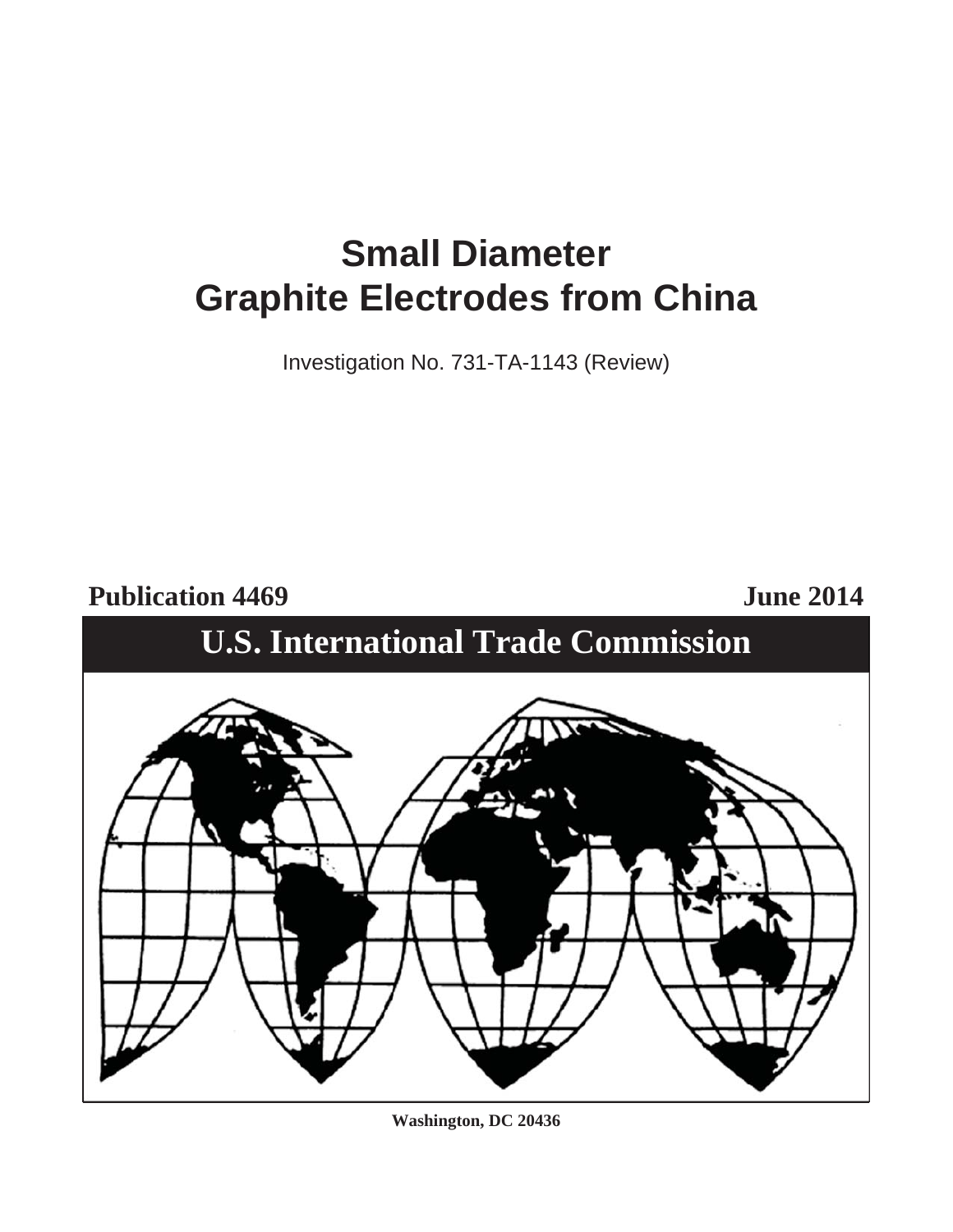# **U.S. International Trade Commission**

# **COMMISSIONERS**

**Irving A. Williamson, Chairman Dean A. Pinkert David S. Johanson Meredith M. Broadbent F. Scott Kieff Rhonda K. Schmidtlein**

> Robert B. Koopman *Director of Operations*

> > *Staff assigned*

Douglas Corkran, Investigator Jeffrey Okun-Kozlowicki, Commodity Industry Analyst Peter Sultan, Attorney Douglas Corkran, Supervisory Investigator

> **Address all communications to Secretary to the Commission United States International Trade Commission Washington, DC 20436**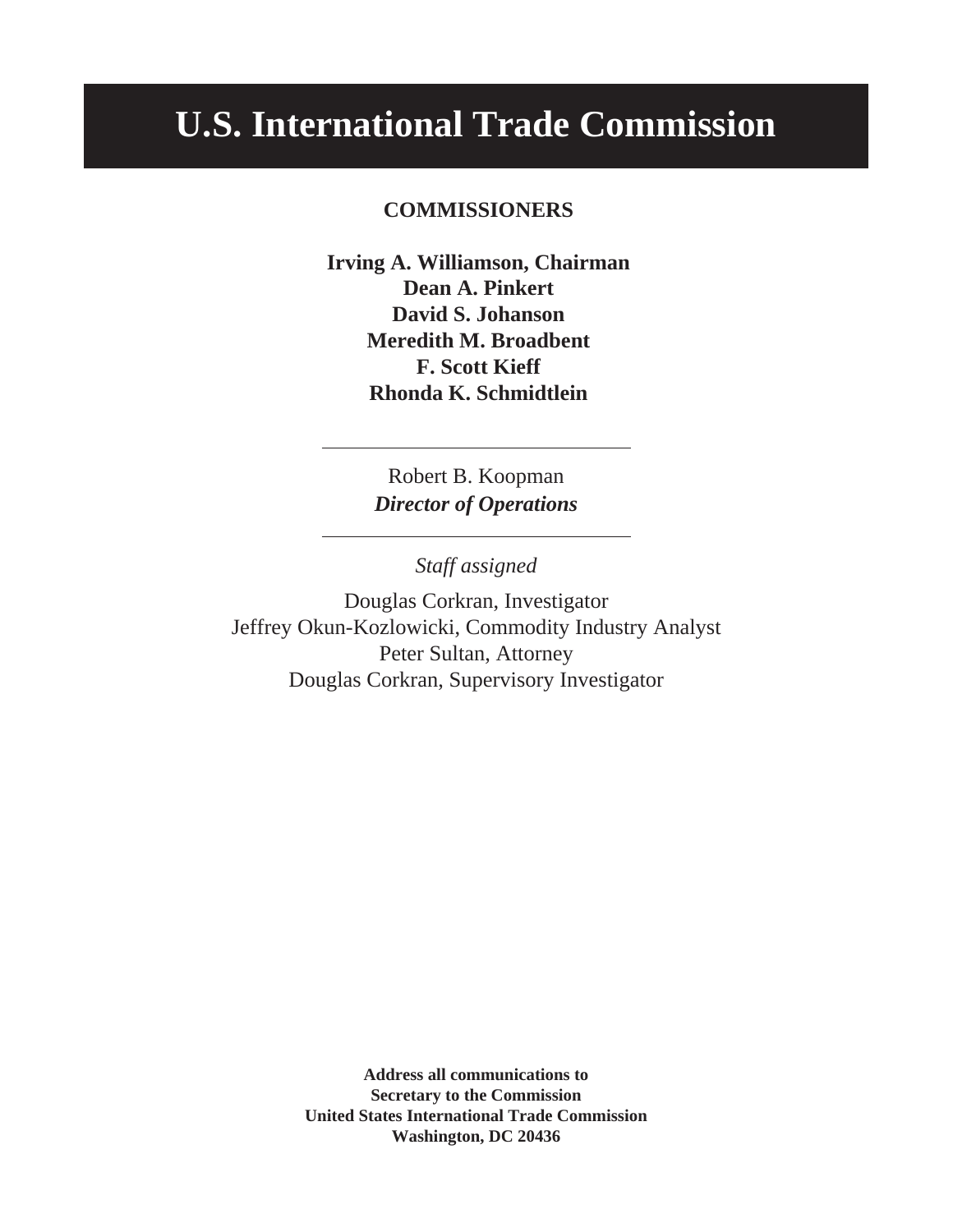# **U.S. International Trade Commission**

Washington, DC 20436 *www.usitc.gov*

# **Small Diameter Graphite Electrodes from China**

Investigation No. 731-TA-1143 (Review)

**Publication 4469**  $\frac{1}{2}$   $\frac{1}{2}$   $\frac{1}{2}$   $\frac{1}{2}$   $\frac{1}{2}$   $\frac{1}{2}$   $\frac{1}{2}$   $\frac{1}{2}$   $\frac{1}{2}$   $\frac{1}{2}$   $\frac{1}{2}$   $\frac{1}{2}$   $\frac{1}{2}$   $\frac{1}{2}$   $\frac{1}{2}$   $\frac{1}{2}$   $\frac{1}{2}$   $\frac{1}{2}$   $\frac{1}{2}$   $\frac{1}{2}$   $\frac$ 

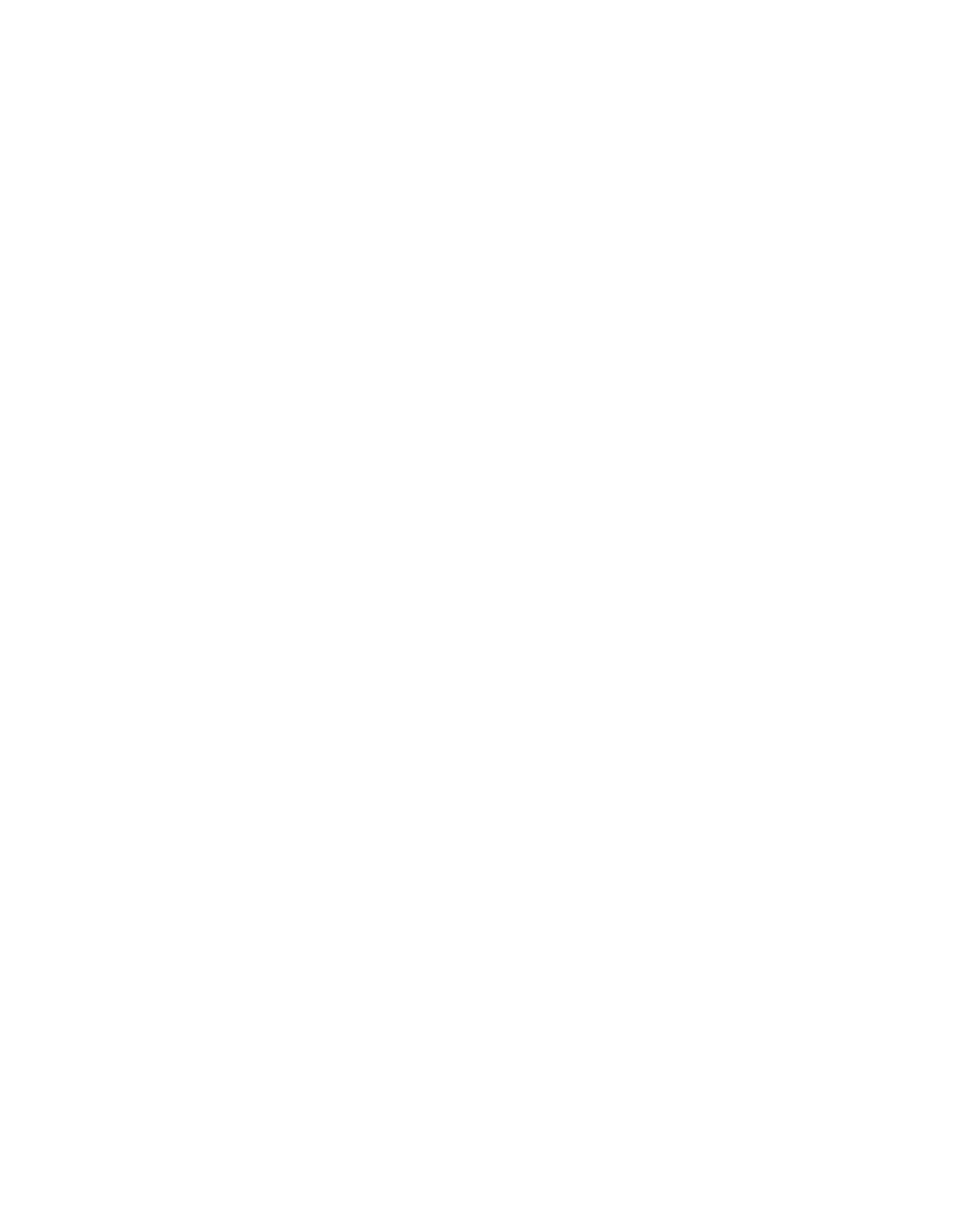## **CONTENTS**

Note. - Information that would reveal confidential operations of individual concerns may not be published and therefore has been deleted. Such deletions are indicated by asterisks.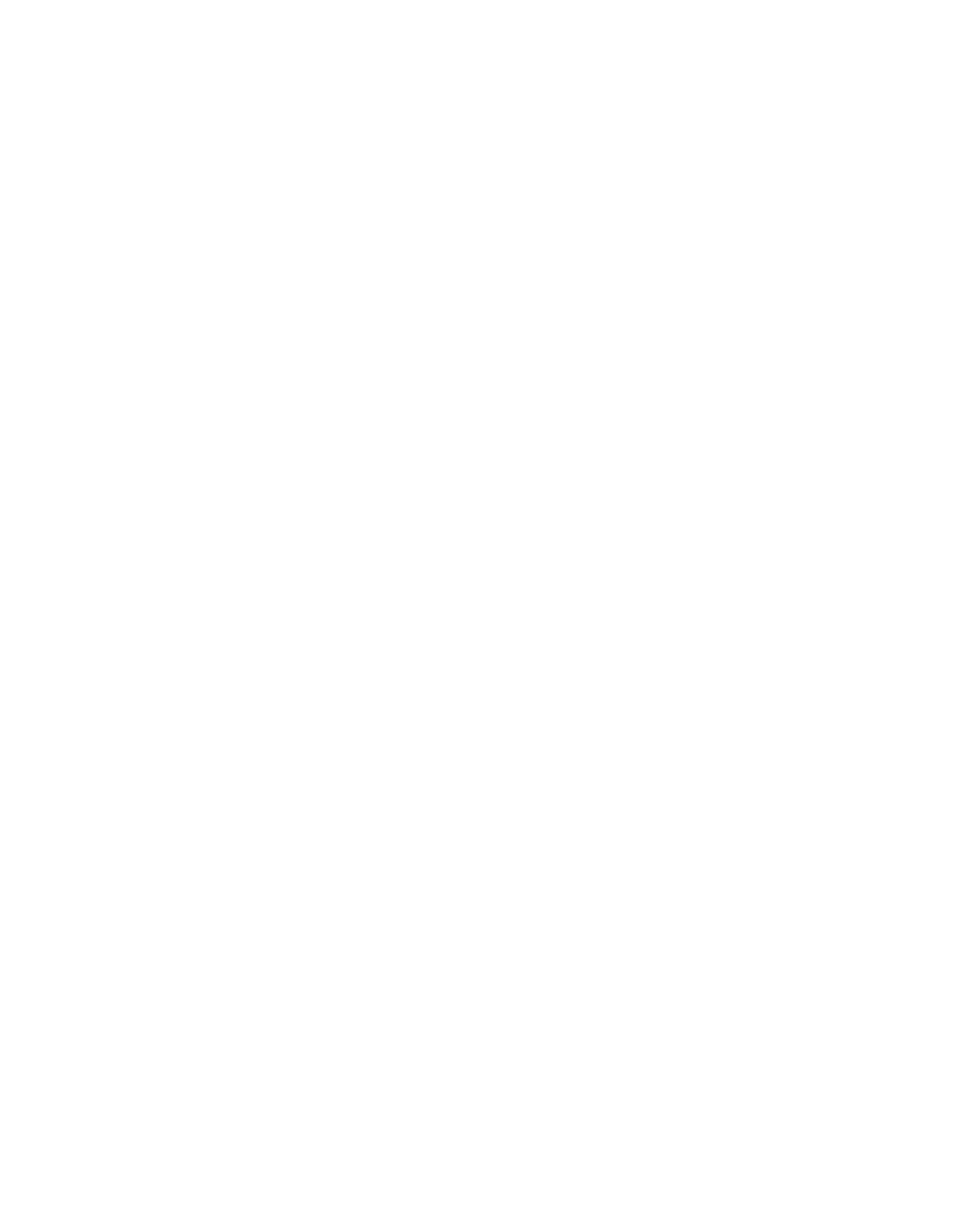## UNITED STATES INTERNATIONAL TRADE COMMISSION

Investigation No. 731-TA-1143 (Review)

## SMALL DIAMETER GRAPHITE ELECTRODES FROM CHINA

## **DETERMINATION**

On the basis of the record<sup>[1](#page-6-0)</sup> developed in the subject five-year review, the United States International Trade Commission (Commission) determines, pursuant to section 751(c) of the Tariff Act of 1930 (19 U.S.C. § 1675(c)), that revocation of the antidumping duty order on small diameter graphite electrodes from China would be likely to lead to continuation or recurrence of material injury to an industry in the United States within a reasonably foreseeable time.<sup>[2](#page-6-1)</sup>

## **BACKGROUND**

 $\overline{a}$ 

The Commission instituted this review on January 2, 2014 (79 F.R. 145) and determined on April 7, 2014 that it would conduct an expedited review (79 F.R. 22531, April 22, 2014).

<span id="page-6-1"></span><span id="page-6-0"></span> $1$  The record is defined in sec. 207.2(f) of the Commission's Rules of Practice and Procedure (19 CFR  $\S$  207.2(f)).

<sup>&</sup>lt;sup>2</sup> Commissioner Rhonda K. Schmidtlein not participating.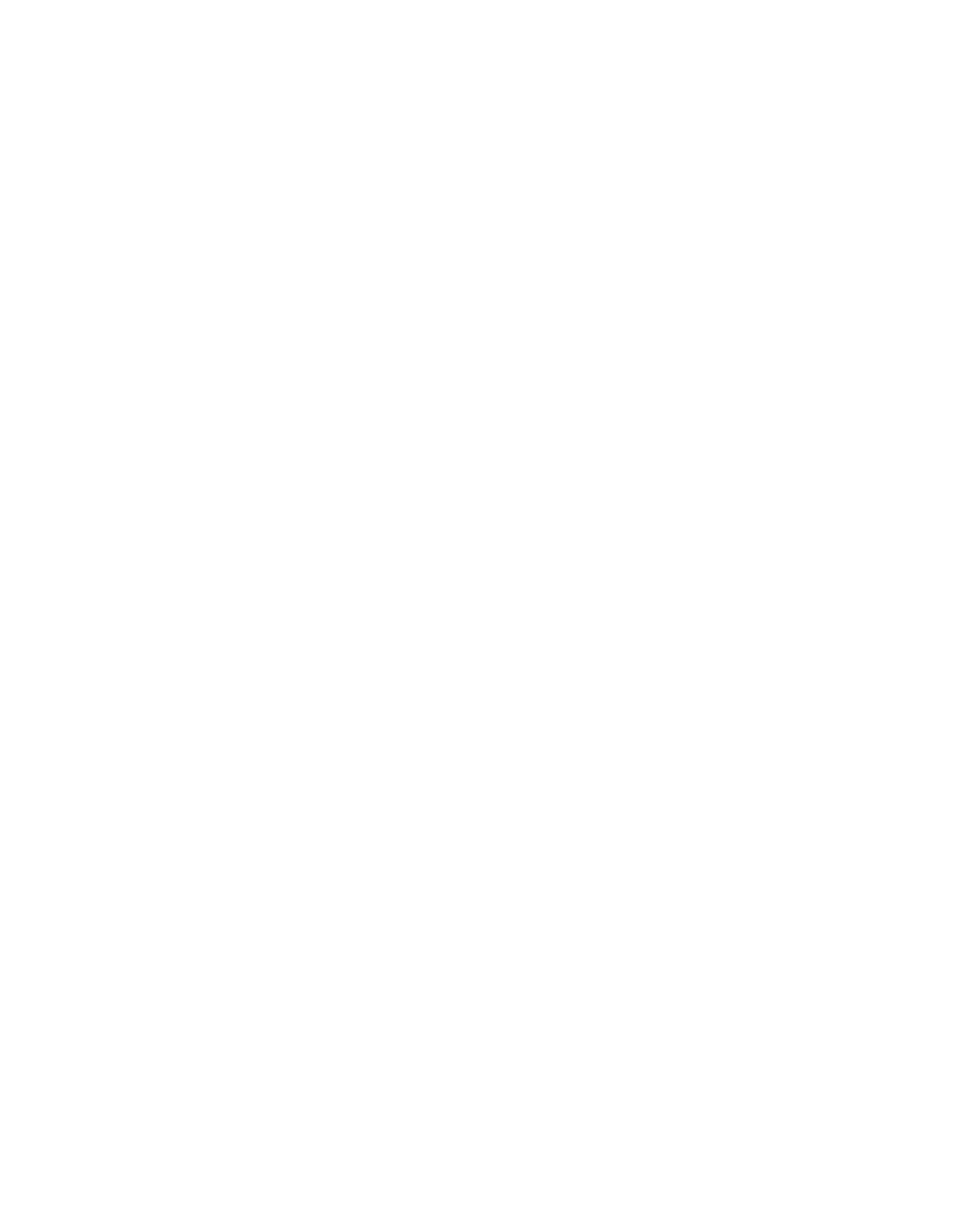# **Views of the Commission**

Based on the record in this five-year review, we determine under section 751(c) of the Tariff Act of 1930, as amended ("the Tariff Act"), that revocation of the antidumping duty order on small diameter graphite electrodes ("SDGE") from China would be likely to lead to continuation or recurrence of material injury to an industry in the United States within a reasonably foreseeable time. $1$ 

# **I. Background**

 $\overline{a}$ 

*Original Investigation*: On January 17, 2008, SGL Carbon LLC ("SGL") and Superior Graphite Company ("Superior") filed an antidumping petition regarding SDGE from China. On February 19, 2009, the Commission issued its determination that the domestic industry was materially injured by reason of imports of SDGE from China that Commerce had determined were sold at less-than-fair value.<sup>[2](#page-8-1)</sup> On February 26, 2009, Commerce published an antidumping duty order.<sup>[3](#page-8-2)</sup>

*Current Review*: On February 3, 2014, GrafTech International Ltd. ("GrafTech"), SGL, and Superior submitted a joint response to the Commission's notice instituting this review. On April 7, 2014, the Commission found each domestic producer's response to be adequate. It further determined that the domestic interested party group response to the notice of institution was adequate because these domestic producers accounted for a substantial portion of domestic SDGE production in 2013. The Commission did not receive a response to the notice of institution from any respondent interested party. Consequently, it determined that the respondent interested party group response was inadequate. In the absence of any circumstances warranting a full review, the Commission unanimously determined to conduct an expedited review of the order.<sup>[4](#page-8-3)</sup>

 $1$  Commissioner Schmidtlein did not participate in this review.

<span id="page-8-1"></span><span id="page-8-0"></span><sup>2</sup> *Small Diameter Graphite Electrodes from China*, Inv. No. 731-TA-1143 (Final), USITC Pub. 4062 (Feb. 2009).

 $3$  74 Fed. Reg. 8669, 8775 (Feb. 26, 2009).

<span id="page-8-3"></span><span id="page-8-2"></span><sup>4</sup> Explanation of Commission Determination on Adequacy in *Small Diameter Graphite Electrodes from China*, Inv. No. 731-TA-1143 (Review), EDIS Doc. No. 531769.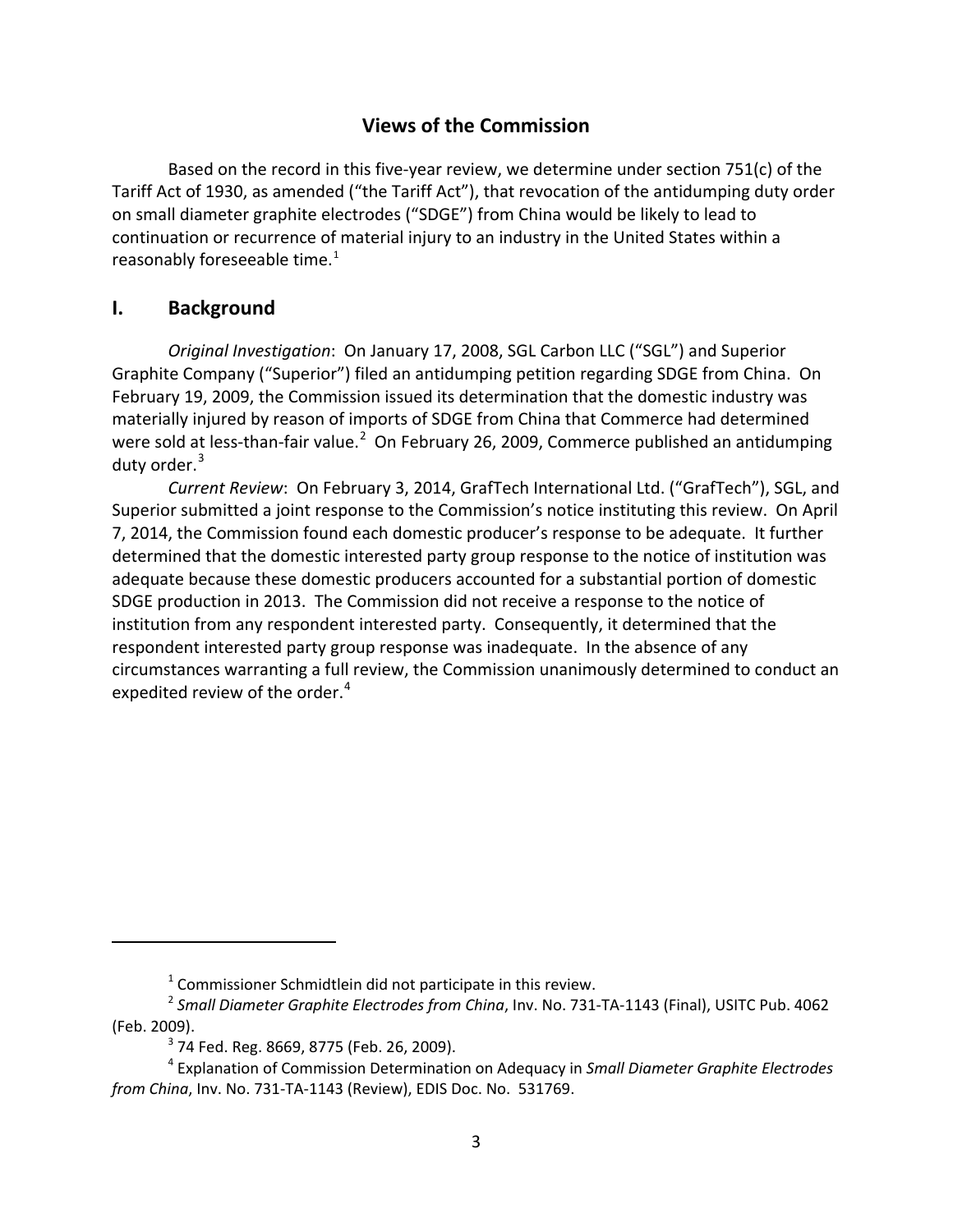## **II. Domestic Like Product and Industry**

#### **A. Domestic Like Product**

In making its determination under section 751(c) of the Tariff Act, the Commission defines the "domestic like product" and the "industry."<sup>[5](#page-9-0)</sup> The Tariff Act defines "domestic like product" as "a product which is like, or in the absence of like, most similar in characteristics and uses with, the article subject to an investigation under this subtitle."[6](#page-9-1) The Commission's practice in five-year reviews is to examine the domestic like product definition from the original investigation and consider whether the record indicates any reason to revisit the prior findings.<sup>[7](#page-9-2)</sup>

Commerce has defined the imported merchandise within the scope of the order under review as follows:

(A)ll SDGEs of any length, whether or not finished, of a kind used in furnaces, with a nominal or actual diameter of 400 millimeters (16 inches) or less, and whether or not attached to a graphite pin joining system or any other type of joining system or hardware. The merchandise covered by the order also includes graphite pin joining systems for SDGEs, of any length, whether or not finished, of a kind used in furnaces, and whether or not the graphite pin joining system is attached to, sold with, or sold separately from, the SDGE. SDGEs and graphite pin joining systems for SDGEs are most commonly used in primary melting, ladle metallurgy, and specialty furnace applications in industries including foundries, smelters, and steel refining operations. SDGEs and graphite pin joining systems for SDGEs that are subject to the order are currently classified under the HTSUS subheadings 8545.11.0010,<sup>a</sup> 3801.10,<sup>b</sup> and 8545.11.0020.<sup>c</sup> The HTSUS numbers are provided for convenience and customs purposes, but the written description of the scope remains dispositive.

<sup>a</sup> The scope described in the order refers to the HTSUS subheading 8545.11.000. We note that, starting in 2010, imports of SDGEs are classified in the HTSUS under subheading 8545.11.0010 and imports of large diameter graphite electrodes are classified under subheading 8545.11.0020.

 $\overline{a}$ 

<span id="page-9-2"></span><sup>7</sup> *See*, *e.g.*, *Internal Combustion Industrial Forklift Trucks from Japan*, Inv. No. 731-TA-377 (Second Review), USITC Pub. 3831 at 8-9 (Dec. 2005); *Crawfish Tail Meat from China*, Inv. No. 731-TA-752 (Review), USITC Pub. 3614 at 4 (July 2003); *Steel Concrete Reinforcing Bar from Turkey*, Inv. No. 731- TA-745 (Review), USITC Pub. 3577 at 4 (Feb. 2003).

 $5$  19 U.S.C. § 1677(4)(A).

<span id="page-9-1"></span><span id="page-9-0"></span><sup>6</sup> 19 U.S.C. § 1677(10); *see*, *e.g., Cleo Inc. v. United States*, 501 F.3d 1291, 1299 (Fed. Cir. 2007); *NEC Corp. v. Department of Commerce*, 36 F. Supp. 2d 380, 383 (Ct. Int'l Trade 1998); *Nippon Steel Corp. v. United States*, 19 CIT 450, 455 (1995); *Timken Co. v. United States*, 913 F. Supp. 580, 584 (Ct. Int'l Trade 1996); *Torrington Co. v. United States*, 747 F. Supp. 744, 748-49 (Ct. Int'l Trade 1990), *aff'd*, 938 F.2d 1278 (Fed. Cir. 1991); *see also* S. Rep. No. 249, 96th Cong., 1st Sess. 90-91 (1979).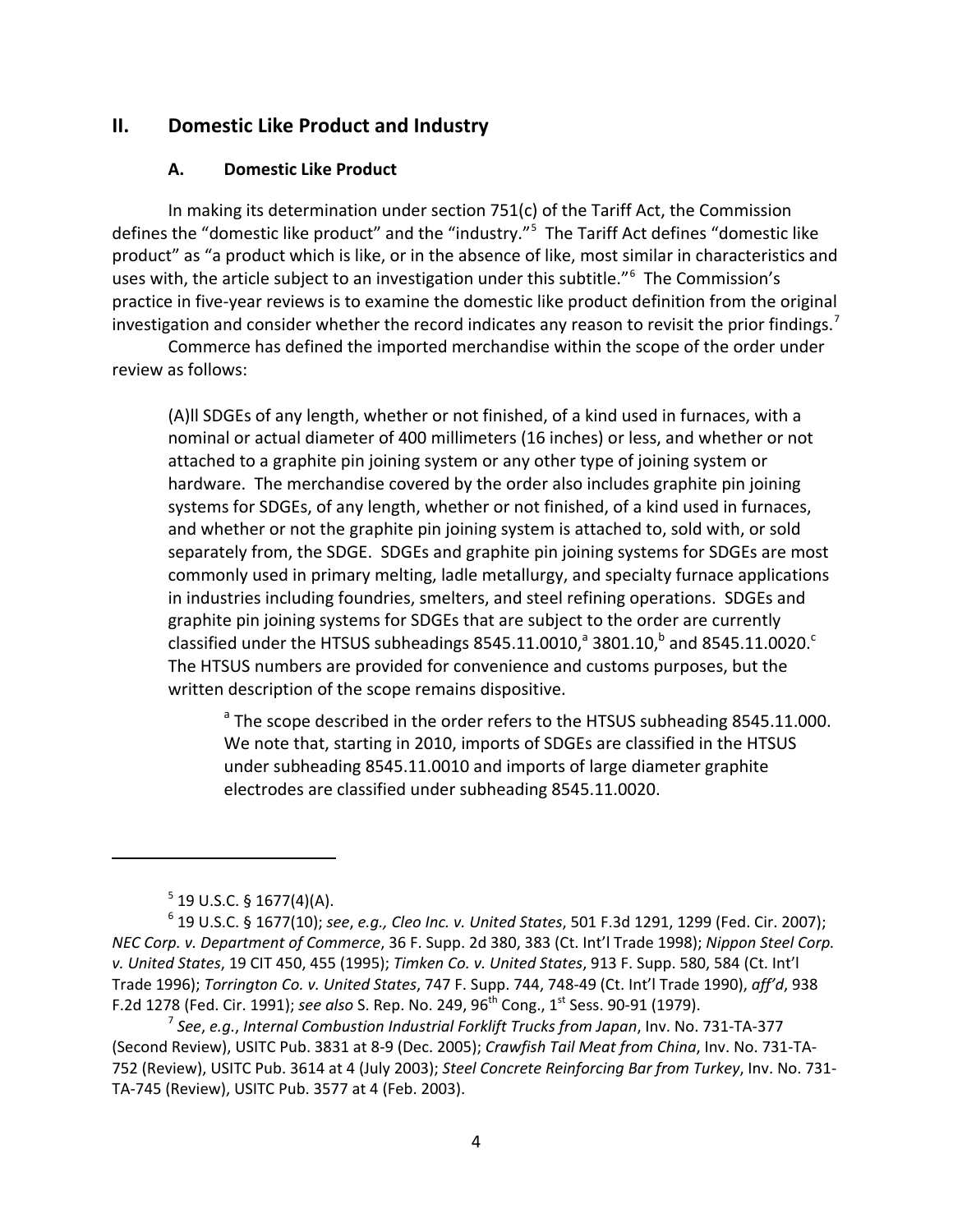<sup>b</sup> *See First Circumvention Determination*, and accompanying IDM at Comment 6 (the scope of the order is amended to include imports classifiable under HTSUS 3801.10, *i.e.*, un-finished SDGEs).

<sup>c</sup> *See Second Circumvention Determination*, and accompanying IDM at Comment 2 and 1 (the scope of the order is amended to include large diameter graphite electrodes, specifically those of 17 inches produced by Jilin Carbon classifiable under HTSUS [8](#page-10-0)545.11.0020).<sup>8</sup>

In the original investigation, the Commission defined a single domestic like product consisting of SDGE made in the United States corresponding to the SDGE in the scope of the investigation. The Commission considered and rejected respondents' request to define the domestic like product to include large diameter graphite electrodes ("LDGE") that were not within the scope definition.<sup>[9](#page-10-1)</sup>

The domestic producers stated that they agree with the Commission's definition of the domestic like product in the original investigation.<sup>10</sup> The record of this review does not indicate that there have been any significant changes in the characteristics or uses of SDGE since the original investigation.<sup>[11](#page-10-3)</sup> Therefore, we define the domestic like product as consisting of SDGE

<span id="page-10-1"></span> $9$  The Commission found the issue to be a close one. It recognized that there were a number of ways in which SDGE and LDGE might be viewed as forming a continuum, including that price, current carrying capacity, and premium needle coke content all tended to increase with the size of the electrode, and that electrodes of adjacent sizes were most comparable with respect to these attributes. The Commission concluded, however, that, on balance, the record supported limiting the domestic like product to SDGE. It found that the features of graphite electrodes established a clear dividing line between SDGE and LDGE at 16 inches in diameter. First, there was very little overlap in end uses. SDGE were used generally in foundry, specialty furnace applications, and steel mill ladle applications, whereas the great majority of LDGE were used for primary melting of steel scrap in mini-mill electric arc furnaces. Second, there was very limited overlap in manufacturing facilities and equipment used to produce SDGE and LDGE. Of the four producers of graphite electrodes during the original investigation, only one, SGL, was able to produce both products on the same equipment using the same employees. Third, although interchangeability of all graphite electrodes was generally limited to adjacent diameter sizes, SDGE could not be substituted for LDGE in heavy melting applications due to coke content and other physical characteristics. Finally, purchasers did not use SDGE and LDGE for the same applications, often purchased them in separate transactions, and that the level of technical support and service for SDGE and LDGE could vary. USITC Pub. 4062 at 9-10.

 $10$  Domestic Producers' Response to Notice of Institution at 23.

 $\overline{a}$ 

<span id="page-10-3"></span><span id="page-10-2"></span><sup>11</sup> See generally, Confidential Report ("CR") at I-6-12, Public Report ("PR") at I-5-8. We note that GrafTech became a domestic SDGE producer by acquiring C/G Electrodes LLC, a producer of LDGE and later \*\*\*. CR at I-13, PR at I-9. It is unclear from the limited record in this expedited review whether GrafTech \*\*\*.

<span id="page-10-0"></span><sup>8</sup> *Issues and Decision Memorandum for the Final Results of Expedited First Sunset Review of the Antidumping Duty Order on Small Diameter Graphite Electrodes from the People's Republic of China* from Christian Marsh, Deputy Assistant Secretary for Antidumping and Countervailing Duty Operations to Paul Piquado, Assistant Secretary for Import Administration at 4 (May 2, 2014).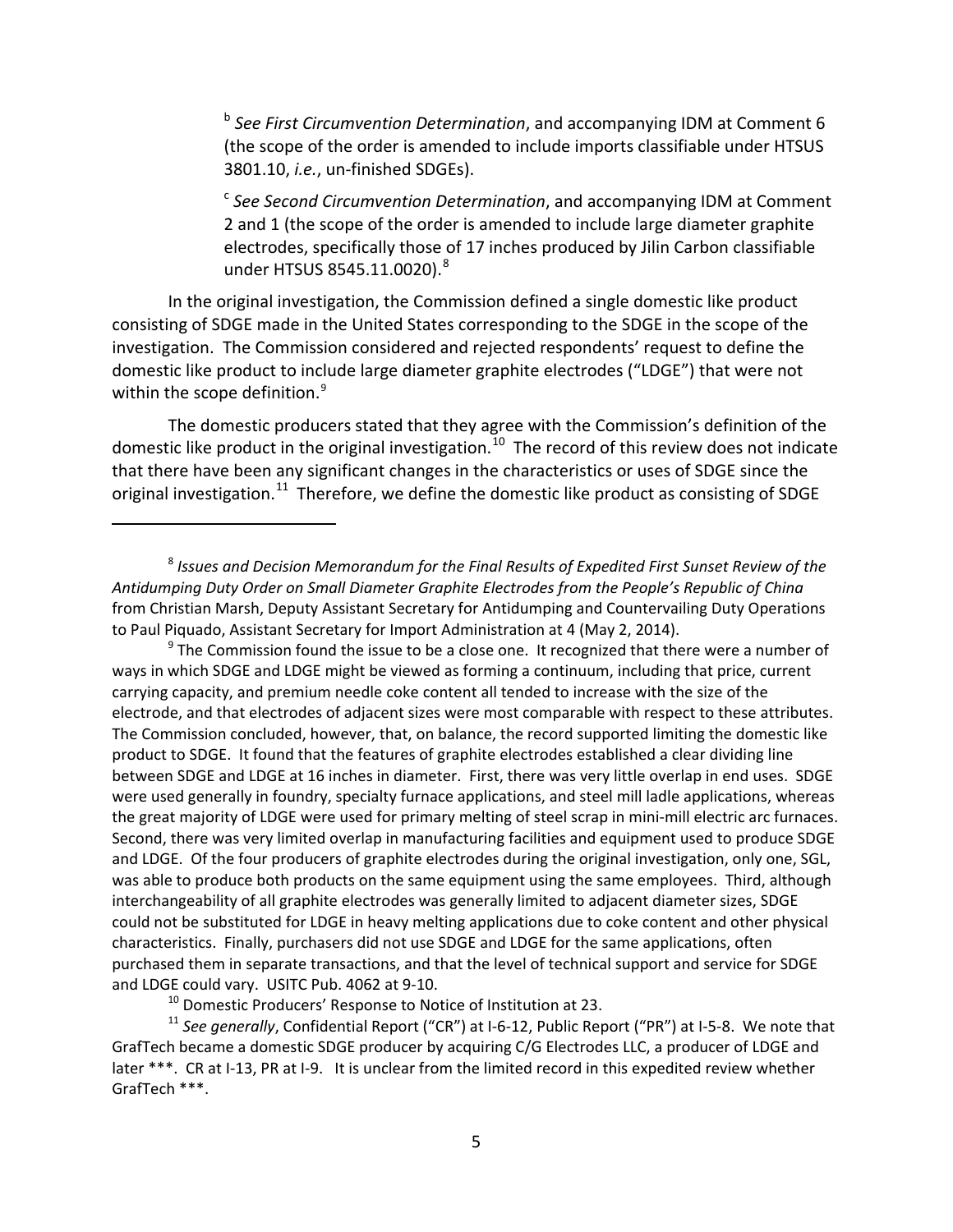made in the United States corresponding to the SDGE in the scope of the order for the same reasons articulated in the original investigation.

# **B. Domestic Industry**

Section 771(4)(A) of the Tariff Act defines the relevant industry as the domestic "producers as a whole of a domestic like product, or those producers whose collective output of a domestic like product constitutes a major proportion of the total domestic production of the product. $12$  In defining the domestic industry, the Commission's general practice has been to include in the industry producers of all domestic production of the like product, whether tollproduced, captively consumed, or sold in the domestic merchant market.

In the original investigation, the Commission defined the domestic industry to consist of all domestic producers of SDGE, which, at that time were SGL and Superior. GrafTech, the third domestic producer that responded to the notice of institution of this review, started producing SDGE in 2013.<sup>13</sup> The domestic producers stated that they agree with the Commission's definition of the domestic industry in the original investigation, with the proviso that the new producer GrafTech be included.<sup>14</sup> There are no related parties issues in this review.<sup>15</sup> Accordingly, we define the domestic industry as consisting of all domestic producers of SDGE, namely GrafTech, SGL, and Superior.

# **III. Revocation of the Antidumping Duty Order Would Likely Lead to Continuation or Recurrence of Material Injury Within a Reasonably Foreseeable Time**

# **A. Legal Standards**

In a five-year review conducted under section 751(c) of the Tariff Act, Commerce will revoke an antidumping or countervailing duty order unless: (1) it makes a determination that dumping or subsidization is likely to continue or recur and (2) the Commission makes a determination that revocation of the antidumping or countervailing duty order "would be likely to lead to continuation or recurrence of material injury within a reasonably foreseeable time."<sup>16</sup> The SAA states that "under the likelihood standard, the Commission will engage in a counterfactual analysis; it must decide the likely impact in the reasonably foreseeable future of an important change in the status quo – the revocation or termination of a proceeding and the

<span id="page-11-4"></span><span id="page-11-3"></span><span id="page-11-2"></span><span id="page-11-1"></span><span id="page-11-0"></span><sup>&</sup>lt;sup>12</sup> 19 U.S.C. § 1677(4)(A). The definitions in 19 U.S.C. § 1677 are applicable to the entire subtitle containing the antidumping and countervailing duty laws, including 19 U.S.C. §§ 1675 and 1675a. *See* 19 U.S.C. § 1677.

 $13$  Domestic Producers' Response to Notice of Institution at 22 and Exhibit 2.

<sup>&</sup>lt;sup>14</sup> Domestic Producers' Response to Notice of Institution at 23.

<sup>15</sup> *See* Domestic Producers' Response to Notice of Institution at 20 and Exh. 10.

 $16$  19 U.S.C. § 1675a(a).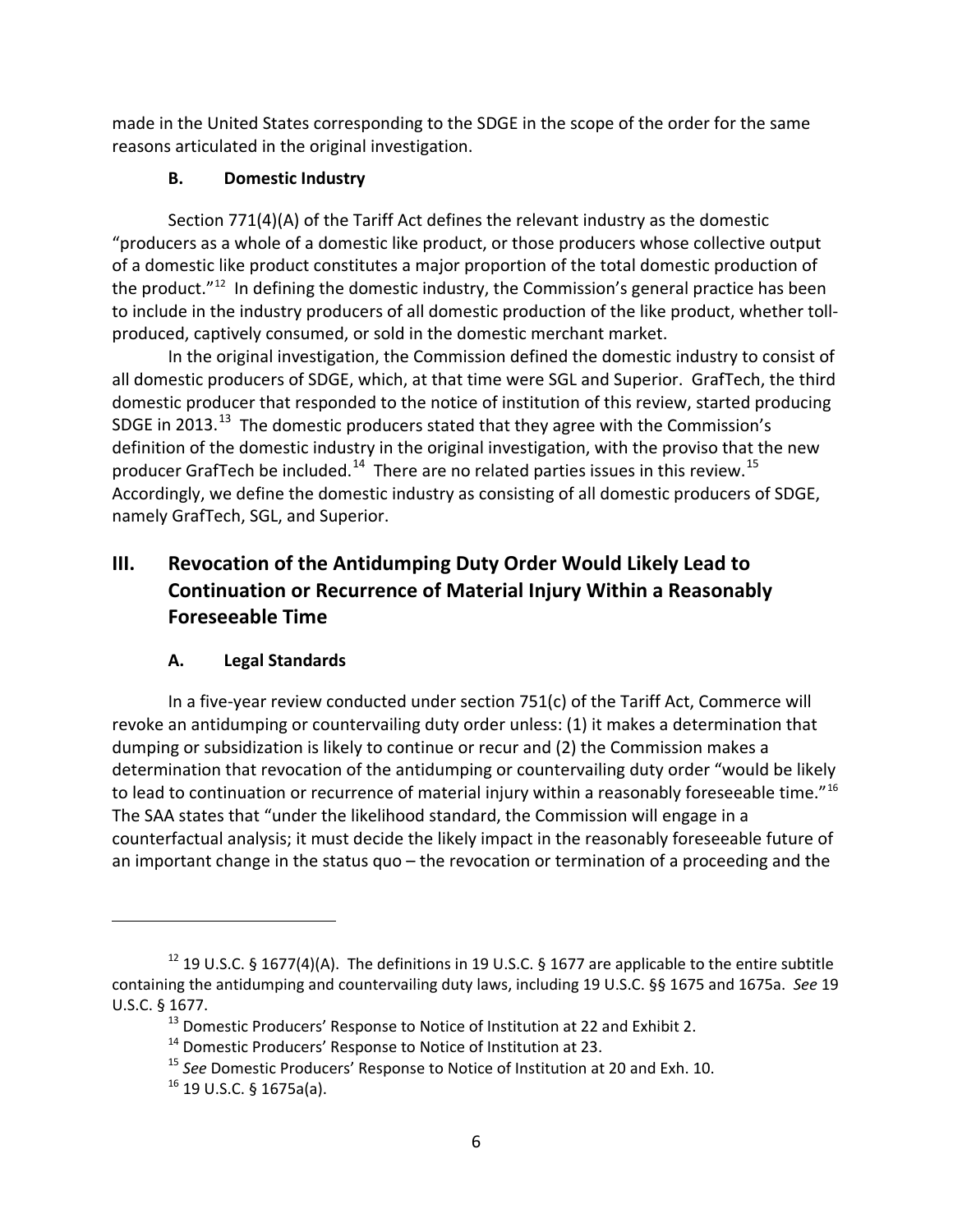elimination of its restraining effects on volumes and prices of imports."<sup>17</sup> Thus, the likelihood standard is prospective in nature. $18$  The U.S. Court of International Trade has found that "likely," as used in the five-year review provisions of the Act, means "probable," and the Commission applies that standard in five-year reviews.<sup>[19](#page-12-2)</sup>

The statute states that "the Commission shall consider that the effects of revocation or termination may not be imminent, but may manifest themselves only over a longer period of time."<sup>[20](#page-12-3)</sup> According to the SAA, a "'reasonably foreseeable time' will vary from case-to-case, but normally will exceed the 'imminent' timeframe applicable in a threat of injury analysis in original investigations."<sup>[21](#page-12-4)</sup>

Although the standard in a five-year review is not the same as the standard applied in an original investigation, it contains some of the same fundamental elements. The statute provides that the Commission is to "consider the likely volume, price effect, and impact of imports of the subject merchandise on the industry if the orders are revoked or the suspended investigation is terminated."<sup>[22](#page-12-5)</sup> It directs the Commission to take into account its prior injury determination, whether any improvement in the state of the industry is related to the order or the suspension agreement under review, whether the industry is vulnerable to material injury if

<span id="page-12-2"></span><sup>19</sup> *See NMB Singapore Ltd. v. United States*, 288 F. Supp. 2d 1306, 1352 (Ct. Int'l Trade 2003) ("'likely' means probable within the context of 19 U.S.C. § 1675(c) and 19 U.S.C. § 1675a(a)"), *aff'd mem.*, 140 Fed. Appx. 268 (Fed. Cir. 2005); *Nippon Steel Corp. v. United States*, 26 CIT 1416, 1419 (2002) (same); *Usinor Industeel, S.A. v. United States*, 26 CIT 1402, 1404 nn.3, 6 (2002) ("more likely than not" standard is "consistent with the court's opinion;" "the court has not interpreted 'likely' to imply any particular degree of 'certainty'"); *Indorama Chemicals (Thailand) Ltd. v. United States*, 26 CIT 1059, 1070 (2002) ("standard is based on a likelihood of continuation or recurrence of injury, not a certainty"); *Usinor v. United States*, 26 CIT 767, 794 (2002) ("'likely' is tantamount to 'probable,' not merely 'possible'").

 $20$  19 U.S.C. § 1675a(a)(5).

 $\overline{a}$ 

<span id="page-12-5"></span><span id="page-12-4"></span><span id="page-12-3"></span> $21$  SAA at 887. Among the factors that the Commission should consider in this regard are "the fungibility or differentiation within the product in question, the level of substitutability between the imported and domestic products, the channels of distribution used, the methods of contracting (such as spot sales or long-term contracts), and lead times for delivery of goods, as well as other factors that may only manifest themselves in the longer term, such as planned investment and the shifting of production facilities." *Id*.

<sup>22</sup> 19 U.S.C. § 1675a(a)(1).

<span id="page-12-0"></span><sup>&</sup>lt;sup>17</sup> Uruguay Round Statement of Administrative Action (1994) ("SAA"), H.R. Rep. 103-316, vol. I at 883-84. The SAA states that "{t}he likelihood of injury standard applies regardless of the nature of the Commission's original determination (material injury, threat of material injury, or material retardation of an industry). Likewise, the standard applies to suspended investigations that were never completed." *Id*. at 883.

<span id="page-12-1"></span> $18$  While the SAA states that "a separate determination regarding current material injury is not necessary," it indicates that "the Commission may consider relevant factors such as current and likely continued depressed shipment levels and current and likely continued {sic} prices for the domestic like product in the U.S. market in making its determination of the likelihood of continuation or recurrence of material injury if the order is revoked." SAA at 884.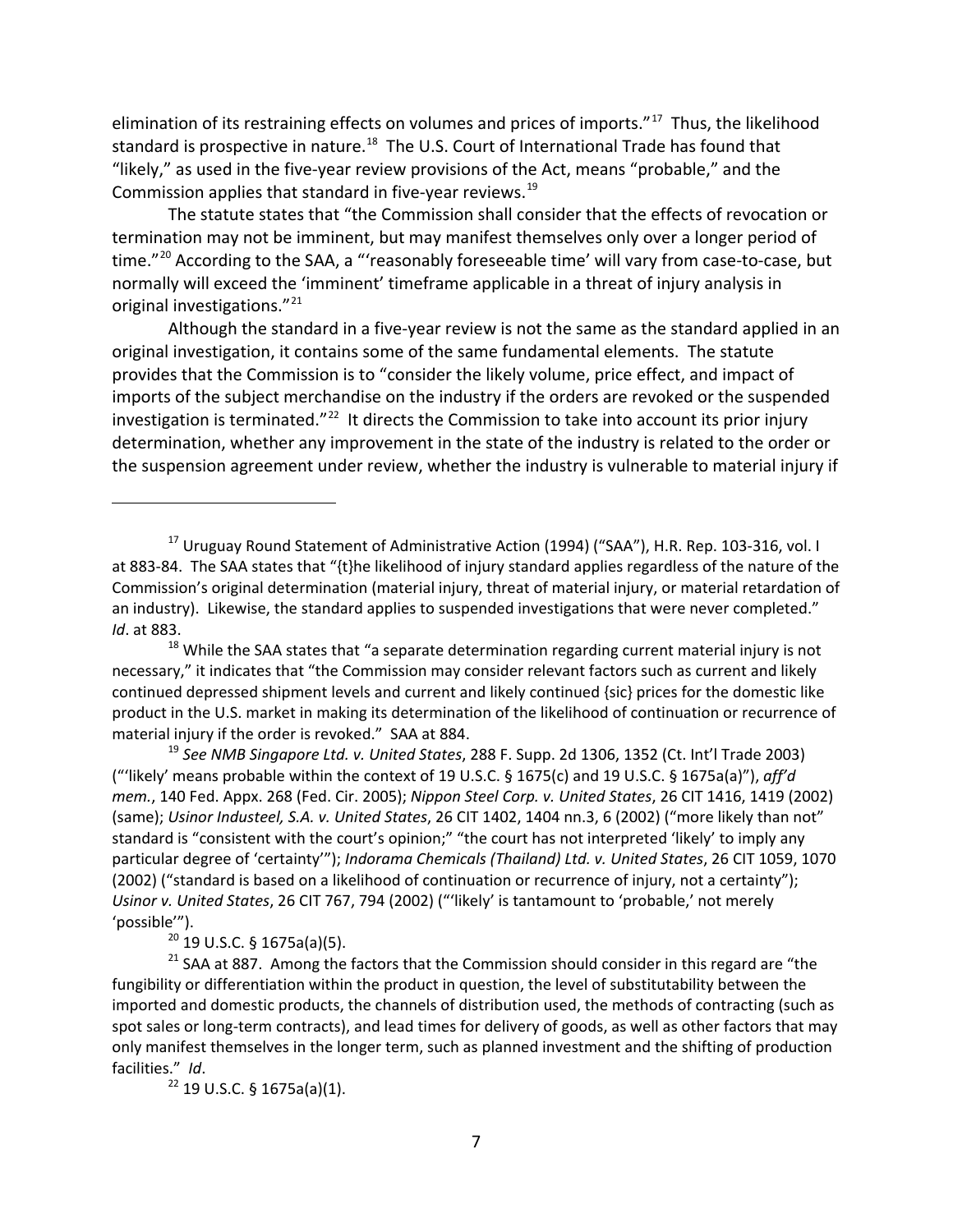the orders are revoked or a suspension agreement is terminated, and any findings by Commerce regarding duty absorption pursuant to 19 U.S.C. § 1675(a)(4).<sup>23</sup> The statute further provides that the presence or absence of any factor that the Commission is required to consider shall not necessarily give decisive guidance with respect to the Commission's determination.<sup>[24](#page-13-1)</sup>

In evaluating the likely volume of imports of subject merchandise if the orders under review are revoked and/or a suspended investigation is terminated, the Commission is directed to consider whether the likely volume of imports would be significant either in absolute terms or relative to production or consumption in the United States.<sup>[25](#page-13-2)</sup> In doing so, the Commission must consider "all relevant economic factors," including four enumerated factors: (1) any likely increase in production capacity or existing unused production capacity in the exporting country; (2) existing inventories of the subject merchandise, or likely increases in inventories; (3) the existence of barriers to the importation of the subject merchandise into countries other than the United States; and (4) the potential for product shifting if production facilities in the foreign country, which can be used to produce the subject merchandise, are currently being used to produce other products.[26](#page-13-3)

In evaluating the likely price effects of subject imports if the orders under review are revoked and/or a suspended investigation is terminated, the Commission is directed to consider whether there is likely to be significant underselling by the subject imports as compared to the domestic like product and whether the subject imports are likely to enter the United States at prices that otherwise would have a significant depressing or suppressing effect on the price of the domestic like product.<sup>[27](#page-13-4)</sup>

In evaluating the likely impact of imports of subject merchandise if the orders under review are revoked and/or a suspended investigation is terminated, the Commission is directed to consider all relevant economic factors that are likely to have a bearing on the state of the industry in the United States, including but not limited to the following: (1) likely declines in output, sales, market share, profits, productivity, return on investments, and utilization of capacity; (2) likely negative effects on cash flow, inventories, employment, wages, growth, ability to raise capital, and investment; and (3) likely negative effects on the existing development and production efforts of the industry, including efforts to develop a derivative or more advanced version of the domestic like product.<sup>28</sup> All relevant economic factors are to be considered within the context of the business cycle and the conditions of competition that are

<span id="page-13-0"></span><sup>&</sup>lt;sup>23</sup> 19 U.S.C. § 1675a(a)(1). Commerce has not made any duty absorption findings with respect to SDGE from China. CR at I-3, PR at I-3.<br><sup>24</sup> 19 U.S.C. § 1675a(a)(5). Although the Commission must consider all factors, no one factor is

<span id="page-13-2"></span><span id="page-13-1"></span>necessarily dispositive. SAA at 886.

 $25$  19 U.S.C. § 1675a(a)(2).

 $26$  19 U.S.C. § 1675a(a)(2)(A-D).

<span id="page-13-5"></span><span id="page-13-4"></span><span id="page-13-3"></span><sup>27</sup> *See* 19 U.S.C. § 1675a(a)(3). The SAA states that "{c}onsistent with its practice in investigations, in considering the likely price effects of imports in the event of revocation and termination, the Commission may rely on circumstantial, as well as direct, evidence of the adverse effects of unfairly traded imports on domestic prices." SAA at 886.

<sup>28</sup> 19 U.S.C. § 1675a(a)(4).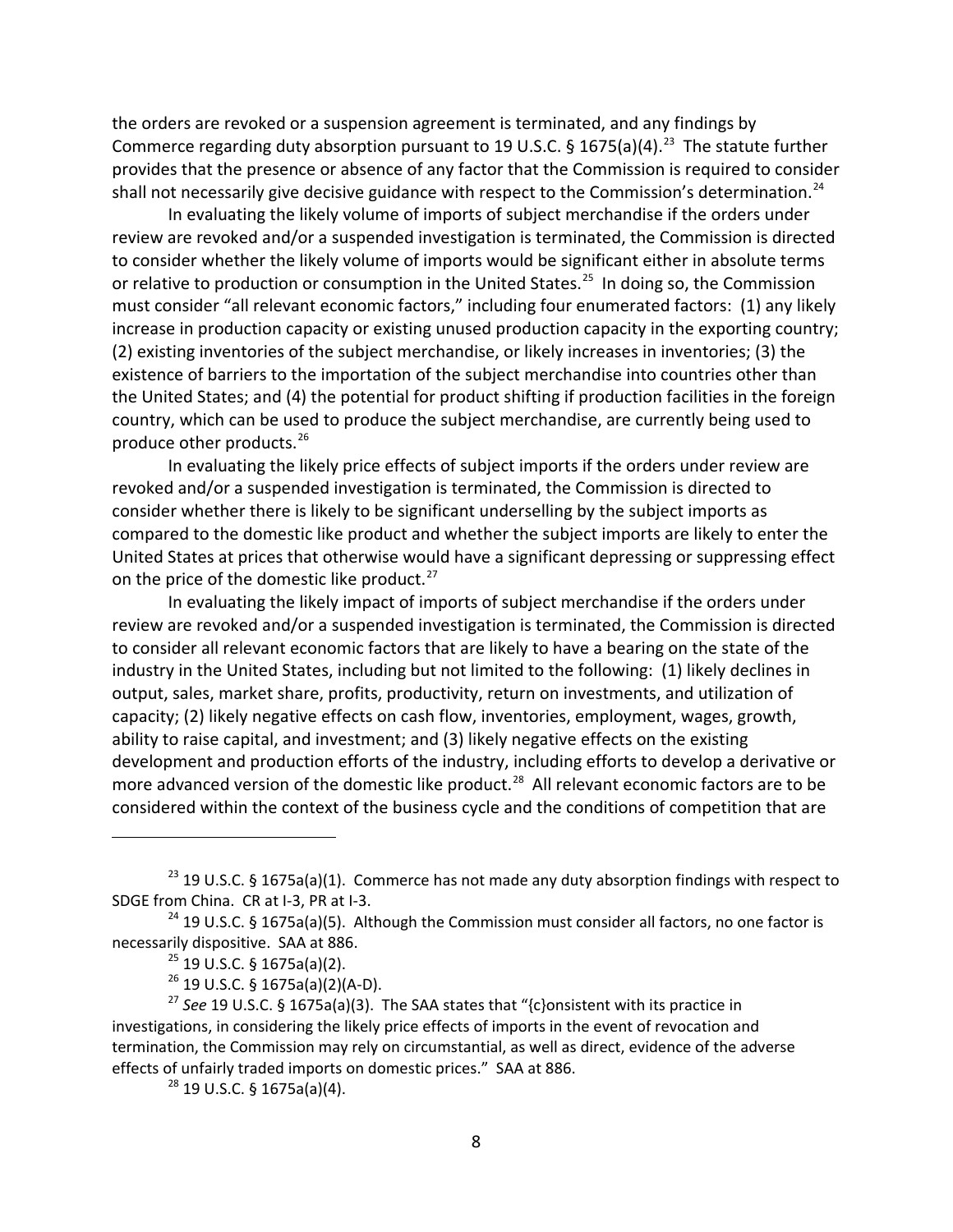distinctive to the industry. As instructed by the statute, we have considered the extent to which any improvement in the state of the domestic industry is related to the order under review and whether the industry is vulnerable to material injury upon revocation.<sup>[29](#page-14-0)</sup>

No respondent interested party participated in this expedited review. The record, therefore, contains limited new information with respect to the SDGE industry in China. There also is limited information on the SDGE market in the United States during the period of review. Accordingly, for our determination, we rely as appropriate on the facts available from the original investigation, and the limited new information on the record in this first five-year review.

# **B. Conditions of Competition and the Business Cycle**

In evaluating the likely impact of the subject imports on the domestic industry if an order is revoked, the statute directs the Commission to consider all relevant economic factors "within the context of the business cycle and conditions of competition that are distinctive to the affected industry."<sup>30</sup> The following conditions of competition inform our determination.

# **1. Demand Conditions**

In the original investigation, the Commission stated that demand for SDGE is largely determined by demand for steel.<sup>[31](#page-14-2)</sup> The Commission characterized much of the original period of investigation (2005-2007) as "a boom period for domestic steel production."<sup>[32](#page-14-3)</sup> During that period, apparent U.S. consumption of SDGE increased by \*\*\* percent.<sup>[33](#page-14-4)</sup>

Demand for SDGE remains driven by demand for steel.<sup>34</sup> According to the domestic producers, U.S. steel production dropped by more than 40.7 percent between 2007 and 2009, and although it has grown since 2009, it had not fully recovered to pre-recession levels by 2013. Apparent U.S. consumption of SDGE was \*\*\* metric tons in 2013, or \*\*\* percent lower than the \*\*\* metric tons in 2007.<sup>35</sup> The domestic producers state that demand for SDGE is expected to remain fairly stable in 2014 compared to 2013, and to improve slightly in 2015.<sup>[36](#page-14-7)</sup>

<span id="page-14-1"></span><span id="page-14-0"></span> $29$  The SAA states that in assessing whether the domestic industry is vulnerable to injury if the order is revoked, the Commission "considers, in addition to imports, other factors that may be contributing to overall injury. While these factors, in some cases, may account for the injury to the domestic industry, they may also demonstrate that an industry is facing difficulties from a variety of sources and is vulnerable to dumped or subsidized imports." SAA at 885.

 $30$  19 U.S.C. § 1675a(a)(4).

 $31$  USITC Pub. 4062 at 14.

<sup>32</sup> USITC Pub. 4062 at 14.

<sup>&</sup>lt;sup>33</sup> Confidential Original Views, EDIS Doc. 319695 at 19, USITC Pub. 4062 at 14.

<sup>&</sup>lt;sup>34</sup> CR at I-8 n.20, PR at I-6 n.20.

 $35$  CR/PR at Table I-4.

<span id="page-14-7"></span><span id="page-14-6"></span><span id="page-14-5"></span><span id="page-14-4"></span><span id="page-14-3"></span><span id="page-14-2"></span><sup>&</sup>lt;sup>36</sup> Domestic Producers' Response to Notice of Institution at 22, Domestic Producers' Final Comments at 4.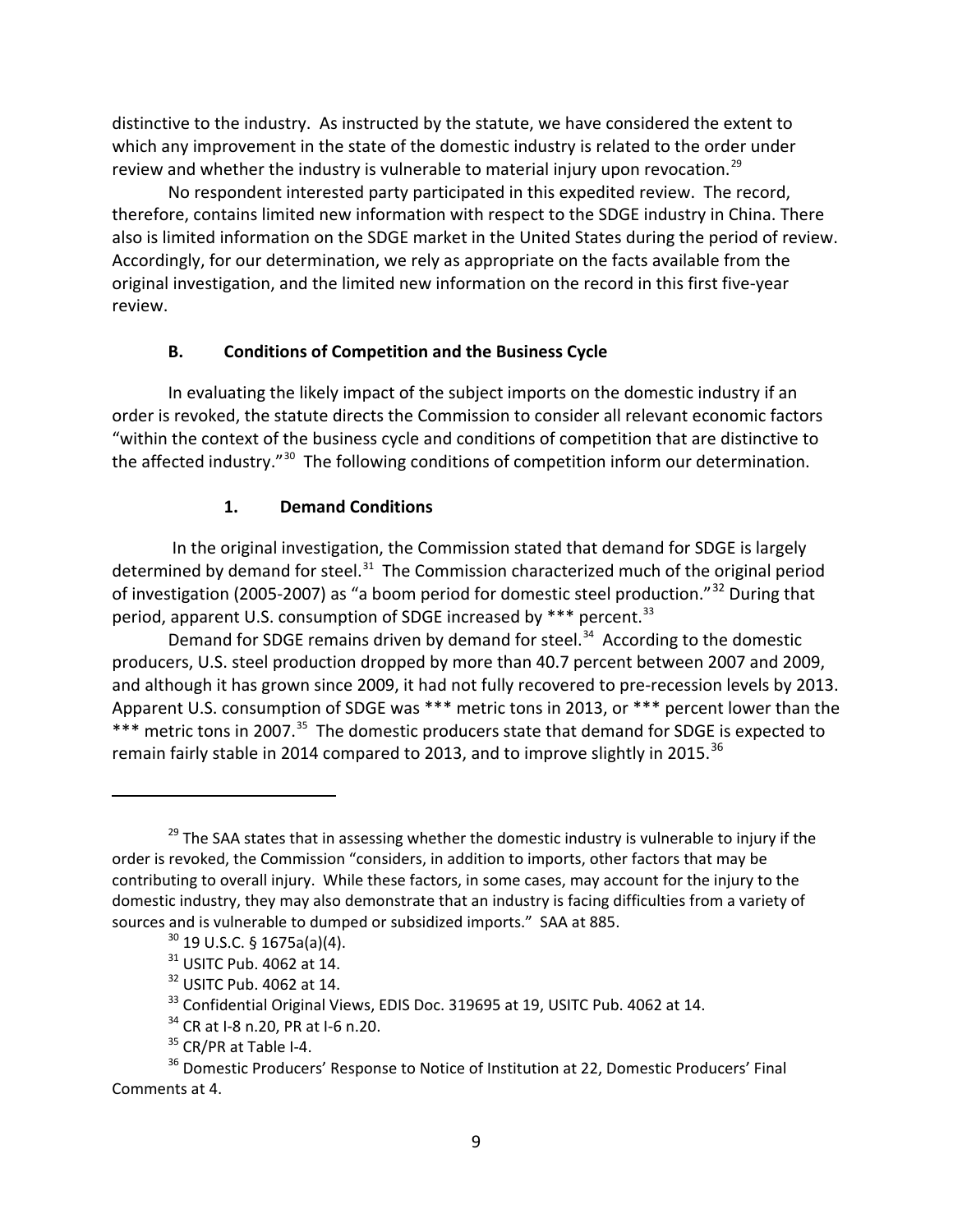# **2. Supply Conditions**

During the original investigation, the U.S. SDGE market was supplied by the domestic industry, subject imports, and nonsubject imports. The domestic industry consisted of SGL and Superior. The domestic industry's capacity to produce SDGE declined from \*\*\* metric tons in 2005 and 2006 to \*\*\* metric tons in 2007, and its market share fell from \*\*\* percent to \*\*\* percent in this period. The market share of subject imports increased from \*\*\* percent in 2005 to \*\*\* percent in 2007, and the market share of nonsubject imports increased from \*\*\* percent to  $***$  percent in this period.<sup>[37](#page-15-0)</sup>

Since the original investigation, a third domestic producer, GrafTech, entered the SDGE market. In 2010, GrafTech acquired C/G Electrodes LLC, a producer of LDGE, and \*\*\* to produce SDGE.<sup>[38](#page-15-1)</sup> In 2013, the domestic industry supplied a larger share of apparent U.S. consumption, \*\*\* percent, than it did in 2007. By contrast, the 2013 market share of subject imports was \*\*\* percent, lower than it was in 2007. Nonsubject imports supplied the largest share of the U.S. market in 2013, with \*\*\* percent of apparent U.S. consumption.<sup>39</sup> In 2013, the three largest suppliers of nonsubject imports to the U.S. market were Japan, Mexico, and  $C$ anada. $40<sub>1</sub>$  $40<sub>1</sub>$ 

# **3. Substitutability**

In the original investigation, the Commission stated that the record indicated that the domestic like product and subject imports were at least moderately interchangeable. \*\*\* U.S. producers and a majority of importers reported that SDGE from China and SDGE produced in the United States were frequently interchangeable; and nearly all of the responding purchasers reported that SDGE from China and SDGE produced in the United States were always or frequently interchangeable. $41$ 

There is nothing on the current record indicating that this level of interchangeability between SDGE made in China and in the United States has changed since the original investigation. Accordingly, we again find at least a moderate degree of interchangeability between SDGE made in the United States and China.

# **C. Likely Volume of Subject Imports**

# **1. The Original Investigation**

<span id="page-15-1"></span><span id="page-15-0"></span>In the original investigation, the volume of subject imports, which was already sizeable at the beginning of the period of investigation, increased by 36.7 percent between 2005 and

<sup>&</sup>lt;sup>37</sup> Confidential Original Views at 20-21; USITC Pub. 4062 at 14-15.

<sup>&</sup>lt;sup>38</sup> CR at I-13, PR at I-9.

<span id="page-15-2"></span> $39$  CR/PR at Table I-5.

<span id="page-15-3"></span><sup>40</sup> CR/PR at Table I-3.

<span id="page-15-4"></span><sup>41</sup> Confidential Original Views at 21; USITC Pub. 4062 at 15.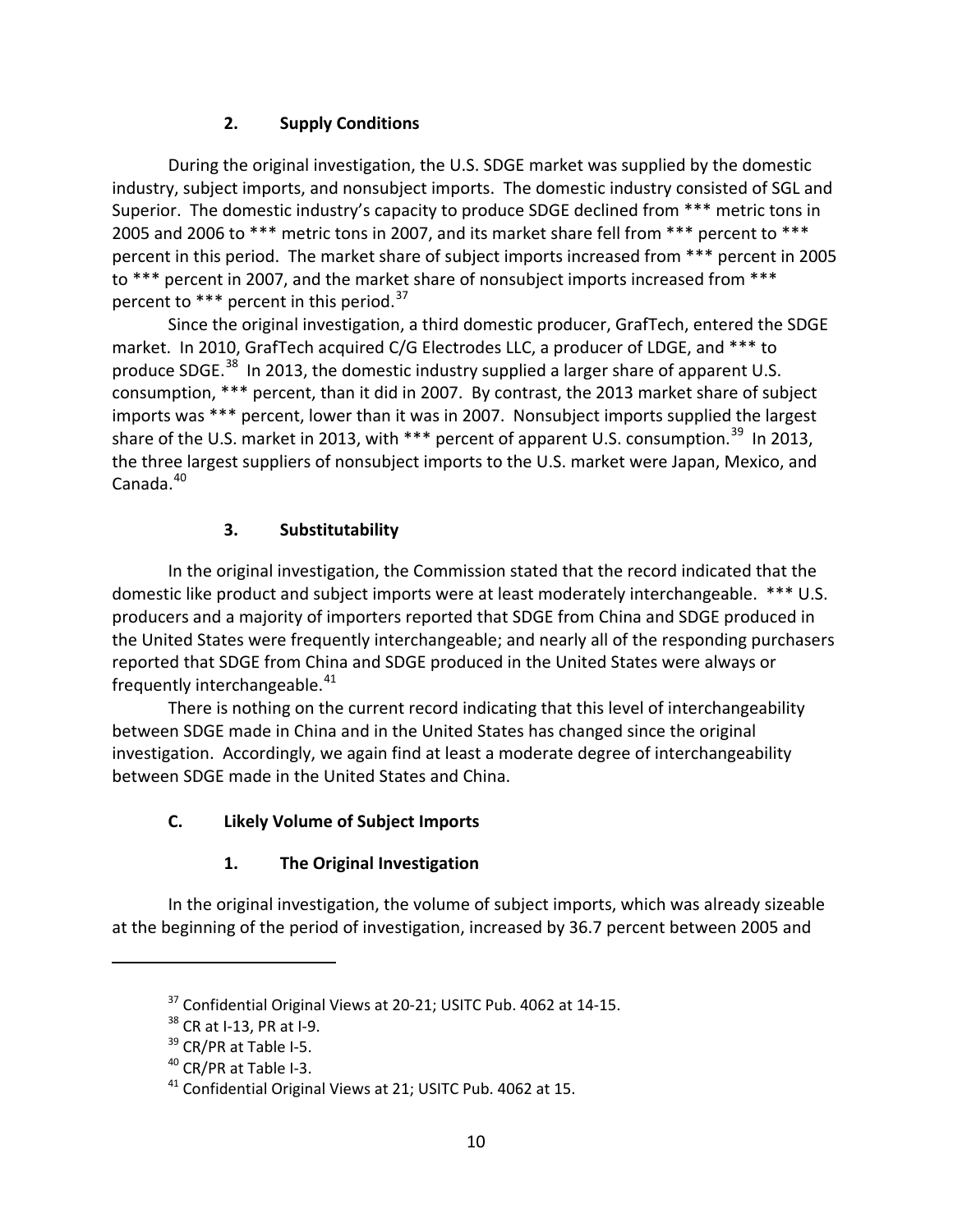2007, rising from 10,082 metric tons to 13,784 metric tons. The market share of subject imports rose from \*\*\* percent in 2005 to \*\*\* percent in 2007. The ratio of subject imports to U.S. production rose from \*\*\* percent in 2005 to \*\*\* percent in 2007.<sup>[42](#page-16-0)</sup>

The Commission found that subject imports captured market share from the domestic industry despite overall rising demand during the period of investigation. The domestic industry's market share by quantity declined from \*\*\* percent in 2005 to \*\*\* percent in 2007. The domestic industry's U.S. shipments declined in each year as subject imports increased and demand increased overall from 2005 to 2007. The Commission also observed that, in contrast to the decline in the domestic industry's market share, nonsubject imports' market share by quantity followed the trend in demand, increasing from \*\*\* percent in 2005 to \*\*\* percent in 2006, and decreasing to \*\*\* percent in 2007. $^{43}$  $^{43}$  $^{43}$ 

The Commission found that the volume of subject imports and the increase in that volume was significant, both in absolute terms and relative to consumption and production in the United States.<sup>[44](#page-16-2)</sup>

## **2. This First Review**

The available information in this review indicates that the antidumping duty order has had a disciplining effect on the volume of subject imports of SDGE from China. The volume of subject imports from China in the U.S. market in 2013 was substantially lower than in 2007.<sup>[45](#page-16-3)</sup>

No foreign producer or exporter of SDGE participated in this expedited review and therefore the record contains limited data concerning the SDGE industry in China. There is, however, available public data concerning production and exports of all graphite electrodes, a category that includes both subject and nonsubject merchandise. The available data indicate that China is the world's largest producer and exporter of all graphite electrodes,<sup>[46](#page-16-4)</sup> and that the graphite electrode industry in China likely has excess capacity that likely exceeds apparent U.S. consumption of SDGE. [47](#page-16-5)

<span id="page-16-0"></span> $42$  Confidential Original Views at 22-23; USITC Pub. 4062 at 16. During the January-September interim 2008 period, subject import volume was slightly lower, but market share was higher, than in interim 2007.

<sup>43</sup> Confidential Original Views at 22-23; USITC Pub. 4062 at 16.

<sup>44</sup> USITC Pub. 4062 at 16.

<span id="page-16-3"></span><span id="page-16-2"></span><span id="page-16-1"></span> $45$  The volume of subject imports was 13,784 metric tons in 2007 and 2,352 metric tons in 2013. CR/PR at Table I-2. We recognize that the import data cited were compiled from different sources for 2007 and 2013 – namely, from questionnaire responses and adjusted official Commerce statistics for 2007, and from official Commerce statistics for 2013. CR at I-17, PR at I-11-12.

<sup>&</sup>lt;sup>46</sup> Domestic Producers' Response to Notice of Institution at 10; CR/PR at Table I-7.

<span id="page-16-5"></span><span id="page-16-4"></span><sup>&</sup>lt;sup>47</sup> In the absence of published statistics on SDGE, Domestic Producers provided capacity data for all graphite electrodes. They provided data showing that 23 of the Chinese industry's producers have the collective capacity to produce about 871,000 metric tons of graphite electrodes, and that the Chinese graphite electrode industry likely had excess capacity of at least 226,013 metric tons in 2012. To put the Chinese industry's capacity and excess capacity in perspective, apparent U.S. consumption of (Continued…)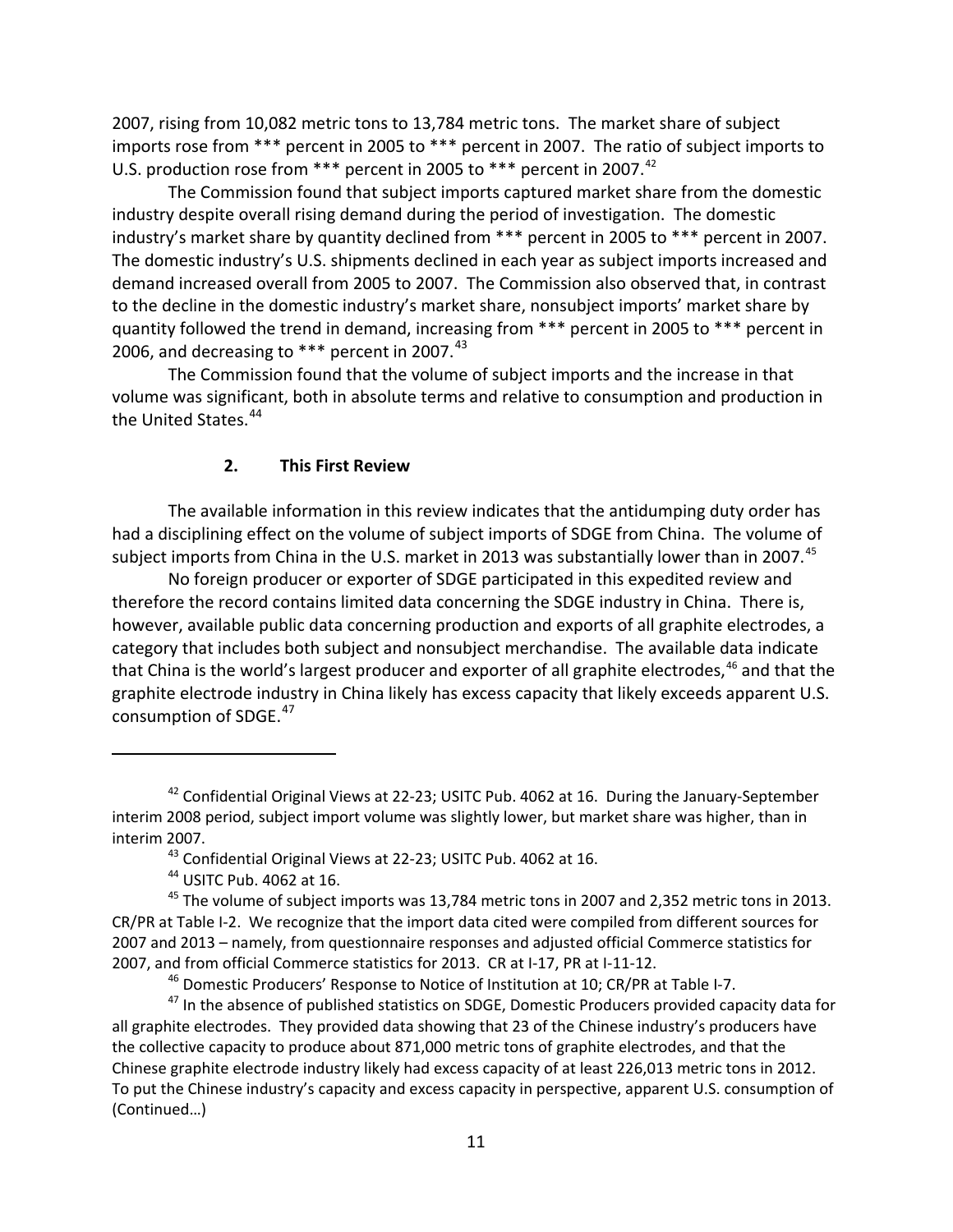The United States likely remains an attractive market to the SDGE industry in China. Chinese SDGE producers maintain a significant interest in the U.S. market, as evidenced by their continued exports of SDGE to the United States since the imposition of the order. [48](#page-17-0) The circumstances underlying Commerce's two anticircumvention determinations involving subject imports also demonstrate Chinese producers' interest in accessing the U.S. market.<sup>[49](#page-17-1)</sup> Moreover, Chinese SDGE producers have considerable third-country exports that could be redirected to the U.S. market.<sup>[50](#page-17-2)</sup> Finally, antidumping duty investigations and orders against SDGE from China in other countries (namely Brazil, India, Mexico, and South Africa) provide another incentive for subject SDGE producers to increase exports to the United States upon revocation of the order. $51$ 

In light of these considerations, we find that subject producers in China are likely, absent the restraining effects of the order, to direct substantial and increasing volumes of SDGE to the U.S. market, as they did during the original investigation.<sup>[52](#page-17-4)</sup> We find that the likely volume of subject imports both in absolute terms and relative to production and consumption in the United States would be significant if the order were revoked.

#### (…Continued)

 $\overline{a}$ 

SDGE in 2013 was estimated at \*\*\* metric tons. Domestic Producers' Response to Notice of Institution at 9-13. CR/PR at Table I-4.

<sup>48</sup> CR/PR at Table I-2.

<span id="page-17-1"></span><span id="page-17-0"></span> $49$  Commerce has issued two anticircumvention rulings issues since the original antidumping duty order was issued. In the first, Commerce found that electrodes finished in the United Kingdom by UK Carbon & Graphite Company Ltd. from Chinese-origin artificial graphite/unfinished SDGE components and sold in the United States circumvented the antidumping duty order on SDGE. *Small Diameter Graphite Electrodes from the People's Republic of China: Affirmative Final Determination of Circumvention of the Antidumping Duty Order*, 77 Fed. Reg. 47596 (August 9, 2012). In the second ruling, Commerce concluded that imports from China of certain graphite electrodes, produced and/or exported by Jilin Carbon, with a diameter of 17 inches, and otherwise meeting the description of inscope merchandise, "constitute merchandise altered in form or appearance in such minor respects that it is properly subject to the Order." *Small Diameter Graphite Electrodes from the People's Republic of China: Affirmative Final Determination of Circumvention of the Antidumping Duty Order and Rescission of Later-Developed Merchandise Anticircumvention Inquiry*, 78 Fed. Reg. 56864 (September 16, 2013).

<span id="page-17-2"></span><sup>50</sup> *See* CR/PR at Table I-6 (showing China's exports of all graphite electrodes to various markets, 2008-2013).

 $51$  CR at I-26, PR at I-18.

<span id="page-17-4"></span><span id="page-17-3"></span> $52$  The record of this expedited review does not contain current information regarding any existing inventories of subject merchandise, any likely increase in such inventories, or the potential for product shifting if production facilities in China which can be used to produce SDGE are currently being used to manufacture other products.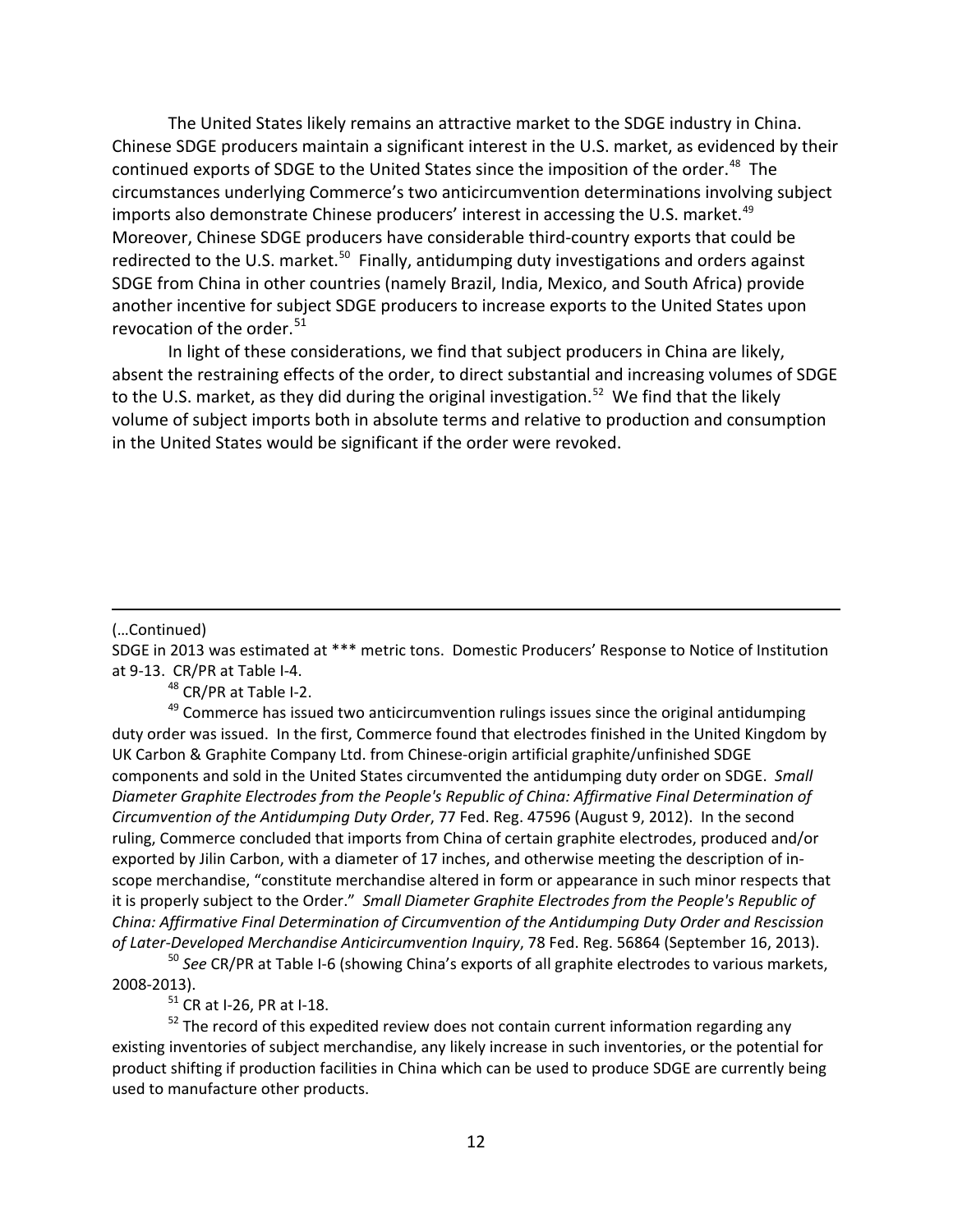## **D. Likely Price Effects**

## **1. The Original Investigation**

In the original investigation, the Commission found that price was an important factor in purchasing decisions. It indicated that domestic producers and a majority of importers reported that non-price differences between subject imports and the domestic like product were only \*\*\* in purchasing decisions. While a sizeable minority of responding importers reported that non-price differences were always or frequently an important factor in purchasing decisions, and almost all purchasers indicated that reliability, availability, product consistency, and whether the quality meets industry standards were among the most important factors in purchasing decisions in addition to price, few market participants could identify instances when Chinese imports failed to satisfy quality and availability requirements.<sup>[53](#page-18-0)</sup>

The Commission collected quarterly pricing data for five types of SDGE for sales to both end users and distributors. The pricing data showed pervasive underselling by subject imports, with subject imports underselling the domestic like product in 54 of 60 price comparisons by margins ranging from 2.3 percent to 36.2 percent.<sup>[54](#page-18-1)</sup> The Commission found that the effects of underselling on the domestic industry differed with respect to the two domestic producers. Superior, which competed head-to-head with subject imports for sales across most SDGE sizes, submitted evidence of substantial lost sales to low-priced imports. SGL, on the other hand, rather than lowering its prices to meet subject import prices and maintain customers for 10 and 12-inch diameter SDGE, made a business decision to cede its market share for those products and to focus only on customers for whom Chinese quality was not yet acceptable.<sup>55</sup>

The Commission found that the effects of underselling were in the lost volumes of domestic sales rather than in direct effects on domestic prices. Available data did not indicate that subject imports had significant depressing effects on domestic prices, as domestic prices for all five products for which data were collected rose over the period of investigation, reflecting strong demand for SDGE and rising raw material prices.<sup>[56](#page-18-3)</sup> The Commission also found that available data did not support a finding that subject imports suppressed domestic prices to a significant degree over the full period of investigation.<sup>[57](#page-18-4)</sup>

<span id="page-18-0"></span> $\overline{a}$ 

<span id="page-18-4"></span><sup>57</sup> USITC Pub. 4062 at 18. The Commission found, however, that there was evidence that lowpriced subject imports had adversely affected domestic producers' prices in certain instances. Specifically, in 2007, domestic unit sales values increased by less than the increase in unit cost of goods sold ("COGS"), despite continued strong demand in that year, and the ratio of COGS to net sales rose (Continued…)

<sup>53</sup> Confidential Original Views at 24; USITC Pub. 4062 at 17.

<sup>54</sup> USITC Pub. 4062 at 17.

<sup>55</sup> USITC Pub. 4062 at 17.

<span id="page-18-3"></span><span id="page-18-2"></span><span id="page-18-1"></span><sup>&</sup>lt;sup>56</sup> USITC Pub. 4062 at 18. The Commission did observe, however, that for one of the pricing products, which constituted \*\*\* percent of the quantity of product for which it had received pricing data and which had the largest margins of underselling by subject imports, the increase in domestic prices was \*\*\* than for the other products. Confidential Original Views at 25-26; USITC Pub. 4062 at 18.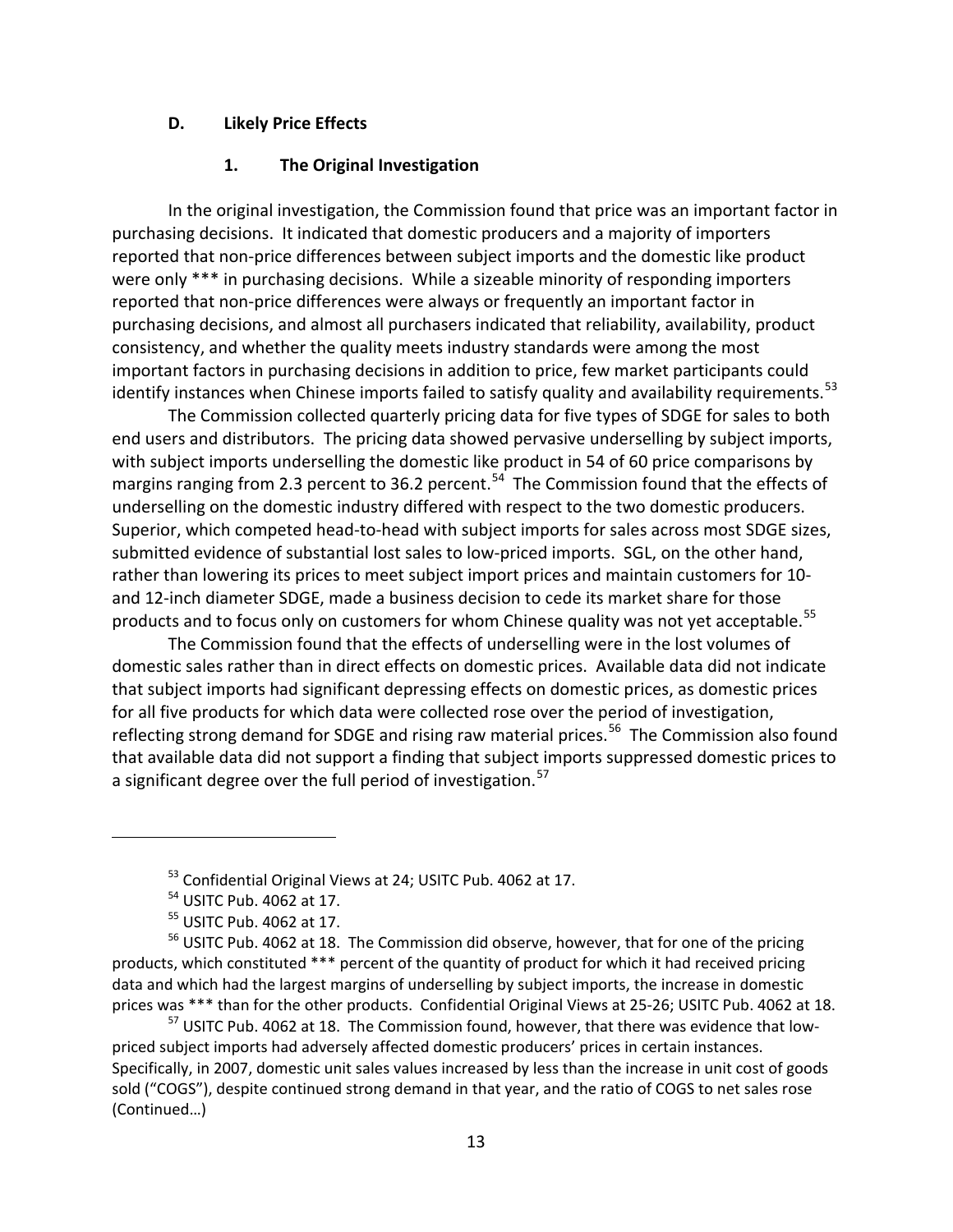The Commission found that there was significant underselling by subject imports and that this underselling led to lost sales in 2006 and 2007. It noted that the underselling allowed subject imports to gain market share at the expense of the domestic industry and that the domestic industry's U.S. shipments declined throughout the period of investigation, despite generally rising demand. The Commission therefore determined that subject imports had significant adverse price effects on the domestic industry.<sup>[58](#page-19-0)</sup>

# **2. This First Review**

In this review, we continue to find that subject imports from China are at least moderately interchangeable with SDGE manufactured in the United States and that price is an important factor in purchasing decisions. The record does not contain current pricing comparisons due to the failure of respondent interested parties to participate and the expedited nature of this review. We find that the significant underselling observed during the original investigation would likely recur if the antidumping duty order were revoked. This in turn would likely cause the domestic industry to lose sales and market share, as was the case in the original investigation.

# **E. Likely Impact**

# **1. The Original Investigation**

In the original investigation, the Commission found that the domestic industry's performance indicators showed declining overall trends despite strong demand conditions, and that these declines corresponded to increases in subject imports' volume and market share.<sup>[59](#page-19-1)</sup> U.S. producers' production, capacity utilization, and U.S. shipments all declined steadily from 2005 to 2007, but experienced some improvement when the interim periods were compared. $^{60}$  $^{60}$  $^{60}$ Employment-related indicators generally declined, although hourly wages rose.<sup>[61](#page-19-3)</sup>

The Commission found that the domestic industry's financial indicators were lackluster despite rising prices and very strong demand throughout the period of investigation. The domestic industry's net sales quantities declined from 2005 to 2007. Net sales by value declined from 2005 to 2006, and then increased from 2006 to 2007. The domestic industry's operating income improved from \*\*\* in 2005 to \*\*\* in 2006, but declined in 2007. The

(…Continued)

from \*\*\* percent in 2006 to \*\*\* percent in 2007. Confidential Original Views at 26-27; USITC Pub. 4062 at 18-19.

<sup>58</sup> USITC Pub. 4062 at 19.

<span id="page-19-3"></span><span id="page-19-2"></span><span id="page-19-1"></span><span id="page-19-0"></span> $59$  USITC Pub. 4062 at 19. The Commission recognized that some indicators fluctuated during the period of investigation before recovering \*\*\* during interim 2008, after the petition was filed. Confidential Original Views at 28; USITC Pub. 4062 at 19.

 $^{60}$  USITC Pub. 4062 at 20.

 $61$  USITC Pub. 4062 at 20.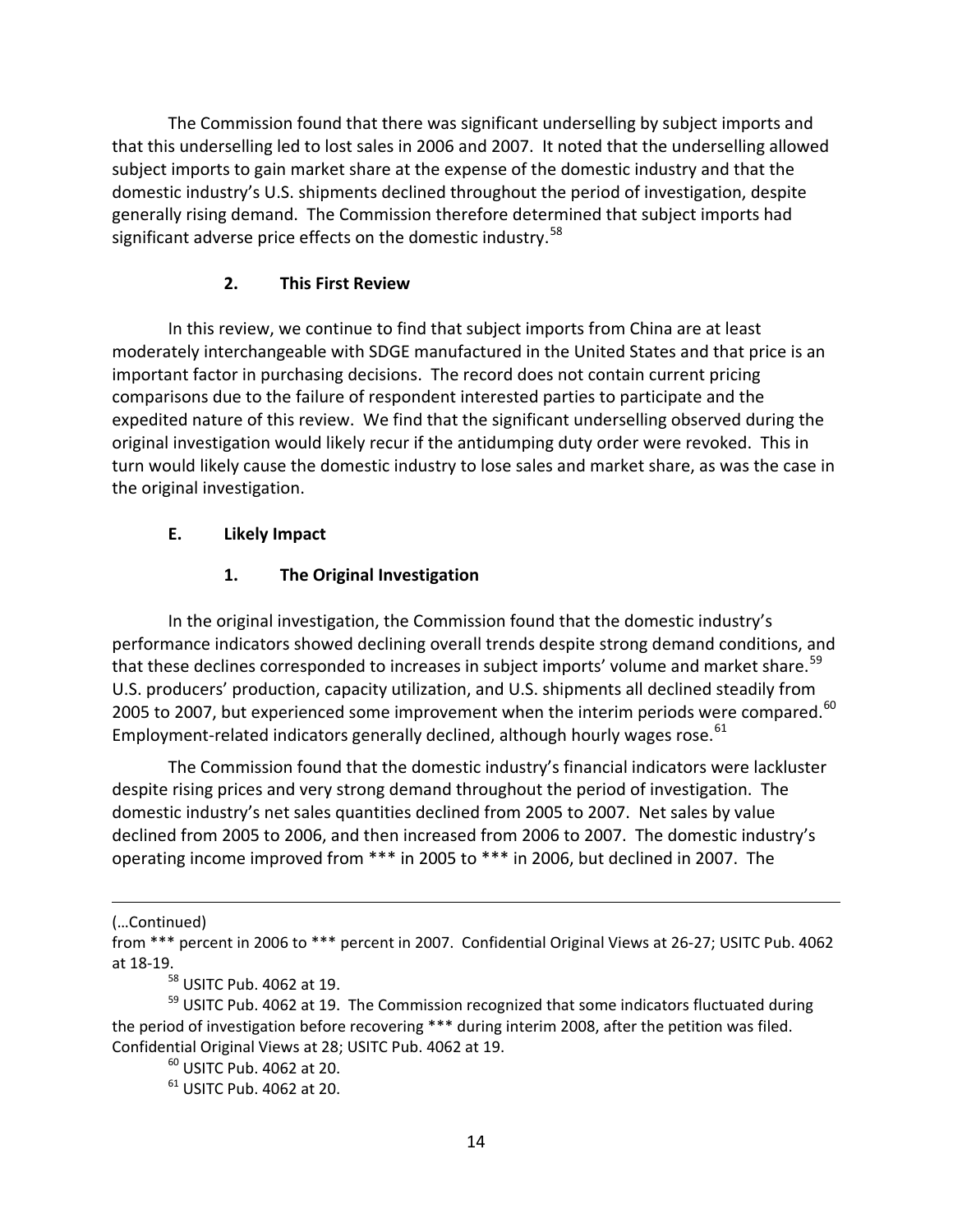domestic industry's operating income margin increased from 2005 to 2006, and then fell in 2007.[62](#page-20-0)

The Commission examined the role of nonsubject imports in the U.S. market during the period of investigation. It found that SDGE was not a commodity product because the SDGEs were produced to individual customer specifications. The Commission observed that nonsubject imports were generally priced above subject imports, particularly later in the period of investigation, and although nonsubject imports were present in substantial quantities, nonsubject import volume and market share fluctuated in the same manner as trends in apparent U.S. consumption. Moreover, nonsubject imports' market share declined significantly in 2007 when the domestic industry's condition worsened. The Commission concluded that adverse changes to the domestic industry's condition could not be attributed to nonsubject imports.<sup>[63](#page-20-1)</sup>

The Commission concluded that subject imports had a significant adverse impact on the condition of the domestic industry during the period of investigation. It explained that subject imports gained market share at the expense of the domestic industry and caused domestic U.S. shipments to dwindle as subject imports aggressively undersold the domestic product. This pattern of underselling resulted in significant lost sales and suppressed domestic prices to some extent in 2007. The increase in subject imports and their adverse effects on U.S. prices materially impacted the domestic industry's profitability and market share over the period of investigation.<sup>[64](#page-20-2)</sup>

## **2. This First Review**

Because this is an expedited review, we have only limited information with respect to the domestic industry's trade and financial performance, consisting of data that the domestic producers provided in response to the notice of institution. Many of the domestic industry's performance indicators showed deterioration in 2013, as compared with 2007.<sup>65</sup> Nonetheless, the limited record<sup>[66](#page-20-4)</sup> is insufficient for us to make a finding on whether the domestic industry is

 $62$  USITC Pub. 4062 at 20-21.

<span id="page-20-1"></span><span id="page-20-0"></span> $<sup>63</sup>$  USITC Pub. 4062 at 21. The Commission addressed and rejected arguments by respondents</sup> that any adverse changes to the domestic industry's condition were not caused by subject imports, but rather by the poor performance of one of the two domestic producers (specifically by that producer's inability to control its direct labor, and selling, general and administrative costs) or by a \*\*\* in the domestic industry's export shipments. Confidential Original Views at 32; USITC Pub. 4062 at 22. It also addressed and rejected arguments that there was no adverse impact on the domestic industry because its profitability increased during the period of investigation, or because it allegedly could not supply the entire SDGE market. USITC Pub. 4062 at 23.

<sup>&</sup>lt;sup>64</sup> USITC Pub. 4062 at 23.

 $65$  See CR/PR at Table I-1.

<span id="page-20-4"></span><span id="page-20-3"></span><span id="page-20-2"></span><sup>&</sup>lt;sup>66</sup> We recognize that the domestic industry performed poorly in 2013, but this is based on only a single year of data.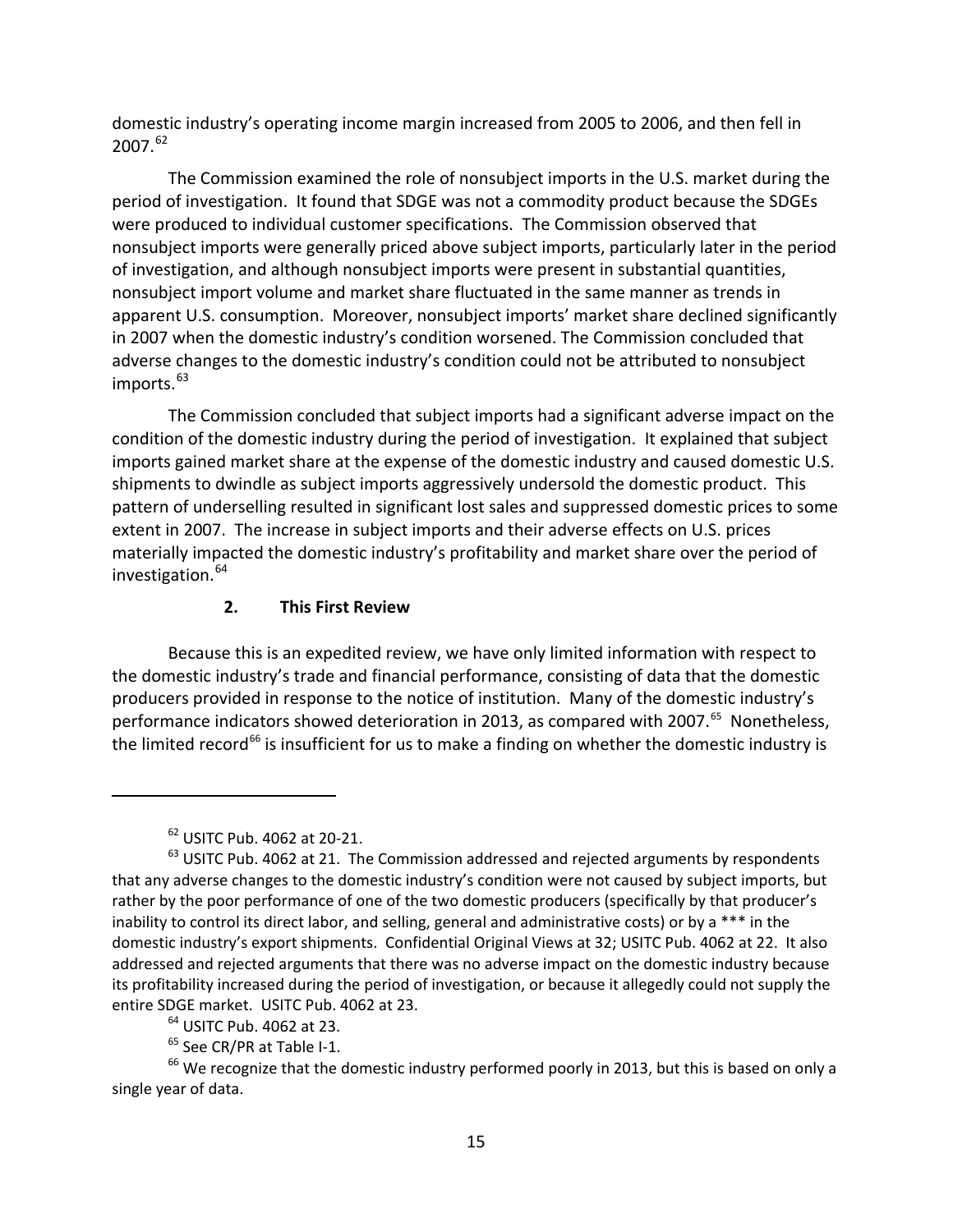vulnerable to the continuation or recurrence of material injury in the event of revocation of the order.<sup>[67](#page-21-0)</sup>

In 2013, the capacity of the U.S. producers of SDGE was \*\*\* metric tons, production was \*\*\* metric tons, and capacity utilization was \*\*\* percent.<sup>68</sup> U.S. shipments were \*\*\* metric tons, and the domestic producers reported an operating \*\*\* of  $5***$  from sales of  $5***$ , resulting in an operating \*\*\* margin of \*\*\* percent in 2013.<sup>[69](#page-21-2)</sup>

Based on the record, we find that, should the order be revoked, the likely significant volume and likely significant price effects of subject imports would likely have a significant adverse impact on the domestic industry's production, shipments, sales, market share, and revenues, particularly because available information suggests that current and projected demand conditions in the U.S. market are less favorable than during the original investigation. These declines would likely cause the domestic industry's profitability to fall.

We also considered the role of factors other than subject imports, including the presence of nonsubject imports, so as not to attribute injury from other factors to the subject imports. In the original investigation, the Commission concluded that SDGE is not a commodity product.<sup>[70](#page-21-3)</sup> While we acknowledge that imports from nonsubject sources continue to have a sizeable U.S. market presence, and, in fact have increased their market share since the time of the original investigation,<sup>[71](#page-21-4)</sup> no party has argued that nonsubject imports or any other factor is likely to be an alternative cause of material injury to the domestic industry. We thus find that upon revocation, the significant volume of subject imports would again likely take market share from the domestic industry through significant underselling and result in impaired industry performance, as occurred during the original investigation.

Accordingly, we conclude that, if the antidumping duty order were revoked, subject imports from China would likely have a significant impact on the domestic industry within a reasonably foreseeable time.

# **IV. Conclusion**

 $\overline{a}$ 

For the foregoing reasons, we determine that revocation of the antidumping duty order on SDGE from China would likely lead to continuation or recurrence of material injury to an industry in the United States within a reasonably foreseeable time.

<span id="page-21-0"></span> $67$ Commissioner Pinkert finds the domestic industry to be vulnerable. He bases this conclusion largely on the industry's operating margin \*\*\* and COGS/net sales ratio \*\*\* in 2013. He notes in addition that the industry's market share in that year was \*\*\* and that its sales volume was lower than in 2007. CR/PR at Table I-1, Table I-5.

<sup>&</sup>lt;sup>68</sup> CR/PR at Table I-1.

 $69$  CR/PR at Table I-1.

 $70$  USITC Pub. 4062 at 21.

<span id="page-21-4"></span><span id="page-21-3"></span><span id="page-21-2"></span><span id="page-21-1"></span> $71$  The market share of nonsubject imports was \*\*\* percent in 2013, compared with \*\*\* percent in 2007. CR/PR at Table I-5.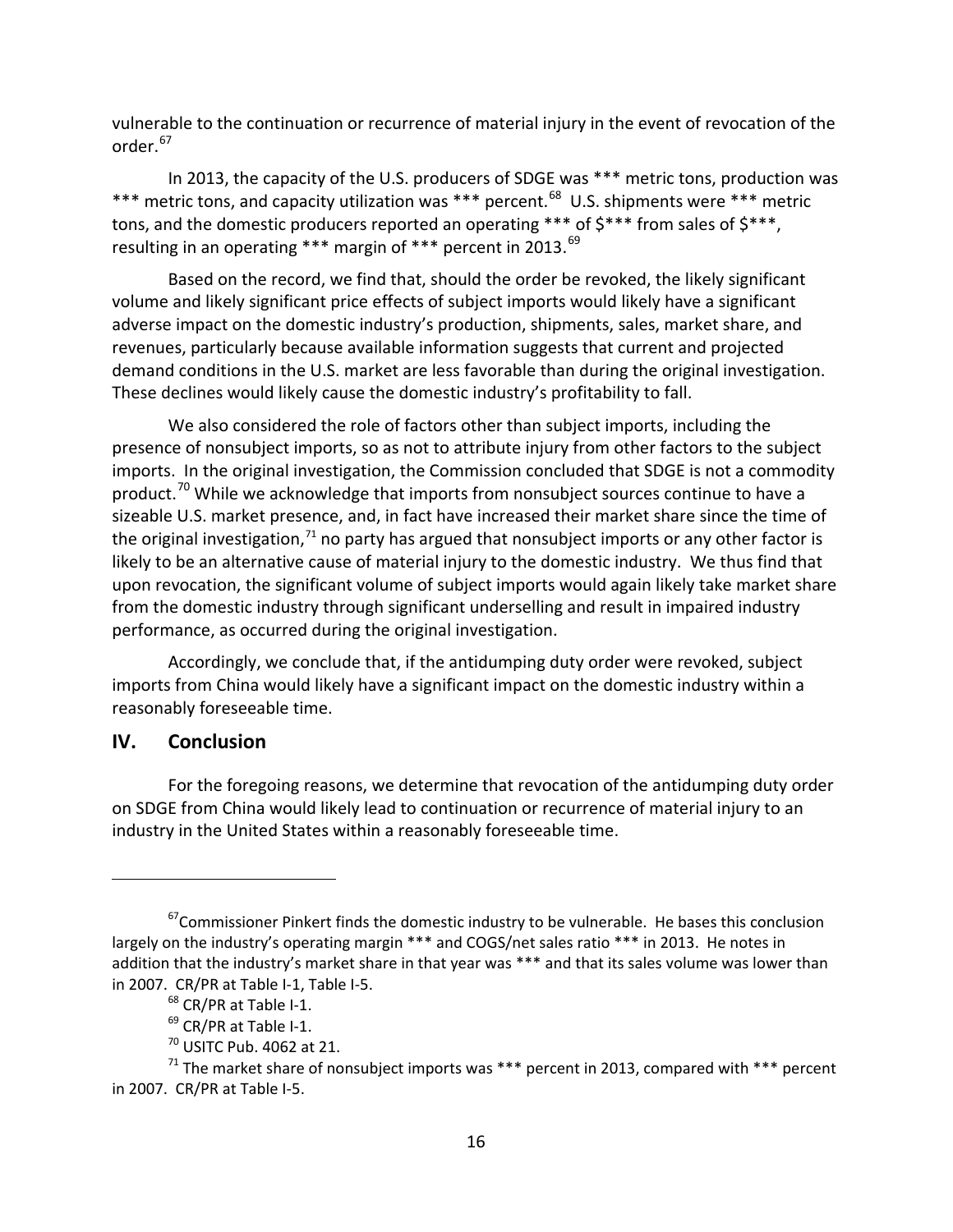# **I. INFORMATION OBTAINED IN THE REVIEW**

### **INTRODUCTION**

### **Background**

<span id="page-22-2"></span><span id="page-22-1"></span><span id="page-22-0"></span>On January 2, 2014, the U.S. International Trade Commission ("Commission" or "USITC") gave notice, pursuant to section 75[1](#page-22-3)(c) of the Tariff Act of 1930, as amended ("the Act"),  $^1$  that it had instituted a review to determine whether revocation of the antidumping duty order on small diameter graphite electrodes ("SDGE") from China would likely lead to the continuation or recurrence of material injury to a domestic industry.<sup>[2](#page-22-4) [3](#page-22-5)</sup> On April 7, 2014, the Commission determined that it would conduct an expedited review pursuant to section 751(c)(3) of the Act.<sup>[4](#page-22-6)</sup> The following tabulation presents information relating to the background and schedule of this proceeding:

 $\overline{a}$ 

<span id="page-22-5"></span> $3$  In accordance with section 751(c) of the Act, the U.S. Department of Commerce ("Commerce") published a notice of initiation of a five-year review of the subject antidumping duty order concurrently with the Commission's notice of institution. *Initiation of Five-Year ("Sunset") Review*, 79 FR 110, January 2, 2014.

<span id="page-22-6"></span><sup>4</sup> *Small Diameter Graphite Electrodes from China; Scheduling of an Expedited Five-Year Review,* 79 FR 22531, April 22, 2014. The Commission received one submission in response to its notice of institution in the subject review. A joint response was filed on behalf of GrafTech International Ltd., SGL Carbon LLC, and Superior Graphite Company, U.S. producers believed to account for all U.S. production of the domestic like product in 2013. The Commission did not receive any responses from producers in China or importers of the subject merchandise from China. The Commission determined that the domestic interested party group response to its notice of institution was adequate and that the respondent interested party group response was inadequate. In the absence of respondent interested party responses and any other circumstances that would warrant the conduct of a full review, the Commission determined to conduct an expedited review.

 $1$  19 U.S.C. 1675(c).

<span id="page-22-4"></span><span id="page-22-3"></span><sup>2</sup> *Small Diameter Graphite Electrodes from China; Institution of a Five-Year Review*, 79 FR 145, January 2, 2014. All interested parties were requested to respond to this notice by submitting the information requested by the Commission.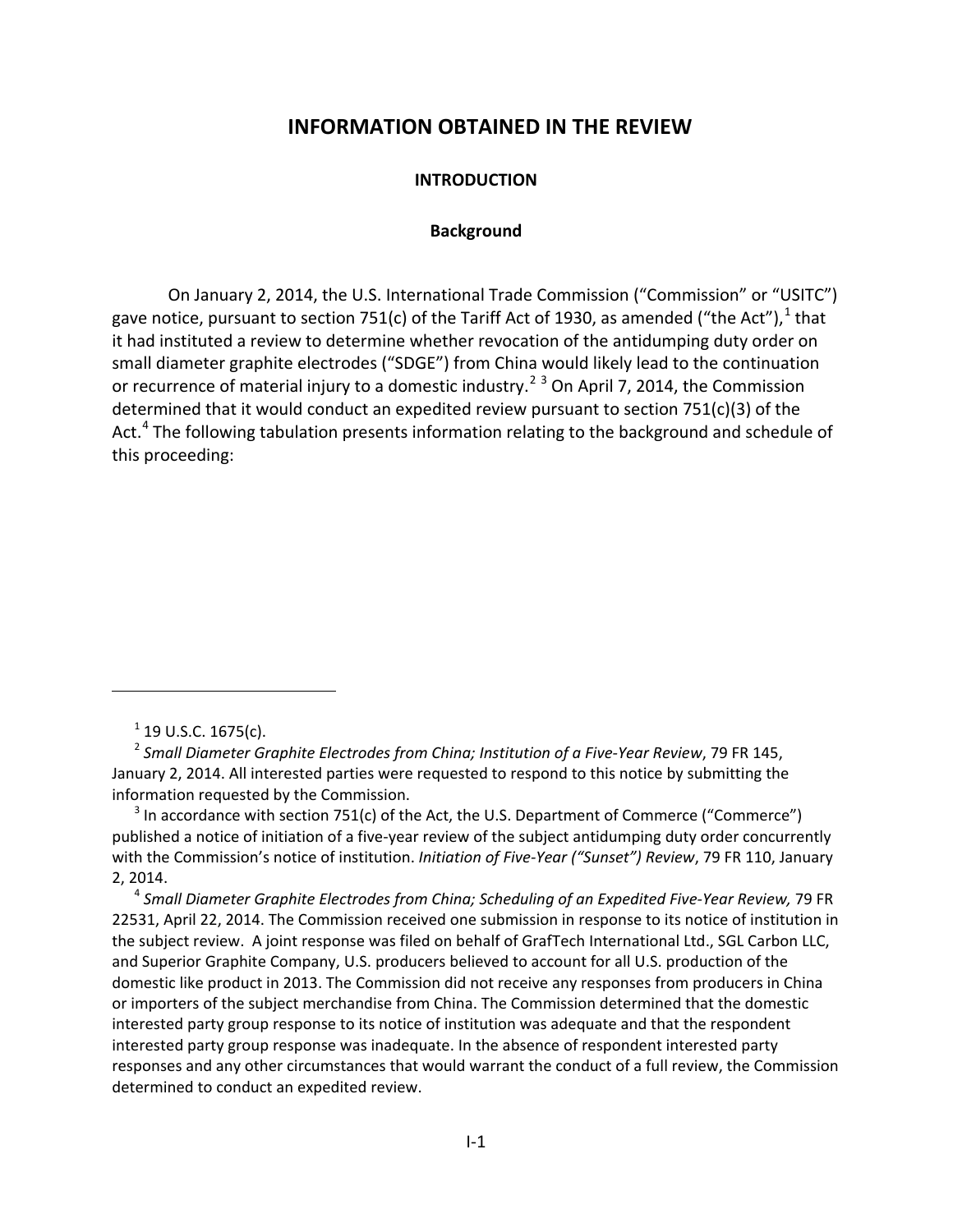| <b>Effective date</b> | <b>Action</b>                                                                                                                                                                                                 |
|-----------------------|---------------------------------------------------------------------------------------------------------------------------------------------------------------------------------------------------------------|
| February 26, 2009     | Commerce's antidumping duty order on SDGE from China (74 FR 8775)<br>http://www.gpo.gov/fdsys/pkg/FR-2009-02-26/pdf/E9-4126.pdf                                                                               |
| January 2, 2014       | Commission's institution of first five-year review (79 FR 145)<br>http://www.gpo.gov/fdsys/pkg/FR-2014-01-02/pdf/2013-30798.pdf                                                                               |
| January 2, 2014       | Commerce's initiation of first five-year review (79 FR 110)<br>http://www.gpo.gov/fdsys/pkg/FR-2014-01-02/pdf/2013-31429.pdf                                                                                  |
|                       | Commission's determination to conduct expedited five-year review<br>(79 FR 22531, April 22, 2014)<br>http://www.gpo.gov/fdsys/pkg/FR-2014-04-22/pdf/2014-09081.pdf                                            |
|                       | The press release announcing the Commission's determination concerning<br>adequacy and the conduct of the expedited review can be found at<br>http://www.usitc.gov/press_room/news_release/2014/er0407mm1.htm |
|                       | A summary of the Commission's votes concerning the adequacy and the conduct of<br>the expedited review can be found at<br>http://pubapps2.usitc.gov/sunset/caseProfSuppAttmnt/download/11650                  |
| April 7, 2014         | The Commission's explanation of its determination can be found at<br>http://pubapps2.usitc.gov/sunset/caseProfSuppAttmnt/download/11651                                                                       |
| May 7, 2014           | Commerce's final result of expedited five-year review of the antidumping duty order<br>(79 FR 26208)<br>http://www.gpo.gov/fdsys/pkg/FR-2014-05-07/pdf/2014-10513.pdf                                         |
| May 21, 2014          | Commission's vote                                                                                                                                                                                             |
| June 2, 2014          | Commission's determination                                                                                                                                                                                    |

# **The original investigation**

<span id="page-23-0"></span>The original investigation resulted from a petition filed with Commerce and the Commission by SGL Carbon LLC, Charlotte, North Carolina and Superior Graphite Co., Chicago, Illinois, on January 17, 2008, alleging that an industry in the United States was materially injured and threatened with material injury by reason of less-than-fair-value ("LTFV") imports of SDGE from China. On January 14, 2009, Commerce determined that imports of SDGE from China were being sold at LTFV, by margins of 132.90 to 1[5](#page-23-1)9.64 percent.<sup>5</sup> On February 19, 2009, the Commission determined that an industry in the United States was materially injured by reason of LTFV imports of SDGE from China, but found that critical circumstances did not exist with respect to the subject imports covered by Commerce's affirmative critical circumstances

<span id="page-23-1"></span><sup>5</sup> *Final Determination of Sales at Less Than Fair Value and Affirmative Determination of Critical Circumstances: Small Diameter Graphite Electrodes from the People's Republic of China,* 74 FR 2049, January 14, 2009.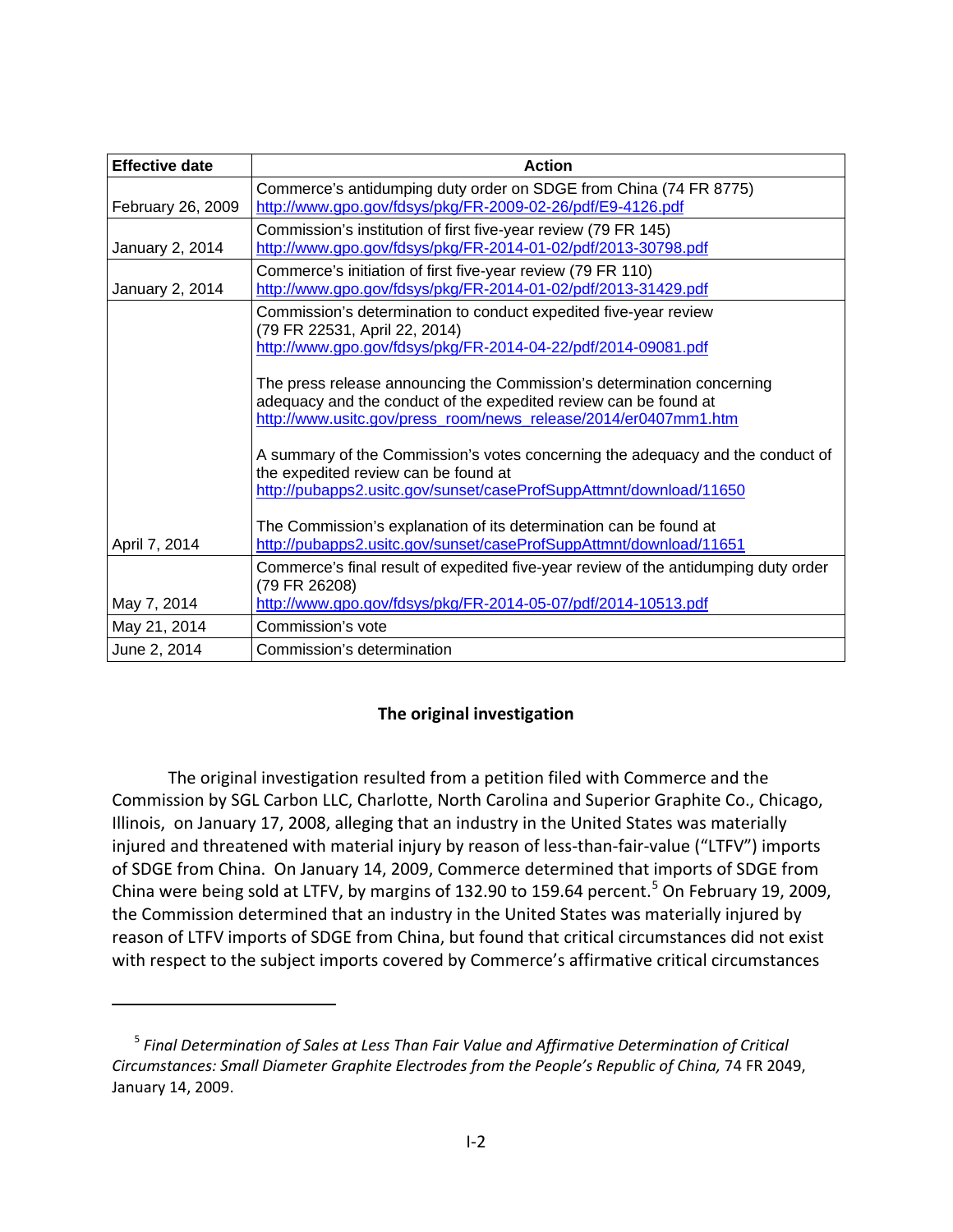determination.<sup>[6](#page-24-1)</sup> Commerce issued an antidumping duty order on SDGE from China on February 26, 2009.[7](#page-24-2)

# **Commerce's reviews**

<span id="page-24-0"></span>Commerce has not issued any duty absorption findings and has not conducted any new shipper reviews or changed circumstances reviews. Commerce has published final results for administrative reviews covering three review periods: August 21, 2008 – January 31, 2010; February 1, 2010 – January 31, 2011; and February 1, 2011 – January 31, 2012.

- Commerce calculated the following margins in its first administrative review (revised to correct for ministerial errors): Beijing Fangda Carbon Tech Co., Ltd., Fangda Carbon New Material Co., Ltd., Fushun Carbon Co., Ltd., Hefei Carbon Co., Ltd., 1.10 percent; Fushun Jinly Petrochemical Carbon Co., Ltd., 39.83 percent; and Xinghe County Muzi Carbon Co., Ltd., 16.00 percent.  $8$
- Commerce calculated the following margins in its second administrative review: for eight specified companies, <u>36.7[9](#page-24-4) percent</u>; for the PRC-wide entity, <u>159.64 percent.</u><sup>9</sup>
- Commerce calculated the following margins in its third administrative review: Fushun Jinly Petrochemical Carbon Co., Ltd., Beijing Fangda Carbon Tech Co., Ltd., Chengdu Rongguang Carbon Co., Ltd., Fangda Carbon New Material Co., Ltd., Fushun Carbon Co., Ltd., Hefei Carbon Co., Ltd., and Xinghe County Muzi Carbon Co., Ltd., 0.00 percent; and the PRC-wide entity, <u>159.64 percent</u>. <sup>[10](#page-24-5)</sup>

Commerce'sresults of its expedited review of the subject antidumping duty order were published in the Federal Register on May 7, 2014. Commerce determined that revocation of the subject order would likely lead to continuation or recurrence of dumping at rates of 132.90 percent to 159.64 percent.<sup>[11](#page-24-6)</sup>

<sup>6</sup> *Small Diameter Graphite Electrodes from China*, 74 FR 8568, February 25, 2009.

<span id="page-24-2"></span><span id="page-24-1"></span><sup>7</sup> *Antidumping Duty Order: Small Diameter Graphite Electrodes from the People's Republic of China*, 74 FR 8775, February 26, 2009.

<span id="page-24-3"></span><sup>8</sup> *Small Diameter Graphite Electrodes from the People's Republic of China: Amended Final Results of the First Administrative Review of the Antidumping Duty Order*, 77 FR 15042, March 14, 2012.

<span id="page-24-4"></span><sup>9</sup> *Small Diameter Graphite Electrodes from the People's Republic of China: Final Results of the Antidumping Duty Administrative Review*, 77 FR 40854, July 11, 2012.

<span id="page-24-5"></span><sup>10</sup> *Small Diameter Graphite Electrodes from the People's Republic of China: Final Results of Antidumping Duty Administrative Review*; 2011–2012, 78 FR 55680, September 11, 2013.

<span id="page-24-6"></span><sup>11</sup> *Small Diameter Graphite ElectrodesFrom the People's Republic of China: Final Results of the Expedited Sunset Review of the Antidumping Duty Order*, 79 FR 26208, March 7, 2014.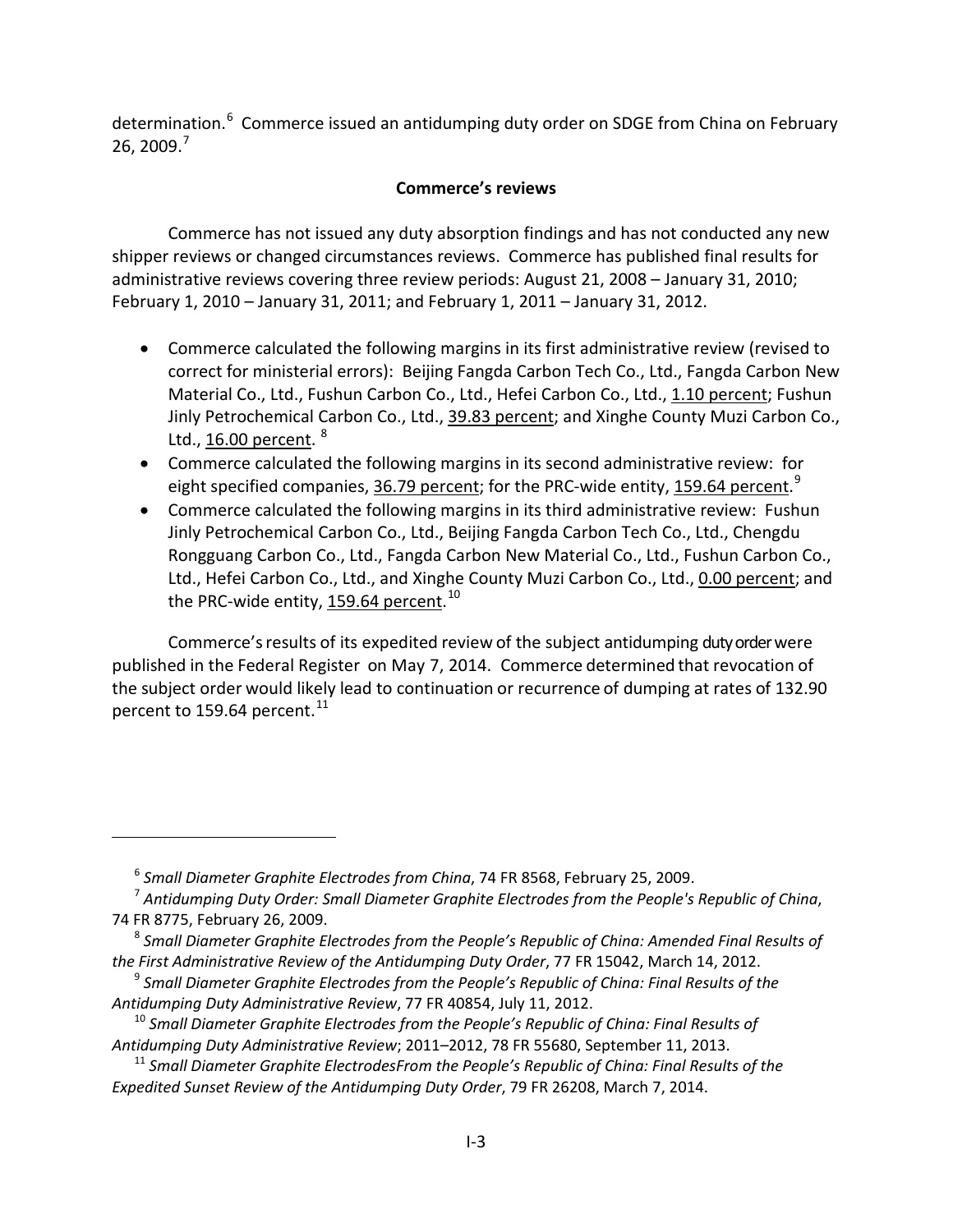## **Previous and related investigations**

<span id="page-25-1"></span><span id="page-25-0"></span>SDGE has not been the subject of any prior antidumping or countervailing duty investigations in the United States.

## **THE PRODUCT**

## **Commerce's scope**

<span id="page-25-2"></span>Commerce initially defined the subject merchandise as:

 $\overline{a}$ 

(A)ll small diameter graphite electrodes of any length, whether or not finished, of a kind used in furnaces, with a nominal or actual diameter of 400 millimeters (16 inches) or less, and whether or not attached to a graphite pin joining system or any other type of joining system or hardware. The merchandise covered by this investigation also includes graphite pin joining systems for small diameter graphite electrodes, of any length, whether or not finished, of a kind used in furnaces, and whether or not the graphite pin joining system is attached to, sold with, or sold separately from, the small diameter graphite electrode. Small diameter graphite electrodes and graphite pin joining systems for small diameter graphite electrodes are most commonly used in primary melting, ladle metallurgy, and specialty furnace applications in industries including foundries, smelters, and steel refining operations.<sup>[12](#page-25-3)</sup>

Commerce has examined two circumvention issues since the issuance of the original antidumping duty order. In the first instance, Commerce found that electrodes finished in the United Kingdom by UK Carbon & Graphite Company Ltd. from Chinese-origin artificial graphite/unfinished SDGE components and sold in the United States circumvented the antidumping duty order on SDGE.<sup>[13](#page-25-4)</sup> In the second instance, Commerce concluded that imports from China of certain graphite electrodes, produced and/or exported by Jilin Carbon, with a diameter of 17 inches, and otherwise meeting the description of in-scope merchandise,

<span id="page-25-3"></span><sup>12</sup> *Final Determination of Sales at Less Than Fair Value and Affirmative Determination of Critical Circumstances: Small Diameter Graphite Electrodes from the People's Republic of China, 74 FR 2049, January 14, 2009.* Commerce also noted the Harmonized Tariff Schedule of the United States (HTSUS) subheading for the small diameter graphite electrodes and graphite pin joining systems for small diameter graphite electrodes subject to investigation, while observing that the written description of the scope was dispositive. *See also* the next section of this report for current U.S. tariff treatment.

<span id="page-25-4"></span><sup>13</sup> *Small Diameter Graphite Electrodes from the People's Republic of China: Affirmative Final Determination of Circumvention of the Antidumping Duty Order*, 77 FR 47596, August 9, 2012.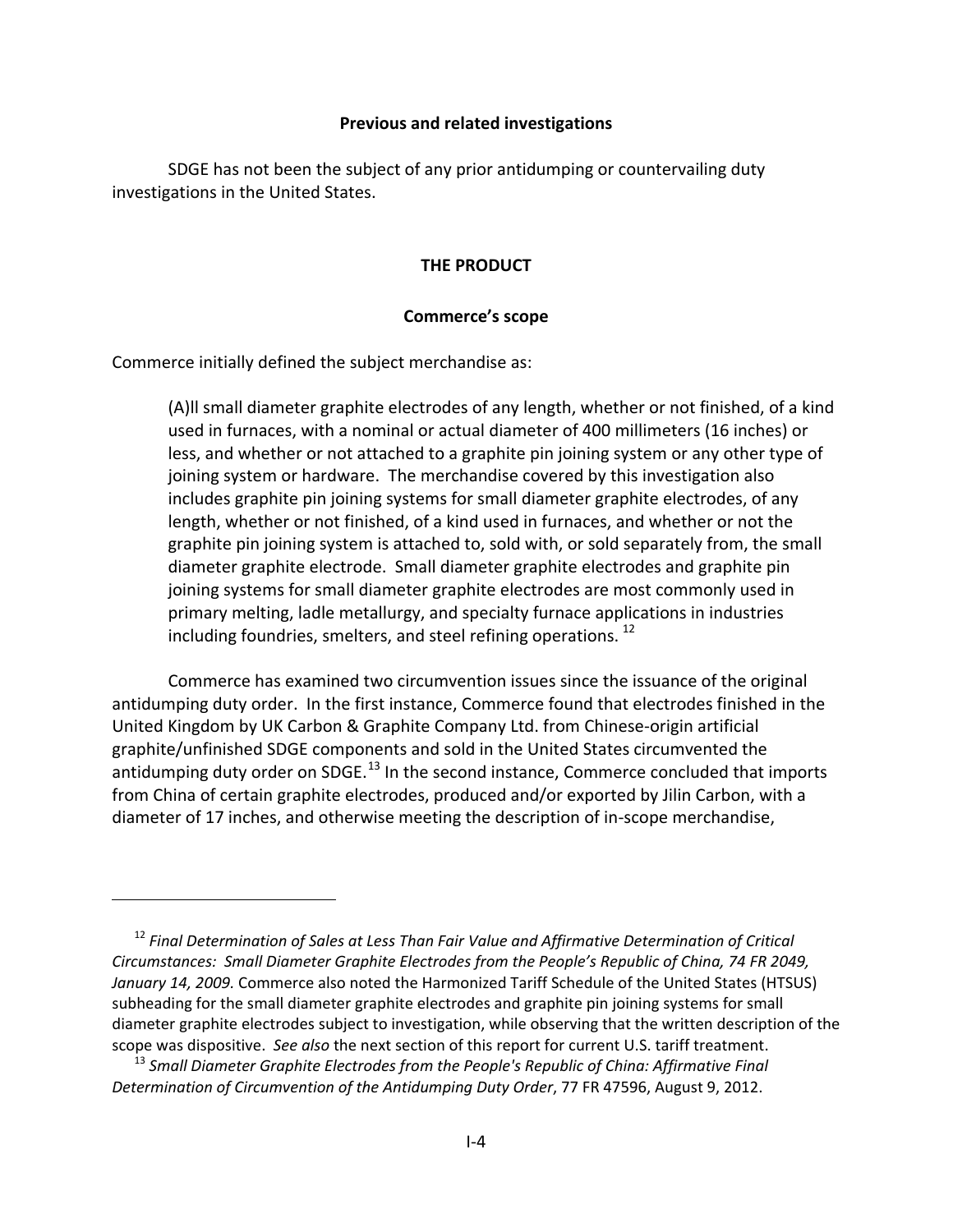<span id="page-26-0"></span>"constitute merchandise altered in form or appearance in such minor respects that it is properly subject to the Order."<sup>[14](#page-26-2)</sup>

## **U.S. tariff treatment**

At the time of the original investigation, imports of SDGE were classifiable in the Harmonized Tariff Schedule of the United States ("HTS") under subheading 8545.11.00 (carbon or graphite electrodes of a kind used for furnaces) and were free of duty under the general duty rate, applicable to China. This subheading contained other products besides SDGE (all carbon or graphite electrodes of a kind used in furnaces). Effective on January 1, 2010, this subheading was annotated for statistical reporting purposes by action of the Committee for Statistical Annotation of Tariff Schedules. SDGE are currently imported under HTS statistical reporting number 8545.11.0010 (graphite electrodes, not exceeding 425 mm in diameter, of a kind used for furnaces). SDGE imported from China continues to enter the U.S. market at a column 1 general duty rate of "free."

## <span id="page-26-1"></span>**Domestic like product and domestic industry**

The Commission examined the issue of the appropriate domestic like product in both the preliminary phase and the final phase of the original investigation. Characterizing the issue as "a close question," in the preliminary phase, the Commission defined the domestic like product as SDGE corresponding to the scope, while finding both differences and similarities between SDGE and large (greater than 16 inches) diameter graphite electrodes (" LDGE").<sup>[15](#page-26-3)</sup>

In the final phase of the original investigation, the Commission noted that "we find the issue to be a close one," but ultimately concluded "on balance" that the record "merits limiting the domestic like product to SDGE." The Commission noted that price, current carrying capacity, and premium needle coke content all tend to increase with the size of the electrode and electrodes of adjacent sizes are most comparable with respect to these attributes; thus, "SDGE and LDGE might be viewed as forming a continuum." However, the Commission focused on such distinguishing features as:

• "very little" overlap in end uses between SDGE (foundry, specialty furnace applications and steel mill ladle applications) and LDGE (primary melting of steel scrap in mini-mill electric arc furnaces);

<span id="page-26-2"></span><sup>14</sup> *Small Diameter Graphite Electrodes from the People's Republic of China: Affirmative Final Determination of Circumvention of the Antidumping Duty Order and Rescission of Later-Developed Merchandise Anticircumvention Inquiry*, 78 FR 56864, September 16, 2013.

<span id="page-26-3"></span><sup>15</sup> *Small Diameter Graphite Electrodes from China, Investigation No. 731-TA-1143 (Final)*, USITC Publication 4062, February 2009, p. 6.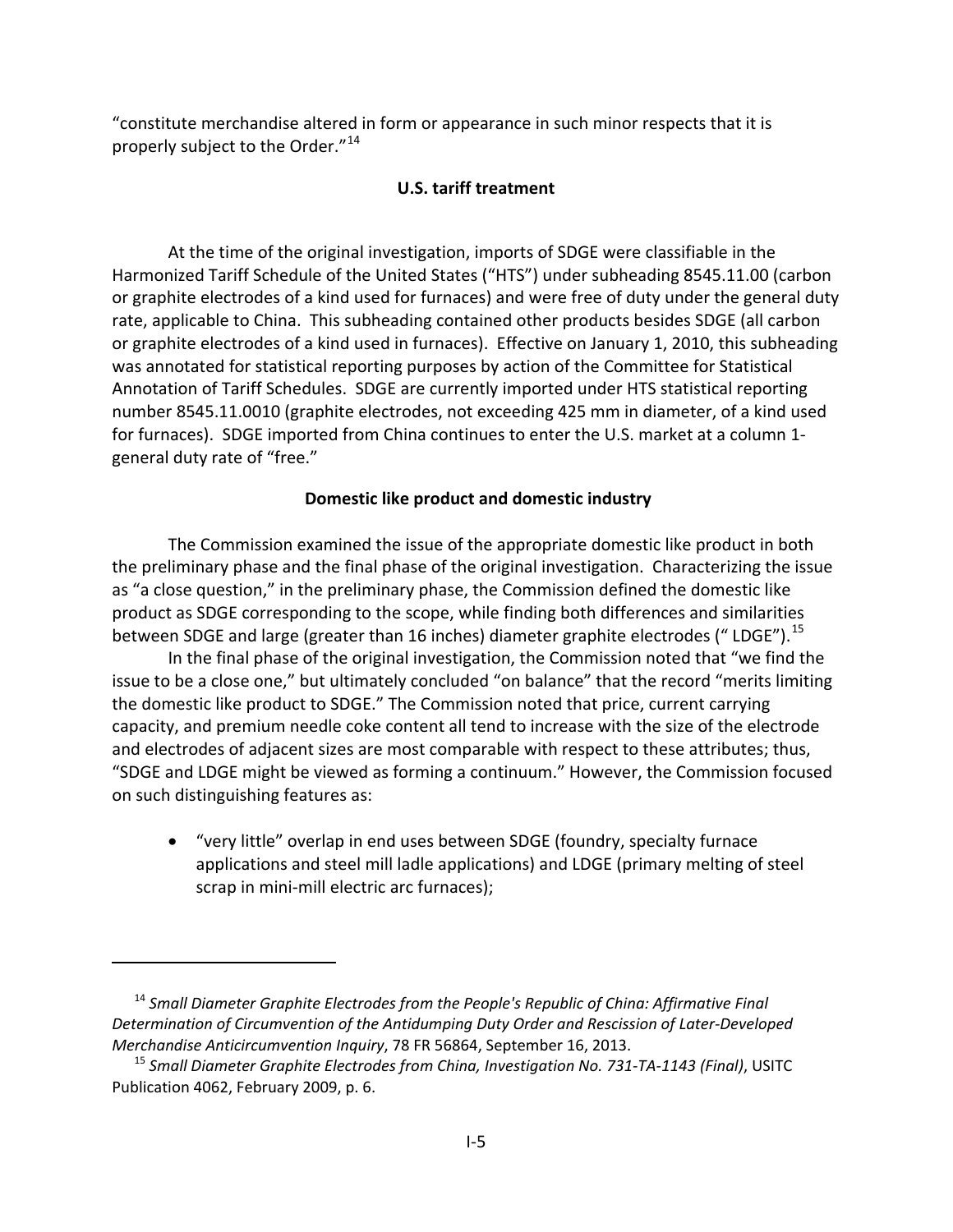- "very limited" overlap in manufacturing facilities and equipment that produce SDGE and LDGE, (only one of four domestic manufacturers of graphite electrodes made both products).
- SDGE "cannot" be substituted for LDGE in heavy melting applications due to coke content and other physical characteristics.
- purchasers identify similarities between SDGE and LDGE but "do not" use SDGE and LDGE for the same applications, often purchase them in separate transactions and note that the level of technical support and service for SDGE and LDGE may vary.<sup>[16](#page-27-1)</sup>

In its notice of institution for this review, the Commission solicited comments from interested parties regarding the appropriate domestic like product and domestic industry. In their joint response to the Commission's notice of institution, the domestic producers of SDGE indicated that they agree with the Commission's definitions of the domestic like product and domestic industry, while requesting that GrafTech, which became a U.S. producer of SDGE after the original investigation, be included in the definition of the domestic industry. The domestic producers of SDGE reserved the right to comment further on the appropriate definitions during the course of this proceeding.<sup>[17](#page-27-2)</sup>

# **Description and uses[18](#page-27-3)**

<span id="page-27-0"></span>SDGE are cylindrical in shape, produced from various grades of petroleum coke,  $^{19}$  $^{19}$  $^{19}$  and used primarily in ladle metallurgy, primary low-duty melting, and specialty furnace applications, such as the electric arc furnace ("EAF").<sup>20</sup> As a result of the different raw materials used, SDGE are produced in a variety of grades, including regular power ("RP"), normal power ("NP"), medium power ("MP"), high power ("HP"), super high power ("SHP"), and ultra high power ("UHP").

SDGE conduct electricity, generating the heat necessary to melt scrap metal, iron ore, or other raw materials used to produce steel or other metals. Electricity at very high amperes (units of electric current in the meter-kilogram-second system) passes though the SDGE and creates an electric arc between the electrodes and the raw material. Typically, electrodes are

 $\overline{a}$ 

<span id="page-27-5"></span> $20$  SDGE are primarily used in steel refining, but are also used in foundry applications, steel melting, and other uses. Foundries are the primary users of electrodes that are 8 inches or less in diameter.

<span id="page-27-1"></span><sup>16</sup> *Small Diameter Graphite Electrodes from China, Investigation No. 731-TA-1143 (Final)*, USITC Publication 4062, February 2009, pp. 9-10.

<span id="page-27-2"></span> $17$  Response of GrafTech, SGL Carbon, and Superior Graphite to the notice of institution, February 3, 2014 (supplemented on February 28, 2014), p. 23.

<span id="page-27-3"></span><sup>18</sup> Unless otherwise noted this information is based on *Small Diameter Graphite Electrodes from China, Investigation No. 731-TA-1143 (Final)*, USITC Publication 4062, February 2009, pp. I-6 through I-8.

<span id="page-27-4"></span> $19$  SDGE are manufactured from a range of petroleum coke grades, from low-grade anode coke to premium high-grade needle coke. The grade of coke, along with other characteristics such as size and impregnation, determines the level of current an electrode can carry. SDGE typically have lower current carrying capacity ranging from 15,000 to 60,000 amps, but do not exceed 70,000 amps.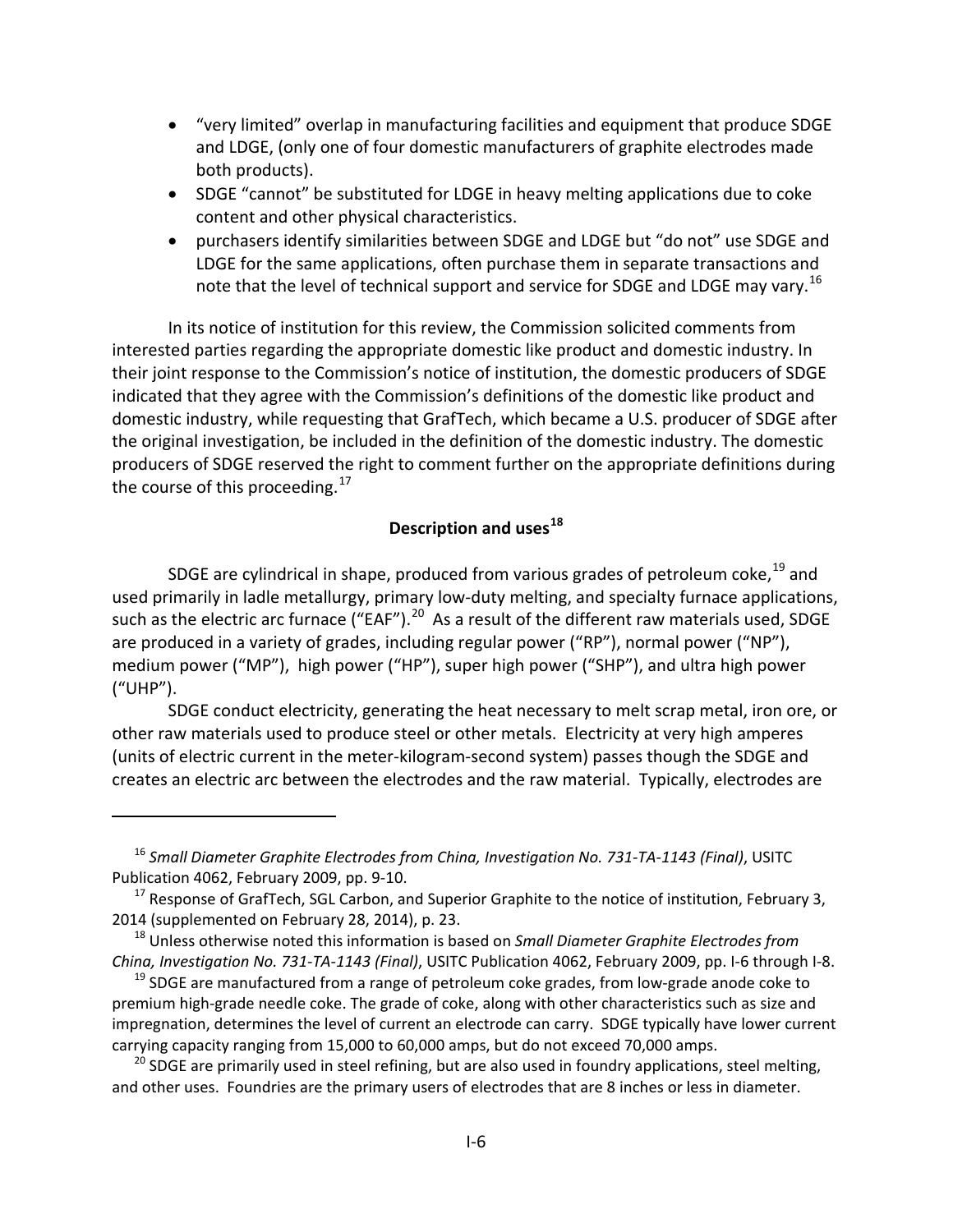joined in columns by a threaded connecting system, most commonly a graphite connecting pin that is tapered and threaded at both ends. Alternating current electric arc furnaces generally use three columns of electrodes and direct current furnaces use one column. The electrodes are fed through holes in the top of the EAFs and held in place by electrical current carrying holders and arms designed for the specific size of electrode to be used. Because of the intensity of the melting process, the electrodes are consumed continuously during the course of the production of metal.

# **Production process**<sup>[21](#page-28-1)</sup>

The production of graphite electrodes begins with the high temperature blending of crushed and screened petroleum coke with coal or petroleum tar pitch. The mix is then charged into a ram type hydraulic press from which a cylindrical column is extruded and cooled. These "green electrodes" then enter an oven to undergo a baking process. The heating process follows a predetermined and gradually increasing heating curve, reaching a final temperature of approximately 900 degrees centigrade. During this stage, the petroleum pitch is converted into hard coke, and impurities are removed. After the baking process, the electrode forms may be impregnated with a special pitch and rebaked, filling pores to increase density and strength, and lowering the electrical resistivity.<sup>22</sup> The electrode forms are packed in electric furnaces surrounded by carbon particles to form a solid mass for graphitization. An electric current is passed through the furnace, raising the temperature to approximately 3,000 degrees centigrade (5,000 degrees Fahrenheit). The graphite electrodes, after cooling, may then go to a final stage to be machined to exact dimensions and tolerances. This stage may also include machining and fitting the ends of the electrode with a threaded graphite pin joining system (also known as a pinning or connecting system). The electrode size and prevailing industrial standards dictate the diameter size and threading of the connecting pin. The finished product is then packaged for shipment, typically placed between wooden chocks, and packed in wooden crates for protection during shipping. SDGE may also be bundled in steel strips before packing.

## **Interchangeability and customer and producer perceptions**

<span id="page-28-0"></span>With respect to distinctions between SDGE and graphite electrodes produced in diameters larger than 16 inches, the Commission observed that \*\*\* reported different applications and thus perceived SDGE and larger diameter graphite electrodes to be different products. Purchasers' views were mixed, but tended to support the notion of different end uses. The Commission also viewed interchangeability to be limited by the size requirements of

<span id="page-28-2"></span><span id="page-28-1"></span><sup>21</sup> Unless otherwise noted this information is based on *Small Diameter Graphite Electrodes from China, Investigation No. 731-TA-1143 (Final)*, USITC Publication 4062, February 2009, pp. I-9 through I-11.<br><sup>22</sup> SDGE are not always impregnated, in contrast to larger diameter graphite electrodes.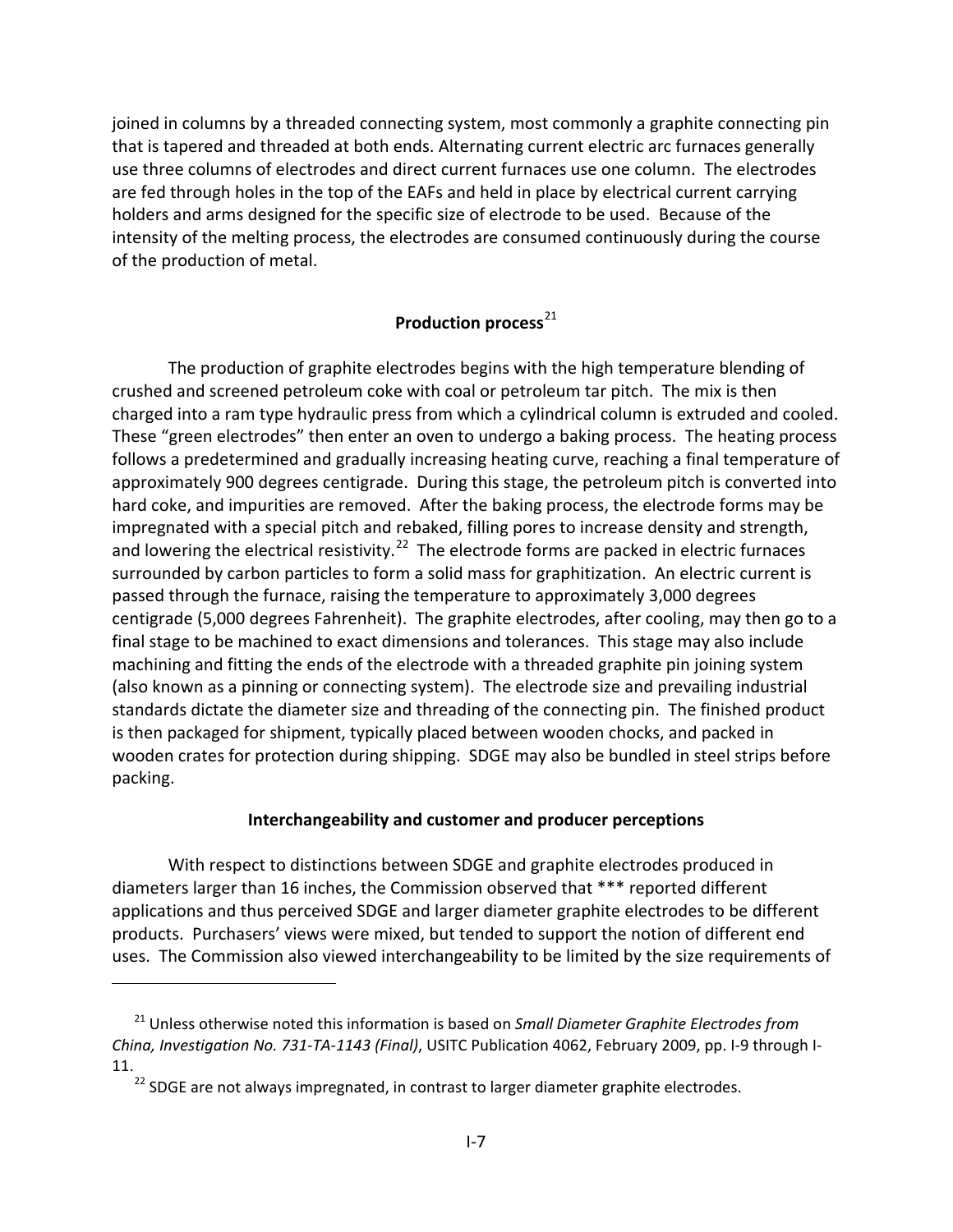installed equipment (whereby even shifting between adjacent sizes might be cost prohibitive) as well as the need for higher grade coke for larger graphite electrodes used in high intensity applications. [23](#page-29-2)

The Commission characterized U.S.-produced SDGE and subject imports of SDGE from China as "at least moderately interchangeable." It specifically noted the large share of market participants (collectively, producers, importers, and purchasers) that reported these products to be "always" or "frequently" interchangeable. $24$ 

## **Channels of distribution**

<span id="page-29-0"></span>In general, graphite electrodes are sold directly to end users. In 2007, approximately \*\*\* percent of U.S. producers' U.S. commercial shipments of SDGE were to end users, as were \*\*\* percent of U.S. commercial shipments of electrodes in diameters larger than 16 inches. While comparable data are not available for more recent periods, the leading purchasers identified in the domestic producers' response to the notice of institution were all end users – \*\*\*. [25](#page-29-4)

## **Pricing and related information**

<span id="page-29-1"></span>At the time of the original investigation, the average unit values of U.S. shipments of U.S.-produced SDGE increased from \$\*\*\* per metric ton in 2005 to \$\*\*\* in 2006, \$\*\*\* in 2007, and \$\*\*\* in January–September 2008 – lower than the average unit values of U.S.-produced graphite electrodes in diameters greater than 16 inches, but higher than U.S. shipments of imports of SDGE from China.<sup>26</sup> With respect to price comparisons for specific forms of SDGE, prices of imports from China were lower than the U.S. producer prices in 54 of 60 quarterly comparisons by margins ranging from 2.3 percent to 36.2 percent, and higher in six instances by margins ranging from 0.1 to 17.4 percent. $^{27}$  $^{27}$  $^{27}$ 

<span id="page-29-2"></span><sup>23</sup> *Small Diameter Graphite Electrodes from China, Investigation No. 731-TA-1143 (Final)*, Confidential Views of the Commission, pp. 10-12.

<span id="page-29-3"></span><sup>24</sup> *Small Diameter Graphite Electrodes from China, Investigation No. 731-TA-1143 (Final)*, Confidential Views of the Commission, p. 21.

<span id="page-29-4"></span><sup>&</sup>lt;sup>25</sup> Response of GrafTech, SGL Carbon, and Superior Graphite to the notice of institution, February 3, 2014 (supplemented on February 28, 2014), p. 21.

<span id="page-29-5"></span><sup>26</sup> *Small Diameter Graphite Electrodes from China, Investigation No. 731-TA-1143 (Final)*, Memorandum INV-GG-004, January 23, 2009, p. I-17 (table I-3).

<span id="page-29-6"></span><sup>27</sup> *Small Diameter Graphite Electrodes from China, Investigation No. 731-TA-1143 (Final)*, USITC Publication 4062, February 2009, p. V-5.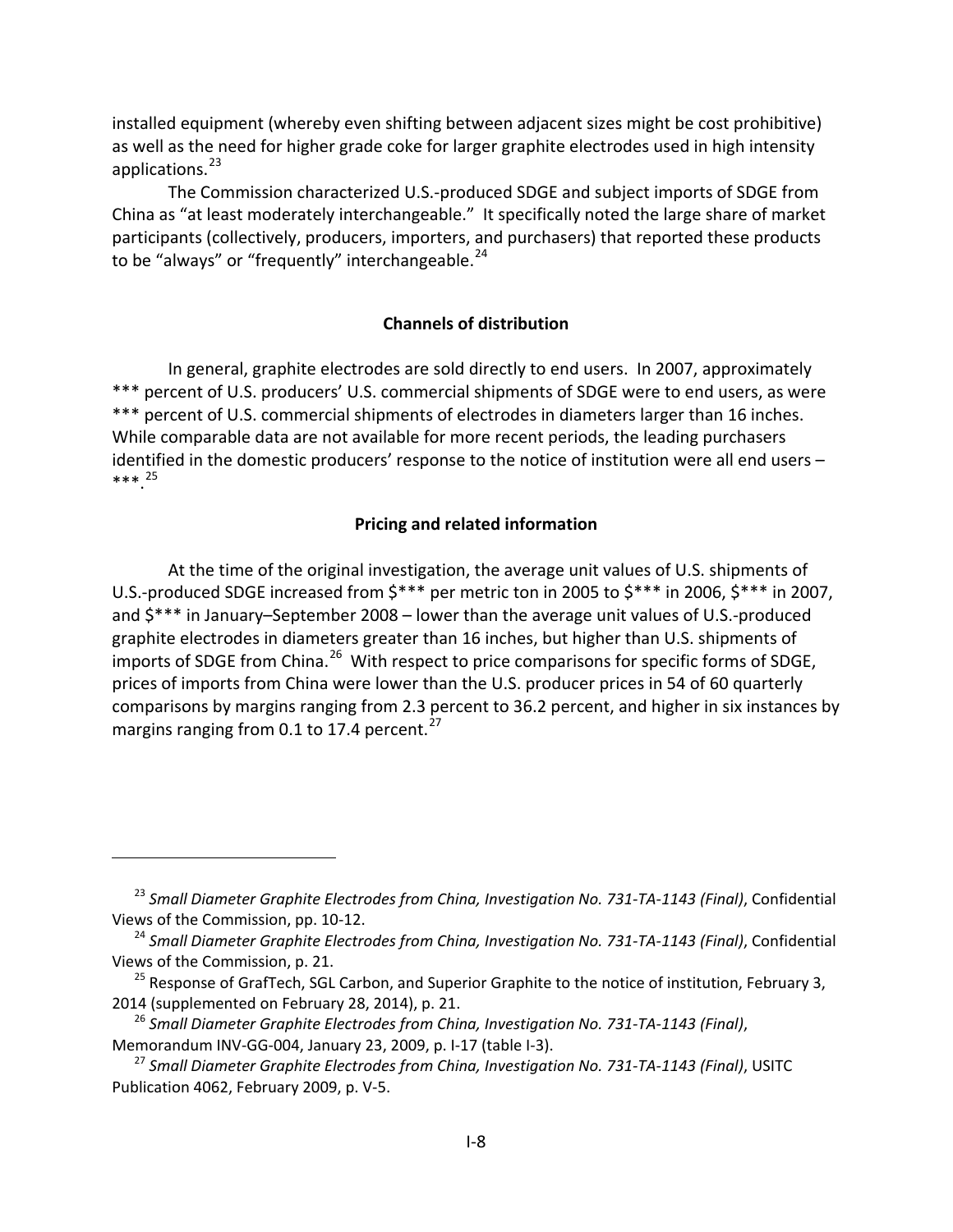#### **THE INDUSTRY IN THE UNITED STATES**

#### **U.S. producers**

<span id="page-30-1"></span><span id="page-30-0"></span>At the time of the original investigation, two companies produced SDGE in the United States: SGL Carbon and Superior Graphite. SGL Carbon produced 14-inch and 16-inch SDGE as well as graphite electrodes in larger diameters (18-inch through 32-inch LDGE), while Superior Graphite produced 8-inch to 16-inch diameter SDGE. Two additional companies, Showa Denko and C/G Electrodes, produced graphite electrodes in diameters greater than 16 inches but did not produce SDGE. SGL Carbon, the only one of the four graphite electrode producers to produce in size both larger and smaller than 16 inches in diameter, accounted for \*\*\* percent of U.S. production of SDGE in 2007.<sup>[28](#page-30-2)</sup> No domestic producer was related to an exporter or importer of SDGE from China or imported SDGE from China during the original investigation, or was otherwise a related party as defined by the statute.

In response to the Commission's notice of institution in this current review, domestic producers of SDGE provided a list of three known and currently operating U.S. producers of SDGE: GrafTech (accounting for \*\*\* percent of 2013 U.S. SDGE production), SGL Carbon (\*\*\* percent); and Superior Graphite (\*\*\* percent).<sup>[29](#page-30-3)</sup> Domestic producers are not aware of any related parties among the U.S. producers. [30](#page-30-4)

As noted by the domestic producers of SDGE, in April 2010, "GrafTech acquired 100 percent interest in C/G Electrodes LLC, which is a producer of large diameter graphite electrodes. \*\*\* its graphite electrode facility in St. Marys, PA to produce small diameter graphite electrodes." Thus, two of the current three U.S. producers of SDGE (SGL Carbon and GrafTech) produce graphite electrodes in size ranges above and below 16 inches in diameter; these two companies accounted for \*\*\* percent of 2013 U.S. SDGE production.<sup>31</sup> Although comparable 2013 data are not available for total or larger-diameter graphite electrode production, SGL Carbon and C/G Electrodes (now GrafTech) together accounted for \*\*\* percent of 2007 U.S. production of graphite electrodes in diameters greater than 16 inches, and for \*\*\* percent of 2007 U.S. production of all graphite electrodes regardless of diameter.<sup>[32](#page-30-6)</sup>

<span id="page-30-2"></span><sup>28</sup> *Small Diameter Graphite Electrodes from China, Investigation No. 731-TA-1143 (Final)*, Memorandum INV-GG-004, January 23, 2009, pp. I-3 and III-1 through III-2 (including table III-1).

<span id="page-30-3"></span><sup>&</sup>lt;sup>29</sup> Response of GrafTech, SGL Carbon, and Superior Graphite to the notice of institution, February 3, 2014 (supplemented on February 28, 2014), pp. 3, 21-22.

<span id="page-30-4"></span><sup>&</sup>lt;sup>30</sup> Response of GrafTech, SGL Carbon, and Superior Graphite to the notice of institution, February 3, 2014 (supplemented on February 28, 2014), p. 20.

<span id="page-30-5"></span><sup>&</sup>lt;sup>31</sup> Response of GrafTech, SGL Carbon, and Superior Graphite to the notice of institution, February 3, 2014 (supplemented on February 28, 2014), pp. 21-22.

<span id="page-30-6"></span><sup>32</sup> Calculated from *Small Diameter Graphite Electrodes from China, Investigation No. 731-TA-1143 (Final)*, Memorandum INV-GG-004, January 23, 2009, p. III-2 (table III-1).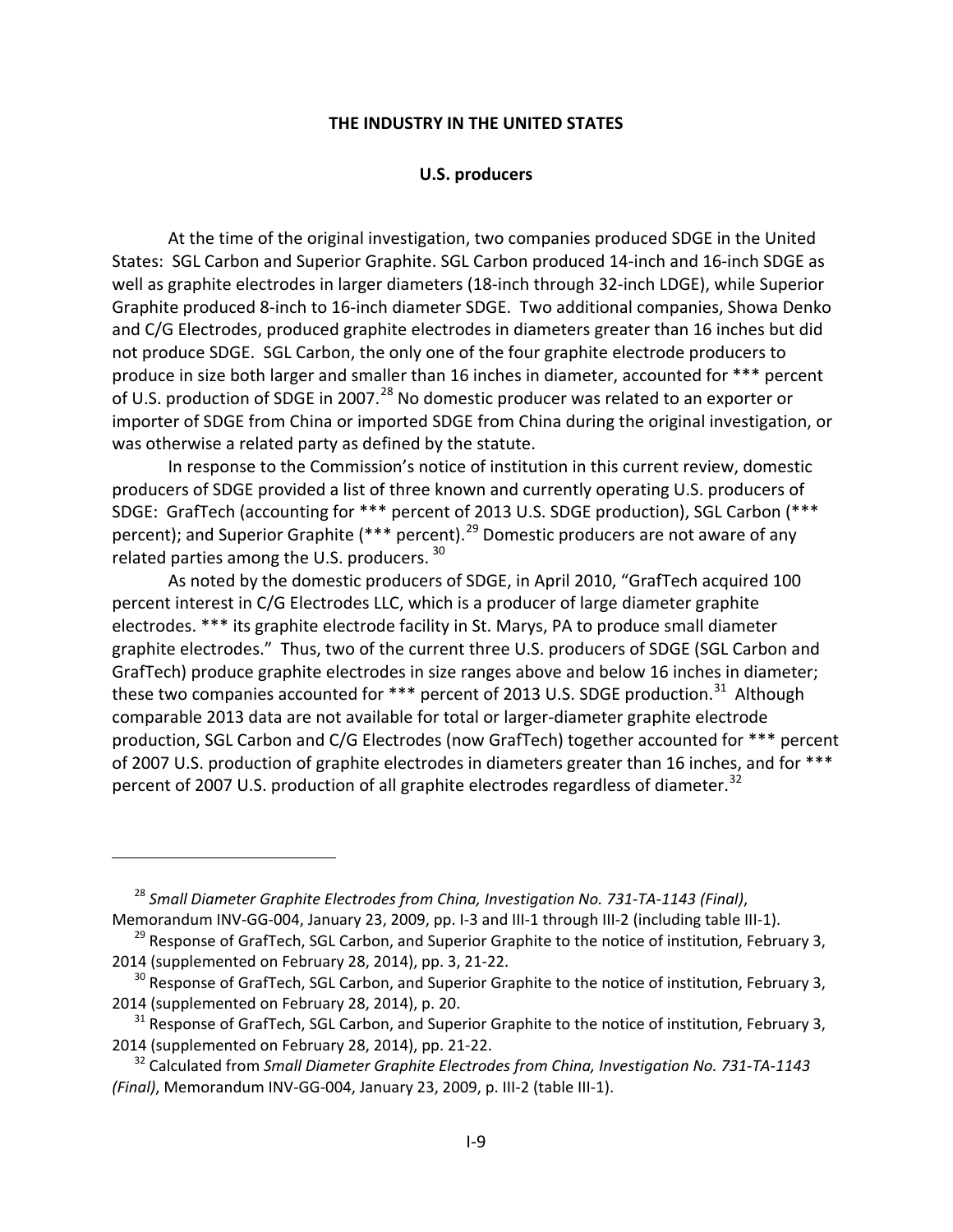## **U.S. producers' trade and financial data**

<span id="page-31-0"></span>The Commission asked domestic interested parties to provide trade and financial data in their response to the notice of institution of the five-year review of the subject order. Table I-1 presents the data reported by responding U.S. producers from both the original investigation (2005-07) and the response to the notice of institution (2013). The data presented in table I-1 were provided by two firms for the period 2005-07 and by three firms for 2013, but in all cases are believed to account for all known U.S. production of SDGE.

**Table I-1 SDGE: U.S. producers' trade and financial data, 2005-07 and 2013**

 $\overline{a}$ 

| <b>Item</b>                                | 2005  | 2006  | 2007  | 2013  |
|--------------------------------------------|-------|-------|-------|-------|
| Capacity                                   | $***$ | $***$ | $***$ | $***$ |
| Production (metric tons)                   | $***$ | ***   | ***   | ***   |
| Capacity utilization (percent)             | $***$ | $***$ | $***$ | $***$ |
| U.S. shipments                             |       |       |       |       |
| Quantity ( <i>metric tons</i> )            | $***$ | $***$ | $***$ | $***$ |
| Value (1,000 dollars)                      | $***$ | $***$ | $***$ | $***$ |
| Unit value (dollars per metric ton)        | $***$ | $***$ | $***$ | $***$ |
| Net sales                                  |       |       |       |       |
| Quantity ( <i>metric tons</i> )            | $***$ | $***$ | $***$ | $***$ |
| Value (1,000 dollars)                      | $***$ | $***$ | $***$ | $***$ |
| Unit value (dollars per metric ton)        | $***$ | $***$ | $***$ | $***$ |
| Cost of goods sold (COGS) (\$1,000)        | $***$ | $***$ | $***$ | $***$ |
| Gross profit or (loss) (\$1,000)           | $***$ | $***$ | $***$ | $***$ |
| SG&A (\$1,000)                             | $***$ | $***$ | $***$ | $***$ |
| Operating income or (loss) (\$1,000)       | $***$ | $***$ | $***$ | $***$ |
| COGS/sales (percent)                       | $***$ | $***$ | $***$ | $***$ |
| Operating income or (loss)/sales (percent) | $***$ | $***$ | $***$ | $***$ |

*Source*: Compiled from *Small Diameter Graphite Electrodes from China, Investigation No. 731-TA-1143 (Final)*, Memorandum INV-GG-004, January 23, 2009, p. C-3 (table C-1); and Response of GrafTech, SGL Carbon, and Superior Graphite to the notice of institution, February 3, 2014 (supplemented on February 28, 2014), exhibit 2.

The domestic producers of SDGE assert that the domestic industry "continues to find itself in an extremely vulnerable position." They observe that lower steel production (relative to pre-2009 levels) has reduced consumption of SDGE, "creating a difficult market for domestic producers." They contend that the domestic SDGE industry will not recover from its current condition based on 2014 market projections.<sup>[33](#page-31-1)</sup>

<span id="page-31-1"></span><sup>&</sup>lt;sup>33</sup> Response of GrafTech, SGL Carbon, and Superior Graphite to the notice of institution, February 3, 2014 (supplemented on February 28, 2014), pp. 18-19.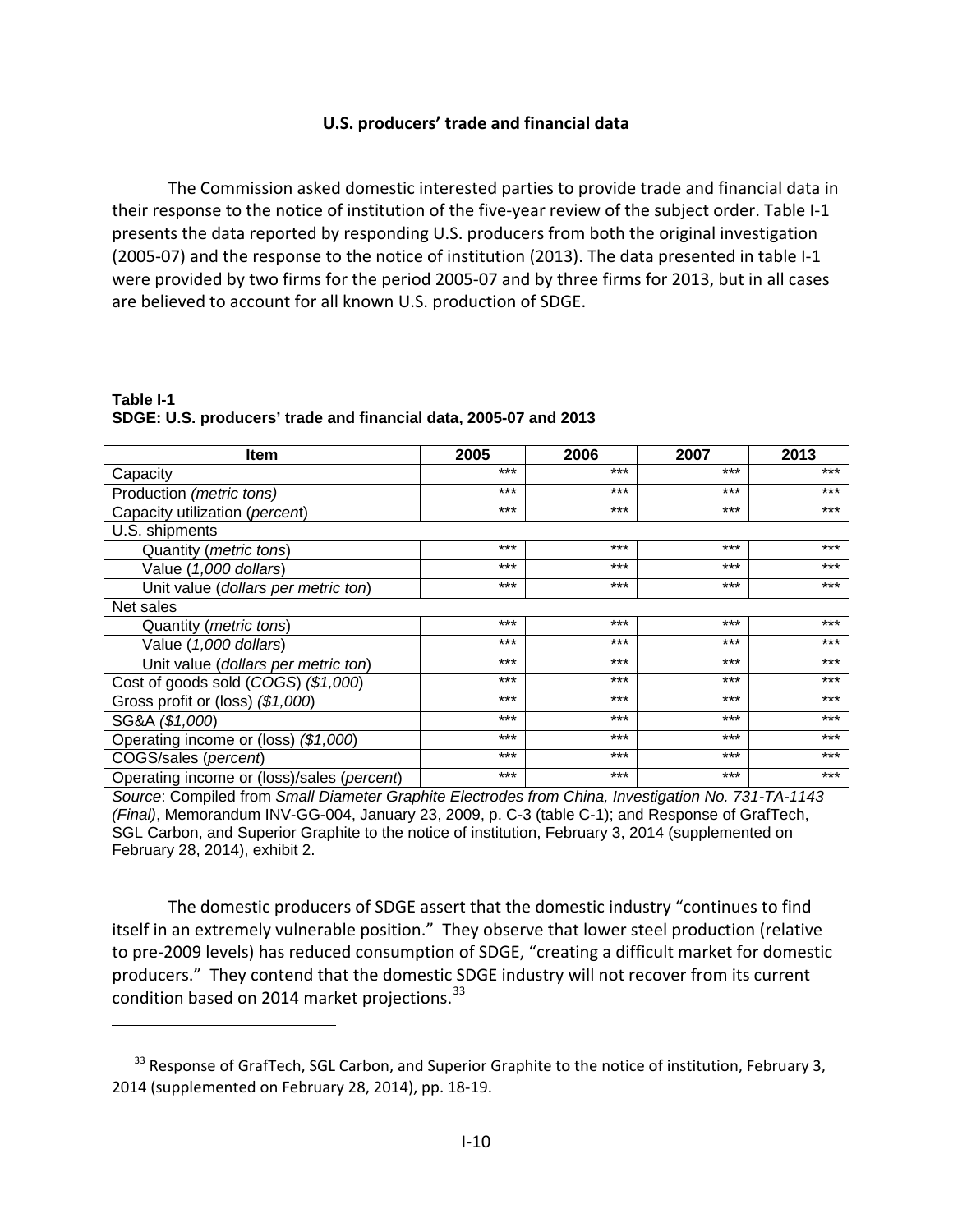#### **U.S. IMPORTS AND APPARENT CONSUMPTION**

#### **U.S. importers**

<span id="page-32-1"></span><span id="page-32-0"></span>In the final phase of the original investigation, the Commission issued questionnaires to 32 firms believed to be importers of subject SDGE, as well as to all U.S. producers of SDGE and LDGE. Usable questionnaire responses were received from 12 companies, representing 58.3 percent of total imports from China under HTS subheading 8545.11.00, a broad category, for January 2005 – September 2008. \*\*\* and \*\*\* accounted for \*\*\* percent of reported imports of SDGE from China in 2007, and \*\*\* percent of adjusted imports from all other sources. \*\*\* also reported imports from \*\*\*. \*\*\* accounted for \*\*\* percent of adjusted imports from all other sources in 2007.<sup>[34](#page-32-3)</sup>

<span id="page-32-2"></span>In their response to the Commission's notice of institution in this review, domestic producers provided a list of 26 known and currently operating U.S. importers of SDGE from China. $35$ 

#### **U.S. imports**

In its original investigation, the Commission found that the volume of subject imports and the increase in that volume were significant, both in absolute terms and relative to consumption and production in the United States. The Commission characterized the volume of subject imports in 2005 as "sizeable," and observed that the volume increased by 36.7 percent from 2005 to 2007, rising from 10,082 metric tons in 2005 to 13,161 metric tons in 2006, then to 13,784 metric tons in 2007. Subject imports also increased as a share of the market, and relative to U.S. production, during 2005-07. The ratio of subject imports to U.S. production was lower in January-September 2008, after the filing of the petition, than in January-September 2007, as was the quantity of U.S. imports of SDGE from China, although the market share of SDGE from China was higher.<sup>[36](#page-32-5)</sup>

Table I-2 presents data regarding U.S. imports of SDGE from the period 2005-07 and 2013. Although intended to be similar, it should be noted that the presented data are compiled

<span id="page-32-3"></span><sup>34</sup> \*\*\*. *Small Diameter Graphite Electrodes from China, Investigation No. 731-TA-1143 (Final)*, Memorandum INV-GG-004, January 23, 2009, p. IV-1 n.2.

<span id="page-32-4"></span><sup>&</sup>lt;sup>35</sup> Response of GrafTech, SGL Carbon, and Superior Graphite to the notice of institution, February 3, 2014 (supplemented on February 28, 2014), exh. 10.

<span id="page-32-5"></span><sup>36</sup> *Small Diameter Graphite Electrodes from China, Investigation No. 731-TA-1143 (Final)*, USITC Publication 4062, February 2009, p. 16.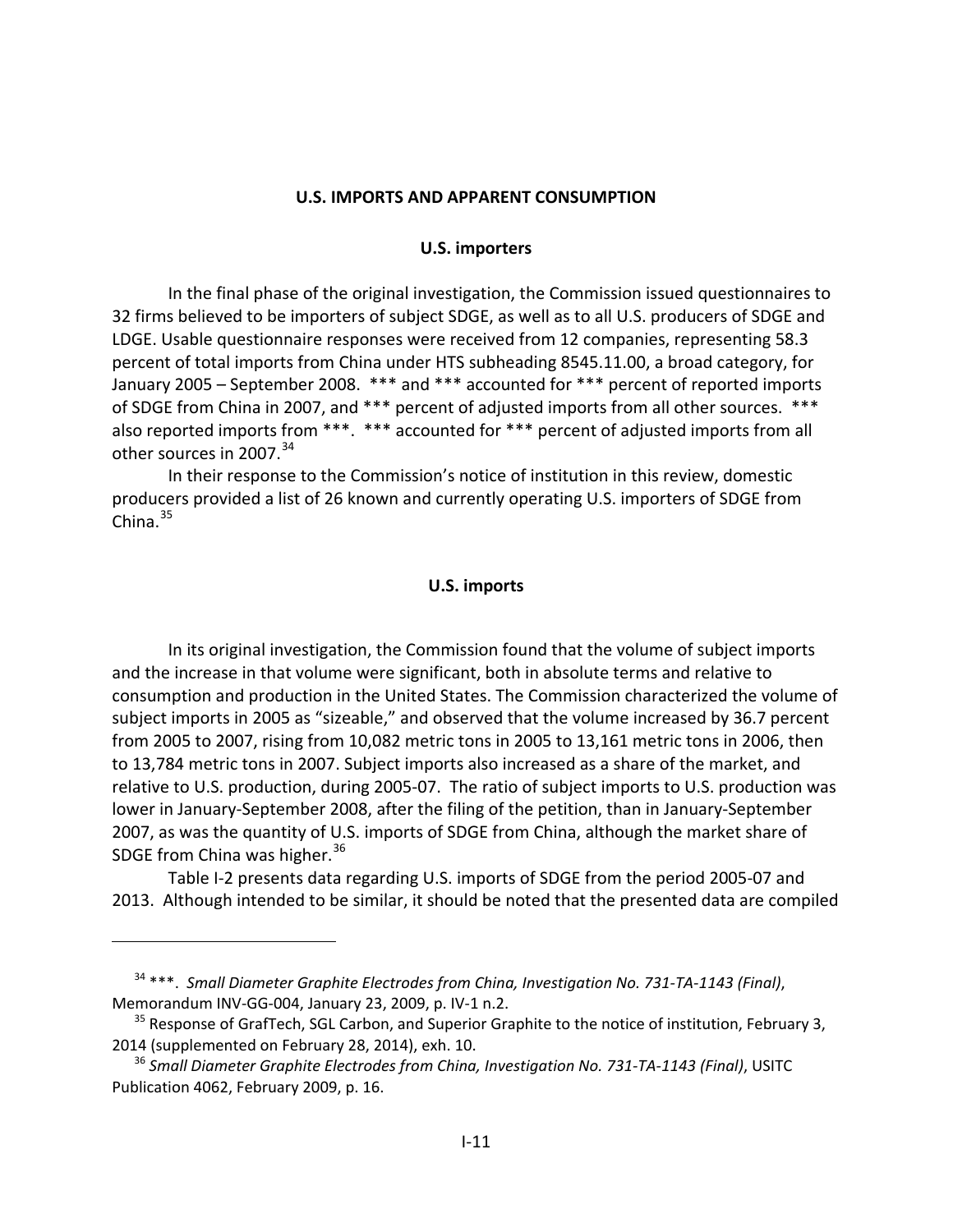from different sources – namely, questionnaire and adjusted official Commerce statistics for 2005-07, and official import statistics of Commerce for 2013.<sup>37</sup>

| Item                 | 2005                              | 2006   | 2007                                | 2013   |  |  |  |  |  |
|----------------------|-----------------------------------|--------|-------------------------------------|--------|--|--|--|--|--|
|                      | <b>Quantity (metric tons)</b>     |        |                                     |        |  |  |  |  |  |
| China                | 10,082                            | 13,161 | 13,784                              | 2,352  |  |  |  |  |  |
| All other            | ***                               | $***$  | ***                                 | 13,244 |  |  |  |  |  |
| <b>Total imports</b> | $***$                             | $***$  | $***$                               | 15,596 |  |  |  |  |  |
|                      | Landed, duty-paid value (\$1,000) |        |                                     |        |  |  |  |  |  |
| China                | 15,819                            | 21,638 | 24,003                              | 7,931  |  |  |  |  |  |
| All other            | $***$                             | $***$  | ***                                 | 52,144 |  |  |  |  |  |
| <b>Total imports</b> | $***$                             | $***$  | $***$                               | 60,075 |  |  |  |  |  |
|                      |                                   |        | Unit value (dollars per metric ton) |        |  |  |  |  |  |
| China                | 1,569                             | 1,644  | 1,741                               | 3,372  |  |  |  |  |  |
| All other            | $***$                             | ***    | ***                                 | 3,937  |  |  |  |  |  |
| Average, total       | $***$                             | $***$  | ***                                 | 3,852  |  |  |  |  |  |
|                      |                                   |        | Share of quantity (percent)         |        |  |  |  |  |  |
| China                | $***$                             | $***$  | ***                                 | 15.1   |  |  |  |  |  |
| All other            | $***$                             | $***$  | $***$                               | 84.9   |  |  |  |  |  |
| Total                | 100.0                             | 100.0  | 100.0                               | 100.0  |  |  |  |  |  |
|                      |                                   |        | Share of value (percent)            |        |  |  |  |  |  |
| China                | $***$                             | $***$  | ***                                 | 13.2   |  |  |  |  |  |
| All other            | $***$                             | ***    | ***                                 | 86.8   |  |  |  |  |  |
| Total                | 100.0                             | 100.0  | 100.0                               | 100.0  |  |  |  |  |  |
|                      | Ratio to production (percent)     |        |                                     |        |  |  |  |  |  |
| China                | $***$                             | $***$  | ***                                 | ***    |  |  |  |  |  |
| All other            | $***$                             | $***$  | ***                                 | ***    |  |  |  |  |  |
| Total                | $***$                             | $***$  | $***$                               | $***$  |  |  |  |  |  |

## **Table I-2 SDGE: U.S. imports, 2005-07 and 2013**

Note.--Because of rounding, figure may not add to total shown.

 $\overline{a}$ 

*Source: Small Diameter Graphite Electrodes from China, Investigation No. 731-TA-1143 (Final)*, Memorandum INV-GG-004, January 23, 2009, pp. IV-4 (table IV-2) and IV-10 (table IV-5); official statistics of Commerce for HTS statistical reporting number 8545.11.0010.

<span id="page-33-0"></span><sup>&</sup>lt;sup>37</sup> As noted previously, HTS statistical reporting number 8545.11.0010 (graphite electrodes, not exceeding 425 mm in diameter, of a kind used for furnaces) did not enter into effect until January 1, 2010, as a result of the annotation for statistical reporting purposes of subheading 8545.11 by action of the Committee for Statistical Annotation of Tariff Schedules.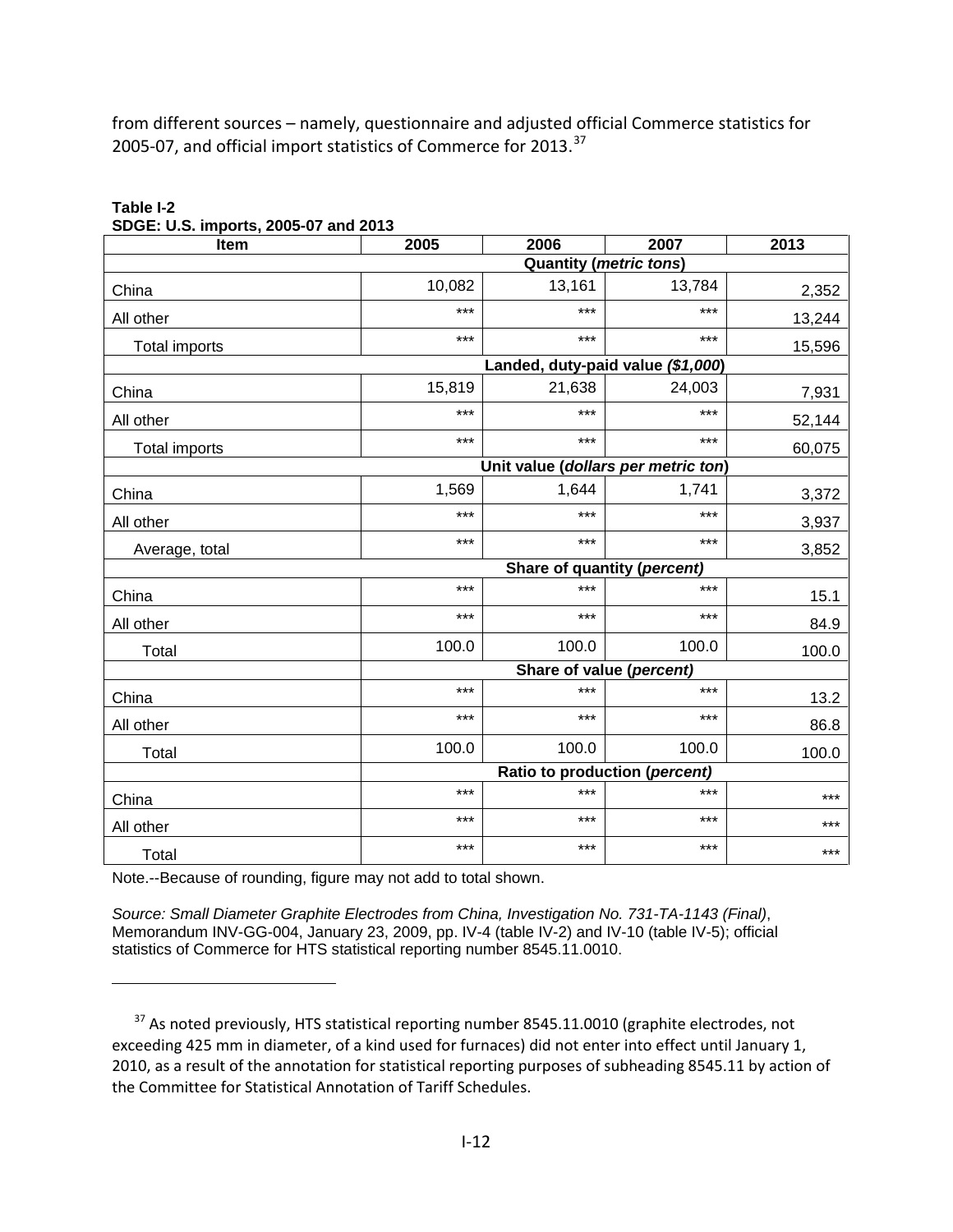Table I-3 presents the quantity, value, and unit value for imports from China as well as the other top sources of U.S. imports (shown in descending order of 2013 imports by quantity). Though substantially lower in quantity than during 2005-07, SDGE from China retain a presence in the U.S. market, with unit values below the average for total imports in each year between 2010 and 2013, and in most instances below the unit values for the other individual leading sources of import supply.

| 52. U.U. IIIIportu, 2010 TU<br><b>Item</b> | 2010   | 2011                    | 2012                                | 2013   |  |  |  |  |
|--------------------------------------------|--------|-------------------------|-------------------------------------|--------|--|--|--|--|
| <b>Quantity (metric tons)</b>              |        |                         |                                     |        |  |  |  |  |
| China (subject)                            | 2,792  | 1,190                   | 2,406                               | 2,352  |  |  |  |  |
| Mexico                                     | 4,013  | 4,942                   | 3,966                               | 3,627  |  |  |  |  |
| Japan                                      | 4,589  | 4,656                   | 5,387                               | 2,846  |  |  |  |  |
| Canada                                     | 41     | 1,901                   | 1,667                               | 2,018  |  |  |  |  |
| India                                      | 2,357  | 7,261                   | 6,772                               | 1,886  |  |  |  |  |
| Germany                                    | 1,178  | 1,390                   | 1,411                               | 572    |  |  |  |  |
| All other imports (nonsubject)             | 3,980  | 6,654                   | 5,418                               | 2,295  |  |  |  |  |
| <b>Total imports</b>                       | 18,950 | 27,994                  | 27,027                              | 15,596 |  |  |  |  |
|                                            |        | Landed, duty-paid value | (\$1,000)                           |        |  |  |  |  |
| China (subject)                            | 6,715  | 2,979                   | 8,082                               | 7,931  |  |  |  |  |
| Mexico                                     | 11,715 | 13,105                  | 11,752                              | 10,215 |  |  |  |  |
| Japan                                      | 34,499 | 32,462                  | 38,915                              | 13,811 |  |  |  |  |
| Canada                                     | 251    | 9,356                   | 8,471                               | 8,573  |  |  |  |  |
| India                                      | 7,028  | 18,065                  | 17,733                              | 7,534  |  |  |  |  |
| Germany                                    | 10,411 | 14,116                  | 13,079                              | 2,658  |  |  |  |  |
| All other imports (nonsubject)             | 17,918 | 26,452                  | 23,758                              | 9,353  |  |  |  |  |
| <b>Total imports</b>                       | 88,537 | 116,535                 | 121,790                             | 60,075 |  |  |  |  |
|                                            |        |                         | Unit value (dollars per metric ton) |        |  |  |  |  |
| China (subject)                            | 2,405  | 2,503                   | 3,359                               | 3,372  |  |  |  |  |
| Mexico                                     | 2,919  | 2,652                   | 2,963                               | 2,816  |  |  |  |  |
| Japan                                      | 7,518  | 6,972                   | 7,224                               | 4,853  |  |  |  |  |
| Canada                                     | 6,122  | 4,922                   | 5,082                               | 4,248  |  |  |  |  |
| India                                      | 2,982  | 2,488                   | 2,619                               | 3,995  |  |  |  |  |
| Germany                                    | 8,838  | 10,155                  | 9,269                               | 4,647  |  |  |  |  |
| All other imports (nonsubject)             | 4,502  | 3,975                   | 4,385                               | 4,075  |  |  |  |  |
| Average, total                             | 4,672  | 4,163                   | 4,506                               | 3,852  |  |  |  |  |

#### **Table I-3 SDGE: U.S. imports, 2010-13**

Note.--Because of rounding, figure may not add to total shown.

*Source:* Official statistics of Commerce for HTS statistical reporting number 8545.11.0010.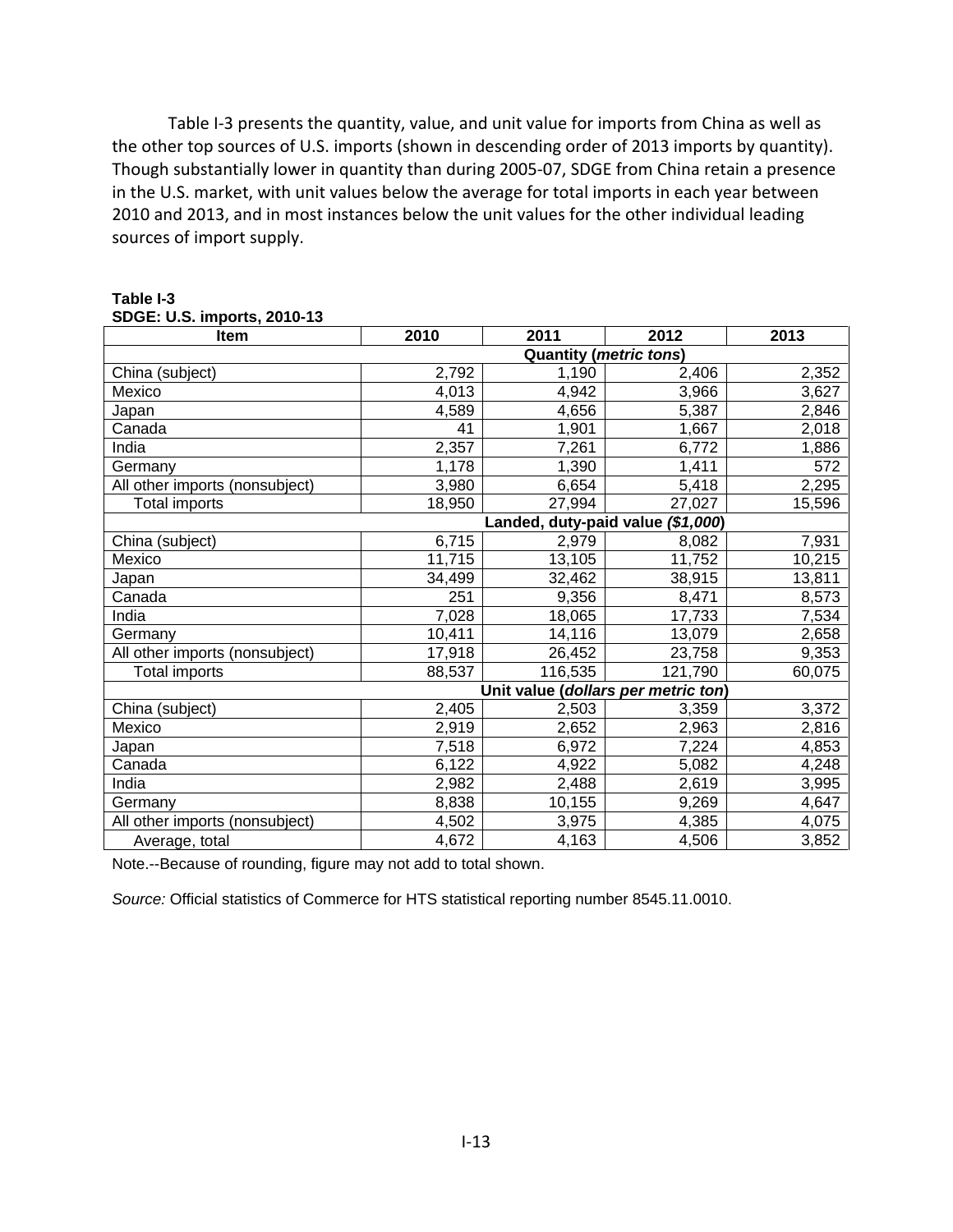## **Apparent U.S. consumption and market shares**

<span id="page-35-0"></span>Table I-4 presents U.S. shipments of domestic product, U.S. imports and apparent U.S. consumption in 2005-07 and 2013. Data on U.S. market shares during 2005-07 and 2013 are presented in Table I-5.

| Table I-4                                                                              |
|----------------------------------------------------------------------------------------|
| SDGE: U.S. shipments of domestic product, U.S. shipments of imports, and apparent U.S. |
| consumption. 2005-07 and 2013                                                          |

| <b>Item</b>       | 2005                          | 2006                  | 2007  | 2013  |  |  |  |  |
|-------------------|-------------------------------|-----------------------|-------|-------|--|--|--|--|
|                   | <b>Quantity (metric tons)</b> |                       |       |       |  |  |  |  |
| U.S. producers'   |                               |                       |       |       |  |  |  |  |
| U.S. shipments    | $***$                         | $***$                 | $***$ | $***$ |  |  |  |  |
| U.S. shipments of |                               |                       |       |       |  |  |  |  |
| imports from.--   |                               |                       |       |       |  |  |  |  |
| China             | ***                           | $***$                 | $***$ | $***$ |  |  |  |  |
| All other         | ***                           | $***$                 | $***$ | ***   |  |  |  |  |
| Total imports     | $***$                         | $***$                 | $***$ | $***$ |  |  |  |  |
| Apparent U.S.     |                               |                       |       |       |  |  |  |  |
| consumption       | $***$                         | $***$                 | $***$ | ***   |  |  |  |  |
|                   |                               | Value (1,000 dollars) |       |       |  |  |  |  |
| U.S. producers'   |                               |                       |       |       |  |  |  |  |
| U.S. shipments    | ***                           | $***$                 | ***   | $***$ |  |  |  |  |
| U.S. shipments of |                               |                       |       |       |  |  |  |  |
| imports from.--   |                               |                       |       |       |  |  |  |  |
| China             | $***$                         | $***$                 | $***$ | $***$ |  |  |  |  |
| All other         | ***                           | $***$                 | $***$ | ***   |  |  |  |  |
| Total imports     | ***                           | $***$                 | $***$ | ***   |  |  |  |  |
| Apparent U.S.     |                               |                       |       |       |  |  |  |  |
| consumption       | ***                           | ***                   | ***   | $***$ |  |  |  |  |

Note.--Because of rounding, figure may not add to total shown.

Note.–Data for 2013 are based on U.S. imports rather than U.S. shipments of imports.

*Source: Small Diameter Graphite Electrodes from China, Investigation No. 731-TA-1143 (Final)*, Memorandum INV-GG-004, January 23, 2009, pp. IV-7 (table IV-3); official statistics of Commerce for HTS statistical reporting number 8545.11.0010.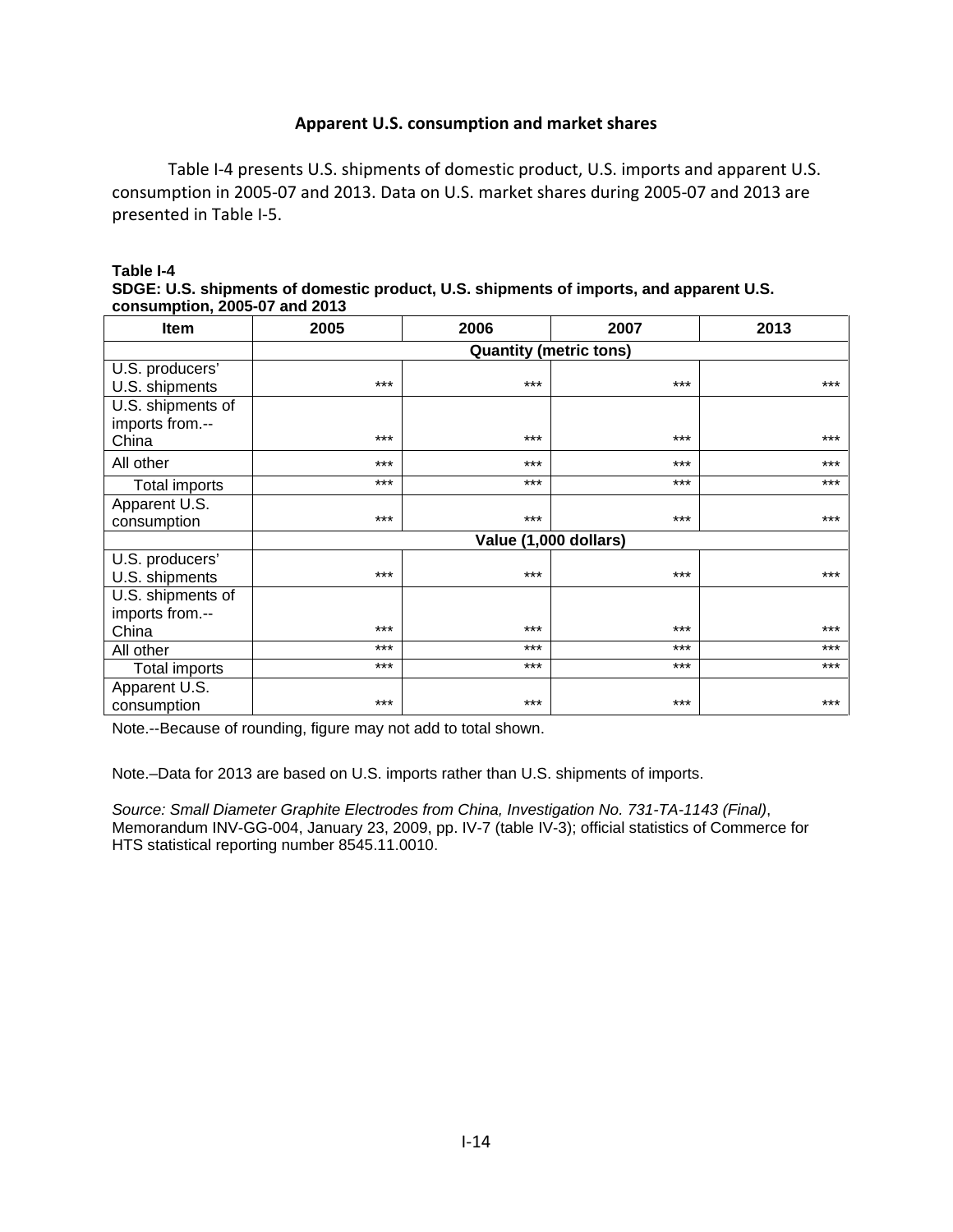**Table I-5 SDGE: U.S. market shares, 2005-07 and 2013**

| <b>Item</b>          | 2005                          | 2006  | 2007                        | 2013  |  |  |  |  |
|----------------------|-------------------------------|-------|-----------------------------|-------|--|--|--|--|
|                      | <b>Quantity (metric tons)</b> |       |                             |       |  |  |  |  |
| Apparent U.S.        |                               |       |                             |       |  |  |  |  |
| consumption          | $***$                         | $***$ | $***$                       | $***$ |  |  |  |  |
|                      |                               |       | Value (1,000 dollars)       |       |  |  |  |  |
| Apparent U.S.        |                               |       |                             |       |  |  |  |  |
| consumption          | $***$                         | $***$ | $***$                       | $***$ |  |  |  |  |
|                      |                               |       | Share of quantity (percent) |       |  |  |  |  |
| Producer's share     | $***$                         | $***$ | $***$                       | $***$ |  |  |  |  |
|                      |                               |       |                             |       |  |  |  |  |
| China                | $***$                         | $***$ | $***$                       | $***$ |  |  |  |  |
| All other sources    | $***$                         | $***$ | ***                         | $***$ |  |  |  |  |
| Total imports        | $***$                         | $***$ | $***$                       | $***$ |  |  |  |  |
|                      |                               |       | Share of value (percent)    |       |  |  |  |  |
| Producer's share     | $***$                         | $***$ | $***$                       | $***$ |  |  |  |  |
|                      |                               |       |                             |       |  |  |  |  |
| China                | $***$                         | $***$ | $***$                       | $***$ |  |  |  |  |
| All other sources    | $***$                         | $***$ | $***$                       | $***$ |  |  |  |  |
| <b>Total imports</b> | $***$                         | $***$ | $***$                       | $***$ |  |  |  |  |

Note.--Because of rounding, figure may not add to total shown.

Note.–Data for 2013 are based on U.S. imports rather than U.S. shipments of imports.

*Source: Small Diameter Graphite Electrodes from China, Investigation No. 731-TA-1143 (Final)*, Memorandum INV-GG-004, January 23, 2009, pp. IV-9 (table IV-4); official statistics of Commerce for HTS statistical reporting number 8545.11.0010.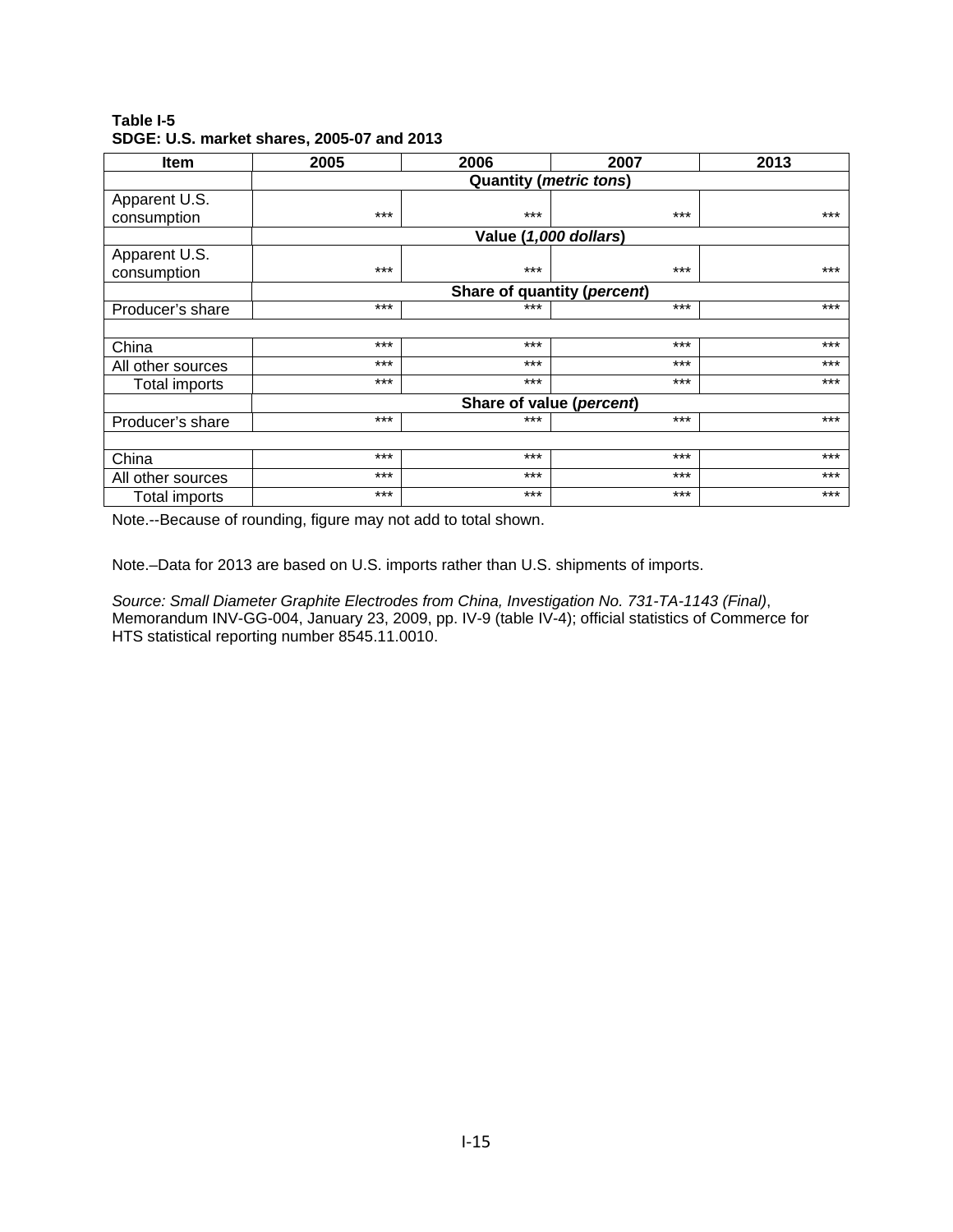#### **THE INDUSTRY IN CHINA**

#### **Background**

<span id="page-37-1"></span><span id="page-37-0"></span>During the final phase of the original investigation, the Commission issued foreign producer/exporter questionnaires to 125 firms identified in the petition and Commerce's notice as producers or exporters of SDGE in China, for which contact information was publicly available. Thirteen firms provided responses to the Commission's questionnaires. The responding firms reported that they accounted for an estimated nearly \*\*\* percent of production of SDGE in China during 2007, and nearly \*\*\* percent of exports from China to the United States of SDGE during 2007.<sup>[38](#page-37-2)</sup>

The Commission did not receive any responses to the notice of institution from foreign producers or exporters. The domestic producers of SDGE provided a list of 112 firms that they believe currently produce SDGE in China.<sup>[39](#page-37-3)</sup>

During the original investigation, the responding producers of SDGE in China consistently operated at capacity utilization levels in excess of \*\*\*, and by January-September 2008 were operating at \*\*\* of reported capacity. Home market shipments accounted for approximately \*\*\* of total shipments during 2005-07, while exports (primarily to markets other than the United States) accounted for approximately \*\*\*, although the share of shipments to the home market was \*\*\* higher in January-September 2008. Reported inventories declined both absolutely and relative to total shipments during 2005-07 and into 2008.<sup>[40](#page-37-4)</sup>

Since no Chinese producers responded to the notice of institution, no further primary source data are available specific to the production or capacity of subject SDGE in China. Domestic producers of SDGE, however, presented in their response to the notice of institution data published by the China Carbon Association indicating that Chinese production of all graphite electrodes fell markedly between 2008 and 2009 (from 586,700 metric tons to 481,100 metric tons), but has since recovered to 644,987 metric tons by 2012.<sup>[41](#page-37-5)</sup> They further calculate the total graphite electrode capacity available to 23 Chinese companies that have requested separate antidumping duty rates from Commerce to be 871,000 metric tons, suggesting that the Chinese graphite electrode industry has available capacity of at least 226,013 metric tons.<sup>[42](#page-37-6)</sup>

<span id="page-37-2"></span><sup>38</sup> *Small Diameter Graphite Electrodes from China, Investigation No. 731-TA-1143 (Final)*, Memorandum INV-GG-004, January 23, 2009, p. VII-1.

<span id="page-37-3"></span><sup>&</sup>lt;sup>39</sup> Response of GrafTech, SGL Carbon, and Superior Graphite to the notice of institution, February 3, 2014 (supplemented on February 28, 2014), exh. 4.

<span id="page-37-4"></span><sup>40</sup> *Small Diameter Graphite Electrodes from China, Investigation No. 731-TA-1143 (Final)*, Memorandum INV-GG-004, January 23, 2009, p. VII-4 (table VII-2).

<span id="page-37-5"></span> $41$  Response of GrafTech, SGL Carbon, and Superior Graphite to the notice of institution, February 3, 2014 (supplemented on February 28, 2014), pp. 13-14 and exh. 4.

<span id="page-37-6"></span> $42$  Response of GrafTech, SGL Carbon, and Superior Graphite to the notice of institution, February 3, 2014 (supplemented on February 28, 2014), pp. 10-13.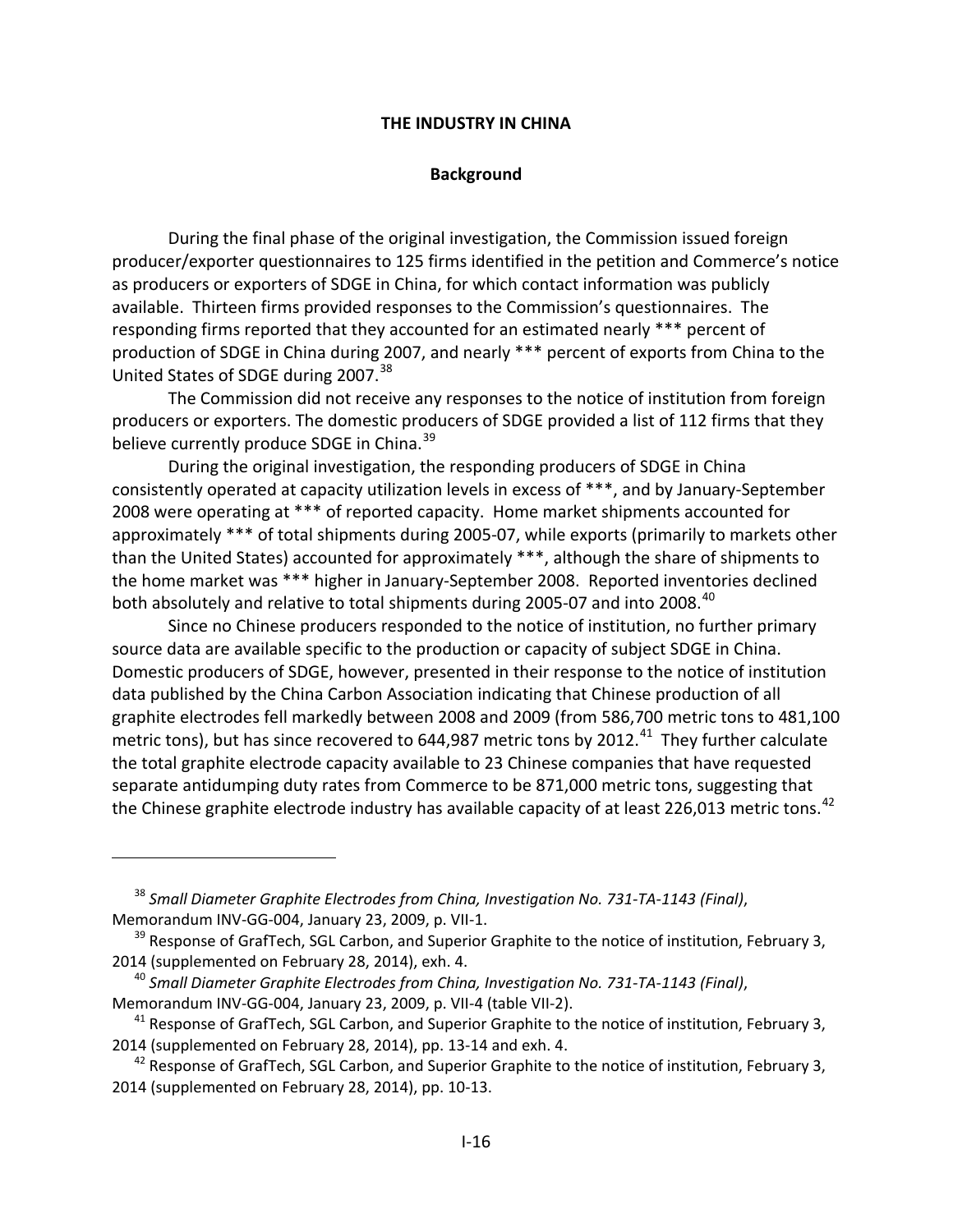## **Exports**

<span id="page-38-0"></span>The leading markets for Chinese graphite electrodes (of all sizes) since 2008 are presented in Table I-6.

| Graphite electrodes. Chiria S exports, by quantity, 2006-13<br><b>Item</b> | 2008    | 2009    | 2010    | 2011    | 2012    | 2013    |  |
|----------------------------------------------------------------------------|---------|---------|---------|---------|---------|---------|--|
| <b>Quantity (metric tons)</b>                                              |         |         |         |         |         |         |  |
| Russia                                                                     | 10,306  | 4,783   | 12,838  | 19,555  | 19,856  | 22,125  |  |
| Italy                                                                      | 10,942  | 4,858   | 9,270   | 12,971  | 13,504  | 16,311  |  |
| Korea                                                                      | 15,375  | 6,065   | 9,940   | 12,935  | 11,818  | 11,715  |  |
| Germany                                                                    | 10,169  | 3,500   | 10,579  | 13,321  | 11,221  | 11,665  |  |
| Japan                                                                      | 13,606  | 5,768   | 10,718  | 11,468  | 11,583  | 10,290  |  |
| Malaysia                                                                   | 4,897   | 2,570   | 3,260   | 4,336   | 8,500   | 10,290  |  |
| <b>United States</b>                                                       | 22,008  | 4,851   | 11,455  | 15,622  | 16,670  | 9,543   |  |
| India                                                                      | 22,042  | 15,100  | 21,525  | 34,624  | 13,053  | 9,190   |  |
| Vietnam                                                                    | 6,363   | 5,771   | 6,668   | 11,109  | 9,704   | 8,805   |  |
| Indonesia                                                                  | 7,602   | 5,200   | 6,832   | 7,240   | 8,326   | 7,534   |  |
| All other                                                                  | 117,300 | 60,632  | 87,923  | 107,102 | 107,192 | 96,604  |  |
| Total                                                                      | 240,610 | 119,098 | 191,006 | 250,283 | 231,427 | 214,070 |  |

#### **Table I-6 Graphite electrodes: China's exports, by quantity, 2008-13**

Note.--Because of rounding, figures may not add to total shown.

*Source*: Global Trade Information Services, Inc., *Global Trade Atlas,* HS subheading 8545.11. Data include product that is outside the scope of this review, i.e. graphite electrodes greater than 16 inches in diameter.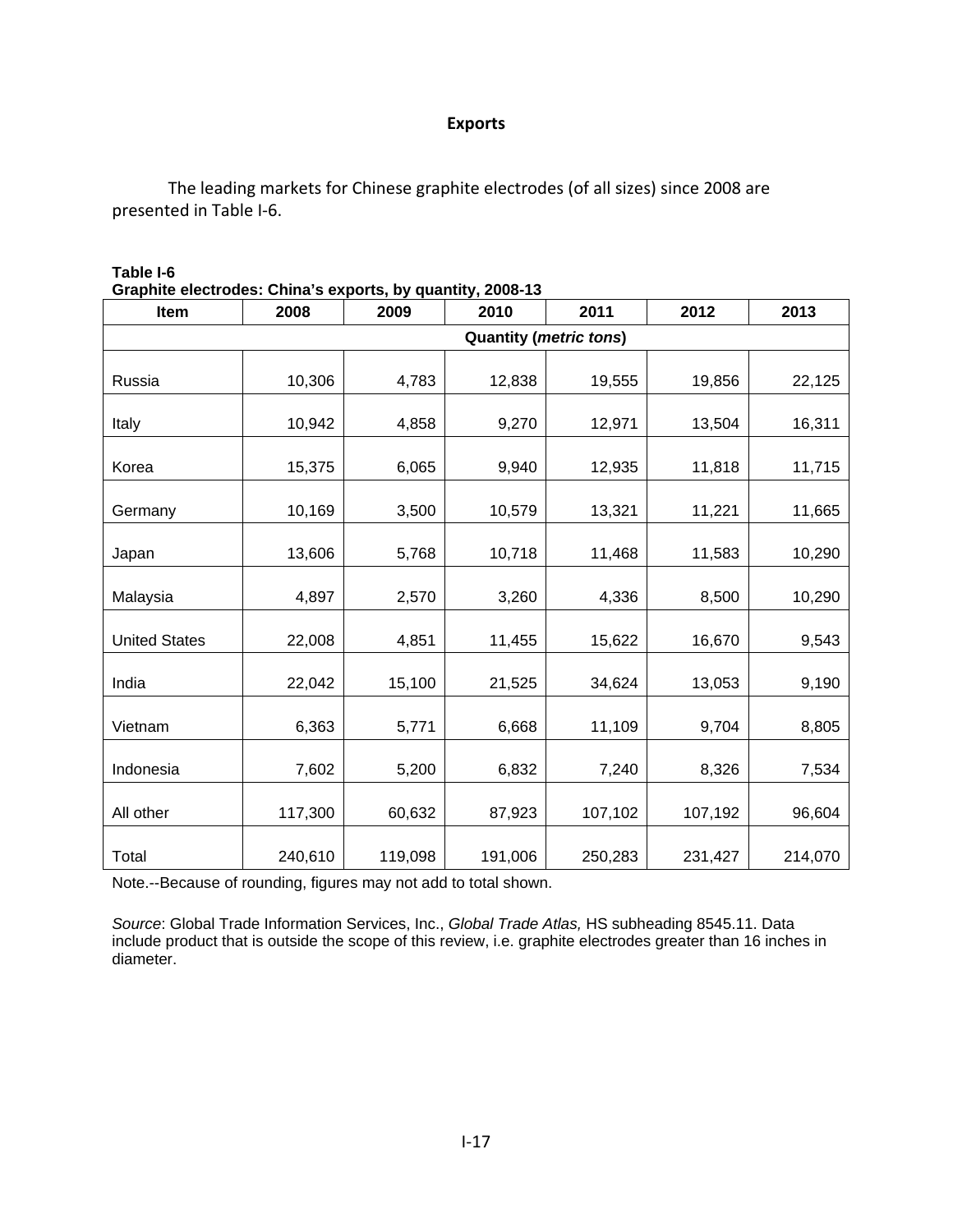## **Tariff or non-tariff barriers to trade**

<span id="page-39-0"></span>During the original investigation, Chinese SDGE (and graphite electrodes of larger diameters) were subject to an existing antidumping duty order in India and an ongoing antidumping duty investigation in Brazil.<sup>43</sup> Domestic producers of SDGE report current measures in place in Brazil (dumping margin of 145.3 percent) and in Mexico (dumping margins of 38 -250 percent), with additional ongoing proceedings in India and South Africa.<sup>[44](#page-39-3)</sup>

## **THE GLOBAL MARKET**

<span id="page-39-1"></span>Table I-7 presents the largest global export sources of graphite electrodes (of all sizes) during 2008-13.

<span id="page-39-2"></span><sup>43</sup> *Small Diameter Graphite Electrodes from China, Investigation No. 731-TA-1143 (Final)*, USITC Publication 4062, February 2009, p. VII-3.

<span id="page-39-3"></span><sup>&</sup>lt;sup>44</sup> Response of GrafTech, SGL Carbon, and Superior Graphite to the notice of institution, February 3, 2014 (supplemented on February 28, 2014), pp. 14-15 and exh. 7.